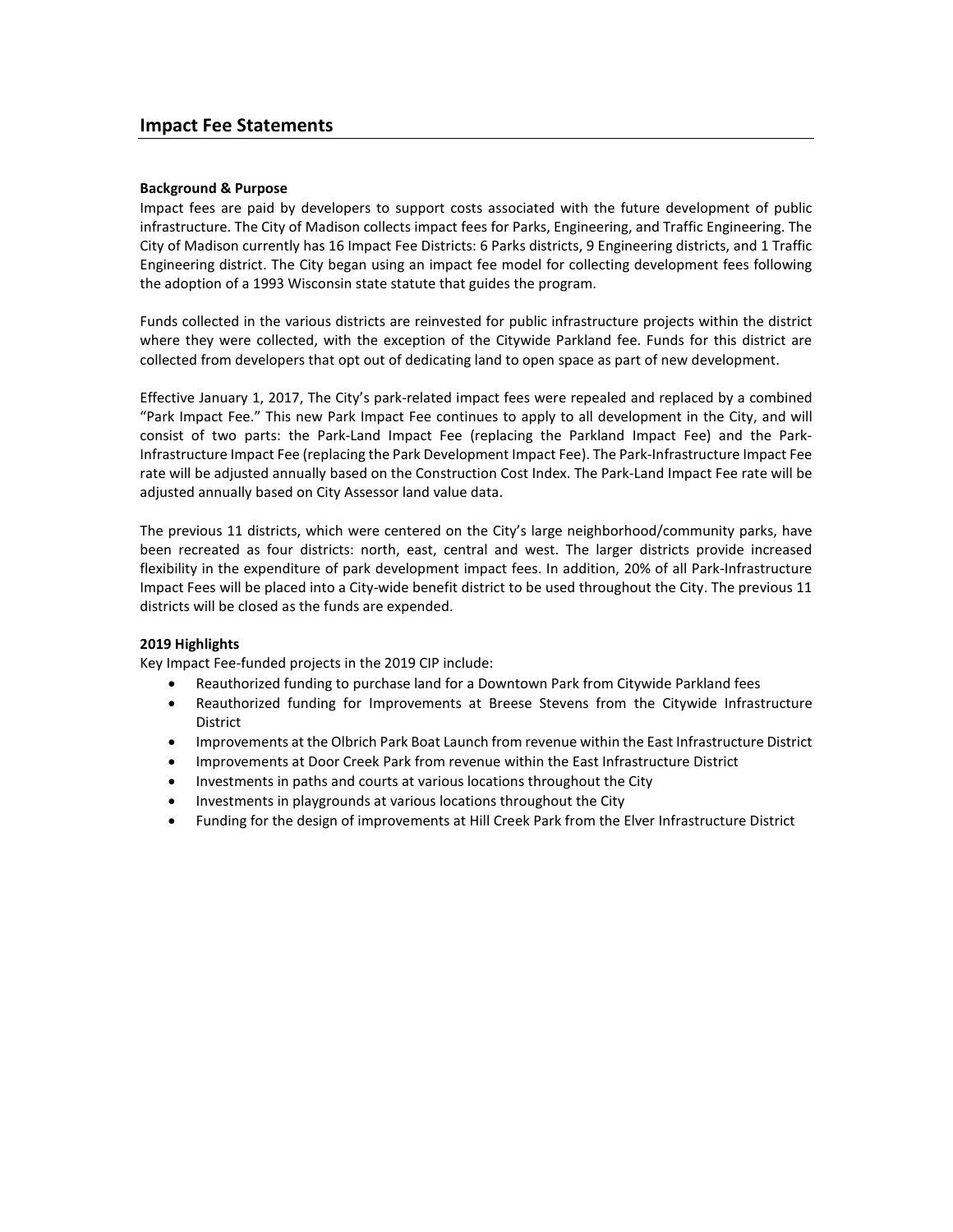# **Impact Fees Citywide Summary - All Active Impact Fee Funds 2019 Adopted Budget**

|                                     |              | 2017<br><b>Actual</b> |                    | 2018<br><b>Budget</b> |    | 2018<br>Projected |     | 2019<br><b>Executive</b> |         | 2019<br><b>Budget</b> |
|-------------------------------------|--------------|-----------------------|--------------------|-----------------------|----|-------------------|-----|--------------------------|---------|-----------------------|
| Cash Balance (Deficit), January 1   | S            | 12,169,935            | \$                 | 9,957,266             | \$ | 16,096,410        | \$  | 11,281,666               | \$      | 11,281,666            |
| <b>Fund Inflows:</b>                |              |                       |                    |                       |    |                   |     |                          |         |                       |
| <b>County Grants</b>                |              |                       |                    |                       |    |                   |     |                          |         |                       |
| Interest on Investments             |              | 168,314               |                    | 72,610                |    | 158,290           |     | 176,550                  |         | 176,550               |
| Revenue - Impact Fees               |              | 1,203,577             |                    | 453,000               |    | 445,000           |     | 292,000                  |         | 292,000               |
| Park Dev. / Impact Fees             |              | 5,318,151             |                    | 3,079,470             |    | 3,728,001         |     | 3,890,000                |         | 3,890,000             |
| <b>General Obligation Debt</b>      |              |                       |                    |                       |    |                   |     |                          |         |                       |
| Revenue Bonds                       |              |                       |                    |                       |    |                   |     |                          |         |                       |
| Other                               |              | 672,526               |                    |                       |    |                   |     |                          |         |                       |
| <b>Total Inflows:</b>               |              | 7,362,568             | $\ddot{\varsigma}$ | 3,605,080             | \$ | 4,331,291         | \$  | 4,358,550                | $\zeta$ | 4,358,550             |
| <b>Fund Outflows:</b>               |              |                       |                    |                       |    |                   |     |                          |         |                       |
| Advances - Principal                |              |                       |                    |                       |    |                   |     |                          |         |                       |
| Advances - Interest                 |              |                       |                    |                       |    |                   |     |                          |         |                       |
| Land and Land Improvements          |              | 2,926,148             |                    | 11,169,000            |    | 8,779,652         |     | 7,485,000                |         | 7,485,000             |
| <b>Major Streets</b>                |              |                       |                    |                       |    |                   |     |                          |         |                       |
| <b>Storm Utility</b>                |              |                       |                    |                       |    |                   |     | 1,756,000                |         | 1,756,000             |
| Sewer Utility                       |              |                       |                    |                       |    |                   |     | 2,200,000                |         | 2,200,000             |
| Debt Service - Principal            |              | 501,392               |                    | 336,211               |    | 266,243           |     | 19,998                   |         | 19,998                |
| Debt Service - Interest             |              | 8,554                 |                    | 59,186                |    | 55,139            |     | 4,600                    |         | 4,600                 |
| Development and Plan                |              |                       |                    |                       |    |                   |     |                          |         |                       |
| Equipment                           |              |                       |                    |                       |    |                   |     |                          |         |                       |
| <b>Buildings</b>                    |              |                       |                    | 520,000               |    | 45,000            |     |                          |         |                       |
| Other                               |              |                       |                    |                       |    |                   |     |                          |         |                       |
| <b>Total Outflows:</b>              | $\mathsf{S}$ | 3,436,093             | \$                 | 12,084,397            | \$ | 9,146,034         | \$, | 11,465,598               | \$      | 11,465,598            |
| <b>Annual Net Cash Flow</b>         | \$           | 3,926,475             | \$                 | (8,479,317)           | Ŝ. | (4,814,743)       | \$  | (7, 107, 048)            | \$      | (7, 107, 048)         |
| Cash Balance (Deficit), December 31 | Ś            | 16,096,410            | \$                 | 1,477,949             | \$ | 11,281,666        | \$  | 4,174,618                | \$      | 4,174,618             |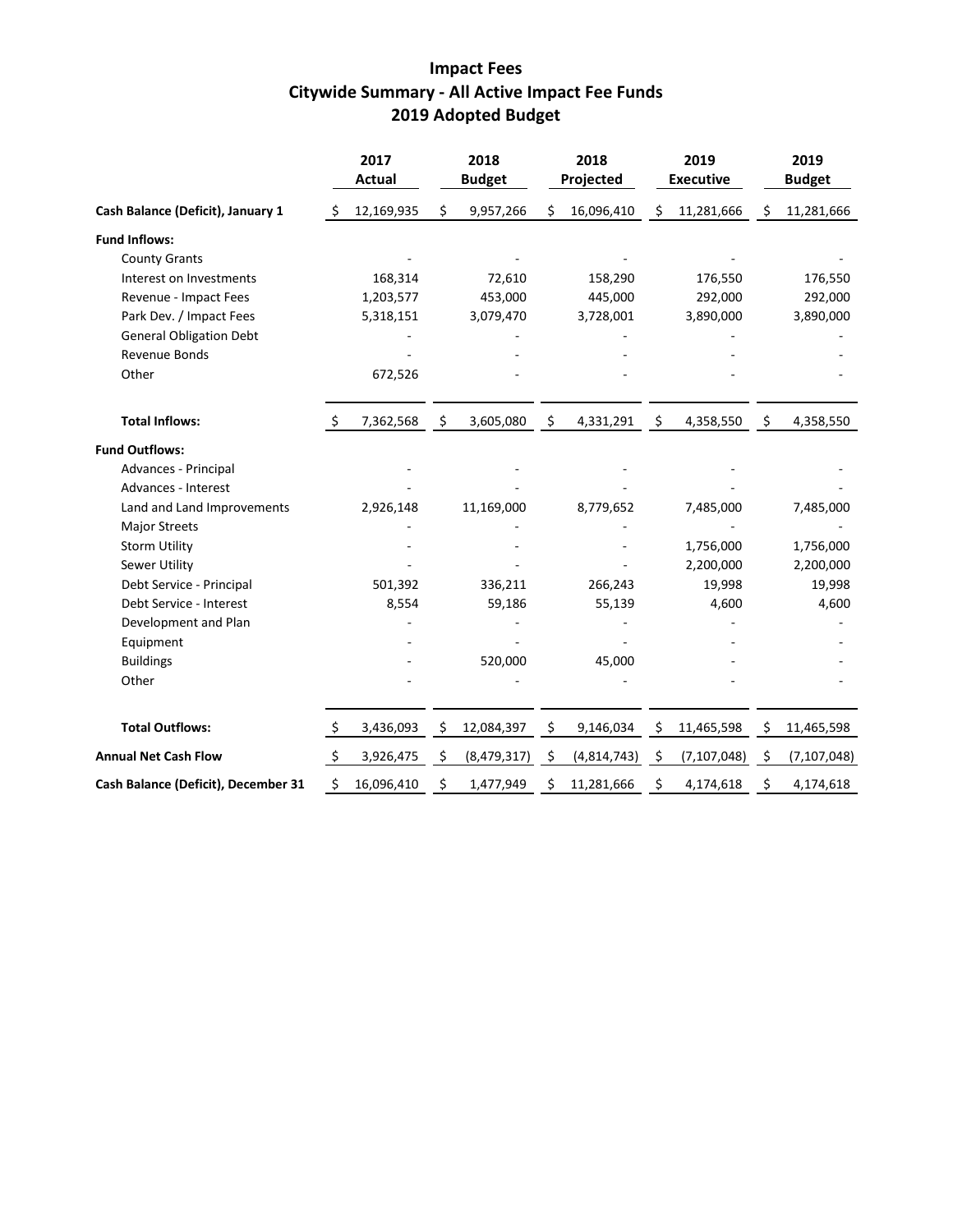# **Impact Fees Parks Subtotal**

|                                     |         | 2017<br><b>Actual</b> |      | 2018<br><b>Budget</b> |    | 2018<br>Projected |    | 2019<br><b>Executive</b> |    | 2019<br><b>Budget</b> |
|-------------------------------------|---------|-----------------------|------|-----------------------|----|-------------------|----|--------------------------|----|-----------------------|
| Cash Balance (Deficit), January 1   | S.      | 17,444,252            | \$   | 15,213,729            | \$ | 20,465,118        | Ŝ. | 15,603,858               | S  | 15,603,858            |
| <b>Project Inflows:</b>             |         |                       |      |                       |    |                   |    |                          |    |                       |
| <b>County Grants</b>                |         |                       |      |                       |    |                   |    |                          |    |                       |
| Interest on Investments             |         | 167,395               |      | 72,610                |    | 158,290           |    | 176,550                  |    | 176,550               |
| Revenue - Impact Fees               |         |                       |      |                       |    |                   |    |                          |    |                       |
| Park Dev. / Impact Fees             |         | 5,318,151             |      | 3,079,470             |    | 3,728,001         |    | 3,890,000                |    | 3,890,000             |
| <b>General Obligation Debt</b>      |         |                       |      |                       |    |                   |    |                          |    |                       |
| Revenue Bonds                       |         |                       |      |                       |    |                   |    |                          |    |                       |
| Other                               |         | 670,366               |      |                       |    |                   |    |                          |    |                       |
| <b>Total Inflows:</b>               | S.      | 6,155,912             | - \$ | 3,152,080             | \$ | 3,886,291         | \$ | 4,066,550                | \$ | 4,066,550             |
| <b>Project Outflows:</b>            |         |                       |      |                       |    |                   |    |                          |    |                       |
| Advances - Principal                |         |                       |      |                       |    |                   |    |                          |    |                       |
| Advances - Interest                 |         |                       |      |                       |    |                   |    |                          |    |                       |
| Land and Land Improvements          |         | 2,928,296             |      | 11,169,000            |    | 8,675,506         |    | 7,485,000                |    | 7,485,000             |
| <b>Major Streets</b>                |         |                       |      |                       |    |                   |    |                          |    |                       |
| <b>Storm Utility</b>                |         |                       |      |                       |    |                   |    |                          |    |                       |
| Sewer Utility                       |         |                       |      |                       |    |                   |    |                          |    |                       |
| Debt Service - Principal            |         | 198,196               |      | 89,966                |    | 19,998            |    | 19,998                   |    | 19,998                |
| Debt Service - Interest             |         | 8,554                 |      | 11,095                |    | 7,048             |    | 4,600                    |    | 4,600                 |
| Development and Plan                |         |                       |      |                       |    |                   |    |                          |    |                       |
| Equipment                           |         |                       |      |                       |    |                   |    |                          |    |                       |
| <b>Buildings</b>                    |         |                       |      | 520,000               |    | 45,000            |    |                          |    |                       |
| Other                               |         |                       |      |                       |    |                   |    |                          |    |                       |
| <b>Total Outflows:</b>              | \$      | 3,135,045             | \$   | 11,790,061            | \$ | 8,747,552         | \$ | 7,509,598                | \$ | 7,509,598             |
| <b>Annual Net Cash Flow</b>         | $\zeta$ | 3,020,867             | \$   | (8,637,981)           | \$ | (4,861,261)       | \$ | (3,443,048)              | \$ | (3, 443, 048)         |
| Cash Balance (Deficit), December 31 | Ś       | 20,465,118            | \$   | 6,575,748             | S  | 15,603,857        | \$ | 12,160,810               | \$ | 12,160,810            |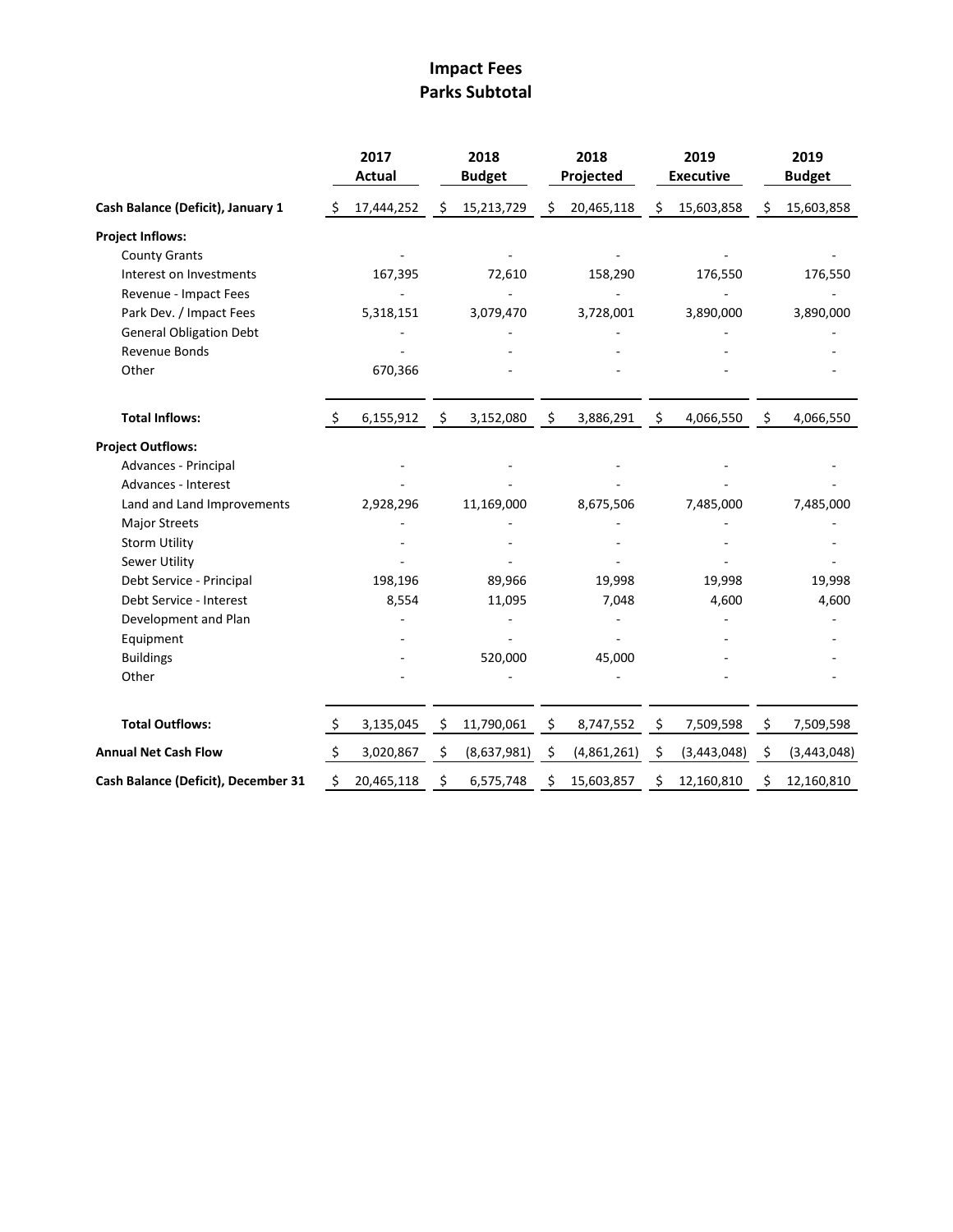## **Impact Fees 12405101 Parks - Warner**

|                                     |         | 2017<br><b>Actual</b> |                     | 2018<br><b>Budget</b> | 2018<br>Projected        | 2019<br><b>Executive</b> |      | 2019<br><b>Budget</b> |
|-------------------------------------|---------|-----------------------|---------------------|-----------------------|--------------------------|--------------------------|------|-----------------------|
| Cash Balance (Deficit), January 1   | $\zeta$ | 84,446                | $\ddot{\mathsf{S}}$ | 61,292                | \$<br>87,269             | \$<br>69,400             | \$   | 69,400                |
| <b>Project Inflows:</b>             |         |                       |                     |                       |                          |                          |      |                       |
| <b>County Grants</b>                |         |                       |                     |                       | $\overline{\phantom{a}}$ |                          |      |                       |
| Interest on Investments             |         | 693                   |                     | 300                   | 400                      | 600                      |      | 600                   |
| Revenue - Impact Fees               |         |                       |                     |                       |                          |                          |      |                       |
| Park Dev. / Impact Fees             |         | 21,445                |                     |                       |                          |                          |      |                       |
| <b>General Obligation Debt</b>      |         |                       |                     |                       |                          |                          |      |                       |
| Revenue Bonds                       |         |                       |                     |                       |                          |                          |      |                       |
| Other                               |         |                       |                     |                       |                          |                          |      |                       |
| <b>Total Inflows:</b>               | $\zeta$ | 22,138                | $\ddot{\mathsf{s}}$ | 300                   | \$<br>400                | \$<br>600                | - \$ | 600                   |
| <b>Project Outflows:</b>            |         |                       |                     |                       |                          |                          |      |                       |
| Advances - Principal                |         |                       |                     |                       |                          |                          |      |                       |
| Advances - Interest                 |         |                       |                     |                       |                          |                          |      |                       |
| Land and Land Improvements          |         | 19,315                |                     |                       | 18,269                   | 70,000                   |      | 70,000                |
| <b>Major Streets</b>                |         |                       |                     |                       |                          |                          |      |                       |
| <b>Storm Utility</b>                |         |                       |                     |                       |                          |                          |      |                       |
| Sewer Utility                       |         |                       |                     |                       |                          |                          |      |                       |
| Debt Service - Principal            |         |                       |                     |                       |                          |                          |      |                       |
| Debt Service - Interest             |         |                       |                     |                       |                          |                          |      |                       |
| Development and Plan                |         |                       |                     |                       |                          |                          |      |                       |
| Equipment                           |         |                       |                     |                       |                          |                          |      |                       |
| <b>Buildings</b>                    |         |                       |                     |                       |                          |                          |      |                       |
| Other                               |         |                       |                     |                       |                          |                          |      |                       |
| <b>Total Outflows:</b>              | $\zeta$ | 19,315                | - \$                |                       | \$<br>18,269             | \$<br>70,000             | \$   | 70,000                |
| <b>Annual Net Cash Flow</b>         | \$      | 2,823                 | \$                  | 300                   | \$<br>(17, 869)          | \$<br>(69, 400)          | \$   | (69, 400)             |
| Cash Balance (Deficit), December 31 | \$      | 87,269                | \$                  | 61,592                | \$<br>69,400             | \$                       | \$   |                       |

Includes 2019 amounts as follows:

**Parks Division:**

Playground/Accessibility Improvements, Playground Replacement

| cash | 70,000 |
|------|--------|
|      | 70,000 |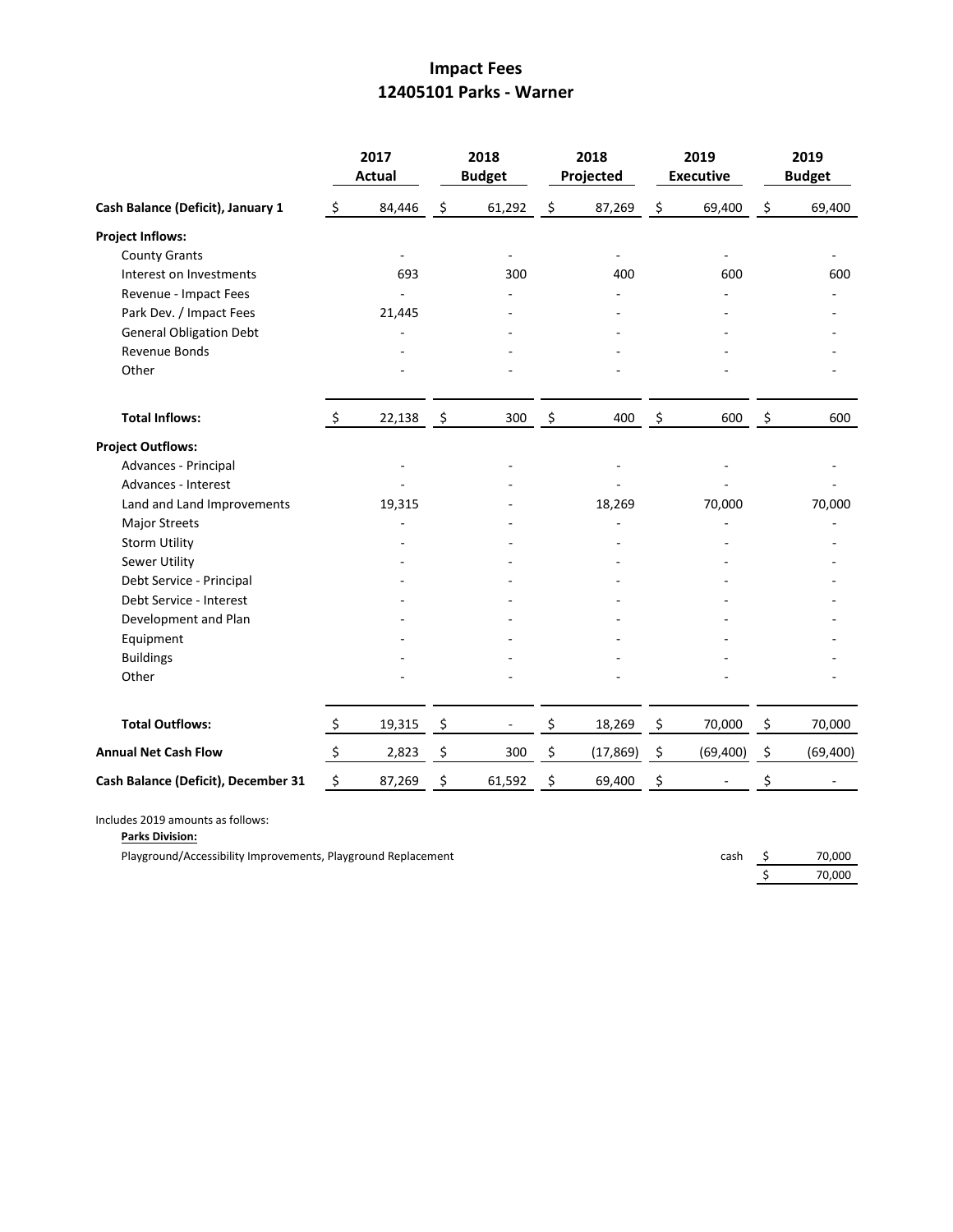## **Impact Fees 12405102 Parks - Reindahl**

|                                     |                     | 2017<br>Actual |                     | 2018<br><b>Budget</b> |                     | 2018<br>Projected |                | 2019<br><b>Executive</b> |                    | 2019<br><b>Budget</b> |
|-------------------------------------|---------------------|----------------|---------------------|-----------------------|---------------------|-------------------|----------------|--------------------------|--------------------|-----------------------|
| Cash Balance (Deficit), January 1   | $\ddot{\mathsf{S}}$ | 305,352        | $\ddot{\mathsf{S}}$ | 256,852               | \$                  | 307,963           | \$             | 279,963                  | \$                 | 279,963               |
| <b>Project Inflows:</b>             |                     |                |                     |                       |                     |                   |                |                          |                    |                       |
| <b>County Grants</b>                |                     |                |                     |                       |                     |                   |                |                          |                    |                       |
| Interest on Investments             |                     | 2,585          |                     | 1,250                 |                     | 2,000             |                | 1,500                    |                    | 1,500                 |
| Revenue - Impact Fees               |                     |                |                     |                       |                     |                   |                |                          |                    |                       |
| Park Dev. / Impact Fees             |                     |                |                     |                       |                     |                   |                |                          |                    |                       |
| <b>General Obligation Debt</b>      |                     |                |                     |                       |                     |                   |                |                          |                    |                       |
| Revenue Bonds                       |                     |                |                     |                       |                     |                   |                |                          |                    |                       |
| Other                               |                     | 50,000         |                     |                       |                     |                   |                |                          |                    |                       |
| <b>Total Inflows:</b>               | \$                  | 52,585         | - \$                | 1,250                 | $\ddot{\mathsf{s}}$ | 2,000             | $\mathfrak{S}$ | 1,500                    | $\ddot{\varsigma}$ | 1,500                 |
| <b>Project Outflows:</b>            |                     |                |                     |                       |                     |                   |                |                          |                    |                       |
| Advances - Principal                |                     |                |                     |                       |                     |                   |                |                          |                    |                       |
| Advances - Interest                 |                     |                |                     |                       |                     |                   |                |                          |                    |                       |
| Land and Land Improvements          |                     | 49,974         |                     | 26,000                |                     | 30,000            |                | 172,000                  |                    | 172,000               |
| <b>Major Streets</b>                |                     |                |                     |                       |                     |                   |                |                          |                    |                       |
| <b>Storm Utility</b>                |                     |                |                     |                       |                     |                   |                |                          |                    |                       |
| <b>Sewer Utility</b>                |                     |                |                     |                       |                     |                   |                |                          |                    |                       |
| Debt Service - Principal            |                     |                |                     |                       |                     |                   |                |                          |                    |                       |
| Debt Service - Interest             |                     |                |                     |                       |                     |                   |                |                          |                    |                       |
| Development and Plan                |                     |                |                     |                       |                     |                   |                |                          |                    |                       |
| Equipment                           |                     |                |                     |                       |                     |                   |                |                          |                    |                       |
| <b>Buildings</b>                    |                     |                |                     |                       |                     |                   |                |                          |                    |                       |
| Other                               |                     |                |                     |                       |                     |                   |                |                          |                    |                       |
| <b>Total Outflows:</b>              | $\zeta$             | 49,974         | $\mathfrak{S}$      | 26,000                | \$                  | 30,000            | \$             | 172,000                  | \$                 | 172,000               |
| <b>Annual Net Cash Flow</b>         | \$                  | 2,611          | \$                  | (24, 750)             | \$                  | (28,000)          | $\zeta$        | (170, 500)               | $\zeta$            | (170, 500)            |
| Cash Balance (Deficit), December 31 | \$                  | 307,963        | \$                  | 232,102               | \$                  | 279,963           | \$             | 109,463                  | \$                 | 109,463               |

| Includes 2018 amounts as follows: |      |   |        |
|-----------------------------------|------|---|--------|
| <b>Parks Division:</b>            |      |   |        |
| Park Land Improvements            | cash | S | 18,000 |
| Playground/Accessibility          |      |   |        |
| Improvements, Playgrounds         |      |   |        |
| Replacements                      | cash |   | 8,000  |
|                                   |      |   | 26,000 |
|                                   |      |   |        |

Includes 2019 amounts as follows:

**Parks Division:**

| Park Land Improvements (Reauthorization)  | cash | 12.000  |
|-------------------------------------------|------|---------|
| Park Land Improvements, Basketball Courts | cash | 90.000  |
| Park Land Improvements. Sun Shelter       | cash | 70,000  |
|                                           |      | 172.000 |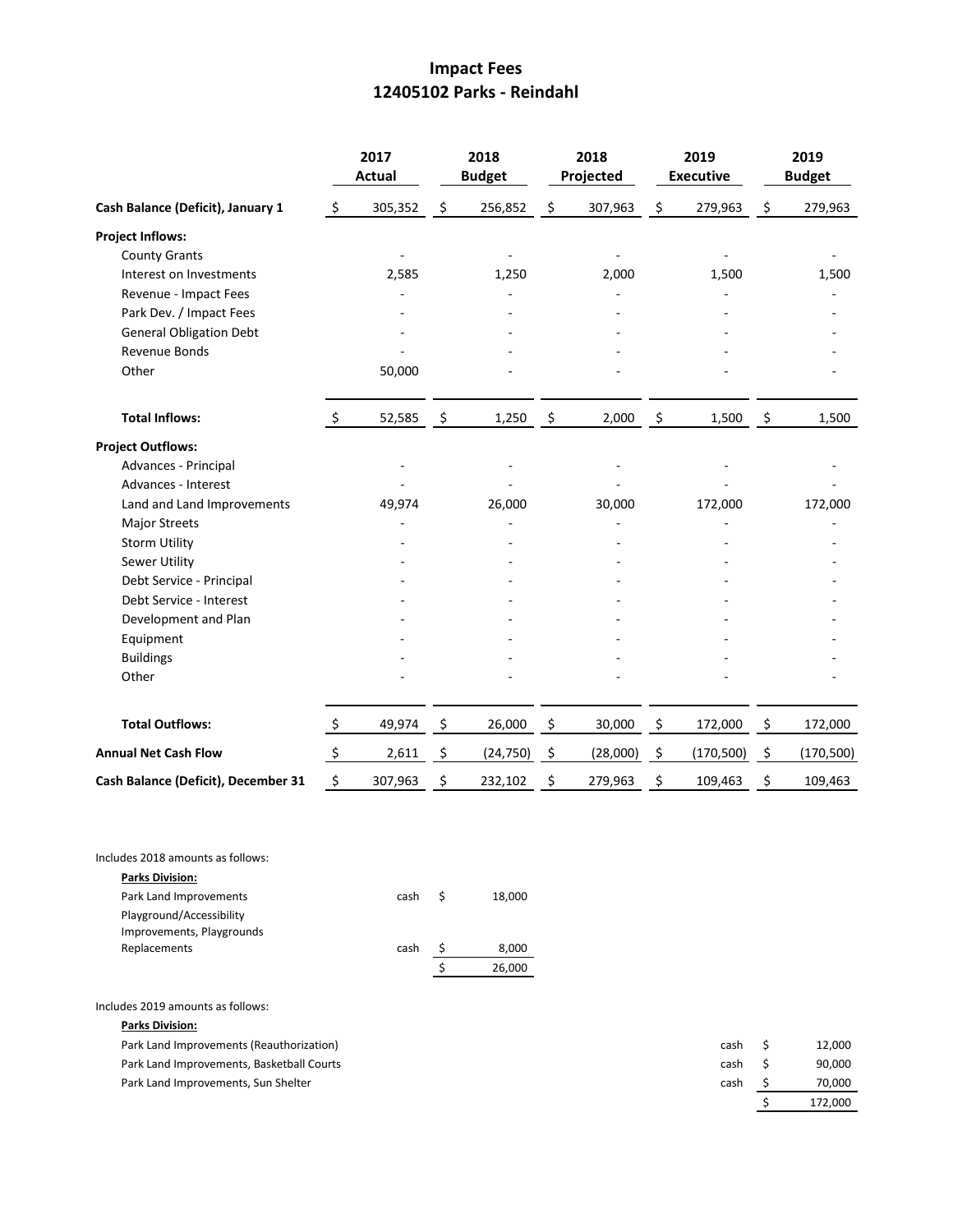## **Impact Fees 12405103 Parks - Door Creek**

|                                     |               | 2017<br><b>Actual</b> |                    | 2018<br><b>Budget</b> | 2018<br>Projected |         | 2019<br><b>Executive</b> | 2019<br><b>Budget</b> |
|-------------------------------------|---------------|-----------------------|--------------------|-----------------------|-------------------|---------|--------------------------|-----------------------|
| Cash Balance (Deficit), January 1   | \$            | 178,321               | $\ddot{\zeta}$     | 105,088               | \$<br>1,848       | $\zeta$ | $\overline{\phantom{a}}$ | \$                    |
| <b>Project Inflows:</b>             |               |                       |                    |                       |                   |         |                          |                       |
| <b>County Grants</b>                |               |                       |                    |                       |                   |         |                          |                       |
| Interest on Investments             |               | 610                   |                    | 525                   |                   |         |                          |                       |
| Revenue - Impact Fees               |               |                       |                    |                       |                   |         |                          |                       |
| Park Dev. / Impact Fees             |               | 1,081                 |                    |                       |                   |         |                          |                       |
| <b>General Obligation Debt</b>      |               |                       |                    |                       |                   |         |                          |                       |
| Revenue Bonds                       |               |                       |                    |                       |                   |         |                          |                       |
| <b>Federal Grants</b>               |               | 2,787                 |                    |                       |                   |         |                          |                       |
| <b>Total Inflows:</b>               | \$            | 4,478                 | - \$               | 525                   | \$                | \$      |                          | \$                    |
| <b>Project Outflows:</b>            |               |                       |                    |                       |                   |         |                          |                       |
| Advances - Principal                |               |                       |                    |                       |                   |         |                          |                       |
| Advances - Interest                 |               |                       |                    |                       |                   |         |                          |                       |
| Land and Land Improvements          |               |                       |                    |                       |                   |         |                          |                       |
| Major Streets                       |               |                       |                    |                       |                   |         |                          |                       |
| <b>Storm Utility</b>                |               |                       |                    |                       |                   |         |                          |                       |
| Sewer Utility                       |               |                       |                    |                       |                   |         |                          |                       |
| Debt Service - Principal            |               | 172,398               |                    | 69,968                |                   |         |                          |                       |
| Debt Service - Interest             |               | 8,554                 |                    | 5,895                 | 1,848             |         |                          |                       |
| Development and Plan                |               |                       |                    |                       |                   |         |                          |                       |
| Equipment                           |               |                       |                    |                       |                   |         |                          |                       |
| <b>Buildings</b>                    |               |                       |                    |                       |                   |         |                          |                       |
| Other                               |               |                       |                    |                       |                   |         |                          |                       |
| <b>Total Outflows:</b>              | $\zeta$       | 180,952               | $\ddot{\varsigma}$ | 75,863                | \$<br>1,848       | \$      | $\overline{\phantom{a}}$ | \$                    |
| <b>Annual Net Cash Flow</b>         | $\ddot{\phi}$ | (176, 474)            | \$                 | (75, 338)             | \$<br>(1, 848)    | \$      |                          | \$                    |
| Cash Balance (Deficit), December 31 | \$            | 1,848                 | \$                 | 29,750                | \$                | \$      |                          | \$                    |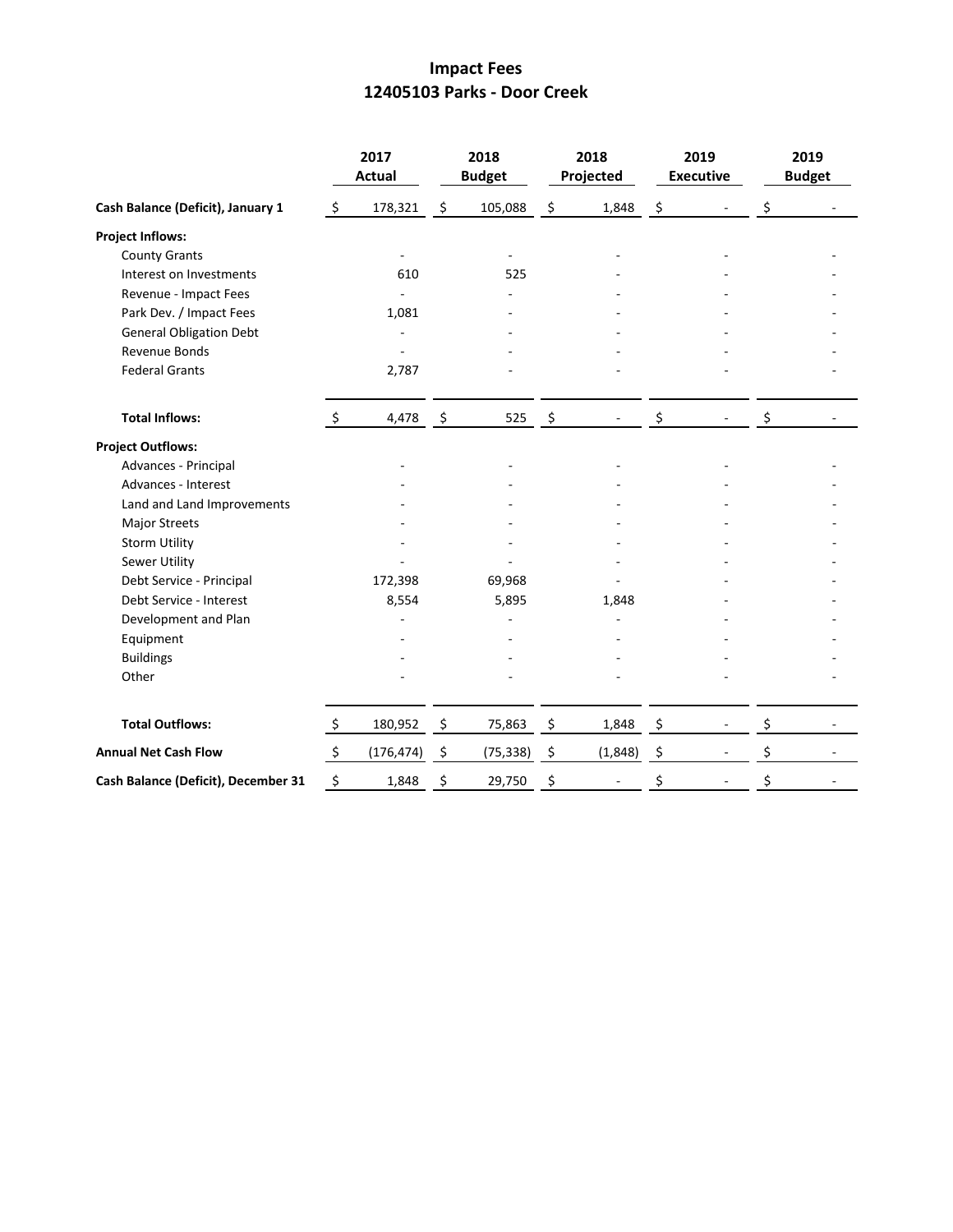## **Impact Fees 12405104 Parks - Yahara Hills**

|                                     |                | 2017<br><b>Actual</b> |                                | 2018<br><b>Budget</b> |                     | 2018<br>Projected |      | 2019<br><b>Executive</b> | 2019<br><b>Budget</b> |
|-------------------------------------|----------------|-----------------------|--------------------------------|-----------------------|---------------------|-------------------|------|--------------------------|-----------------------|
| Cash Balance (Deficit), January 1   | $\ddot{\zeta}$ | $(63, 161)$ \$        |                                | (63, 161)             | $\ddot{\mathsf{S}}$ | $(35, 762)$ \$    |      |                          | \$                    |
| <b>Project Inflows:</b>             |                |                       |                                |                       |                     |                   |      |                          |                       |
| <b>County Grants</b>                |                |                       |                                |                       |                     |                   |      |                          |                       |
| Interest on Investments             |                |                       |                                |                       |                     |                   |      |                          |                       |
| Revenue - Impact Fees               |                |                       |                                |                       |                     |                   |      |                          |                       |
| Park Dev. / Impact Fees             |                |                       |                                |                       |                     |                   |      |                          |                       |
| <b>General Obligation Debt</b>      |                |                       |                                |                       |                     |                   |      |                          |                       |
| Revenue Bonds                       |                |                       |                                |                       |                     |                   |      |                          |                       |
| Other                               |                |                       |                                |                       |                     |                   |      |                          |                       |
| <b>Total Inflows:</b>               | $\zeta$        |                       | \$                             |                       | \$                  |                   | \$   |                          | \$                    |
| <b>Project Outflows:</b>            |                |                       |                                |                       |                     |                   |      |                          |                       |
| Advances - Principal                |                |                       |                                |                       |                     |                   |      |                          |                       |
| Advances - Interest                 |                |                       |                                |                       |                     |                   |      |                          |                       |
| Land and Land Improvements          |                | (27, 399)             |                                |                       |                     | (35, 762)         |      |                          |                       |
| Major Streets                       |                |                       |                                |                       |                     |                   |      |                          |                       |
| <b>Storm Utility</b>                |                |                       |                                |                       |                     |                   |      |                          |                       |
| <b>Sewer Utility</b>                |                |                       |                                |                       |                     |                   |      |                          |                       |
| Debt Service - Principal            |                |                       |                                |                       |                     |                   |      |                          |                       |
| Debt Service - Interest             |                |                       |                                |                       |                     |                   |      |                          |                       |
| Development and Plan                |                |                       |                                |                       |                     |                   |      |                          |                       |
| Equipment                           |                |                       |                                |                       |                     |                   |      |                          |                       |
| <b>Buildings</b>                    |                |                       |                                |                       |                     |                   |      |                          |                       |
| Other                               |                |                       |                                |                       |                     |                   |      |                          |                       |
| <b>Total Outflows:</b>              | $\zeta$        | $(27,399)$ \$         |                                |                       | \$                  | (35, 762)         | - \$ | $\overline{\phantom{a}}$ | \$                    |
| <b>Annual Net Cash Flow</b>         | $\zeta$        | 27,399                | $\boldsymbol{\dot{\varsigma}}$ |                       | \$                  | 35,762            | \$   |                          | \$                    |
| Cash Balance (Deficit), December 31 | \$             | (35, 762)             | \$                             | (63, 161)             | \$                  |                   | \$   |                          | \$                    |

Includes 2017 amounts as follows:

### **Parks Division:**

| Park Land Improvements, Shelters   |      |    |        |
|------------------------------------|------|----|--------|
| Junction Owl Worthington (Reauth)  | cash | -S | 10.000 |
| Park Land Improvements, Ski Trails |      |    |        |
| Yahara                             | cash |    | 10,000 |
|                                    |      |    | 20,000 |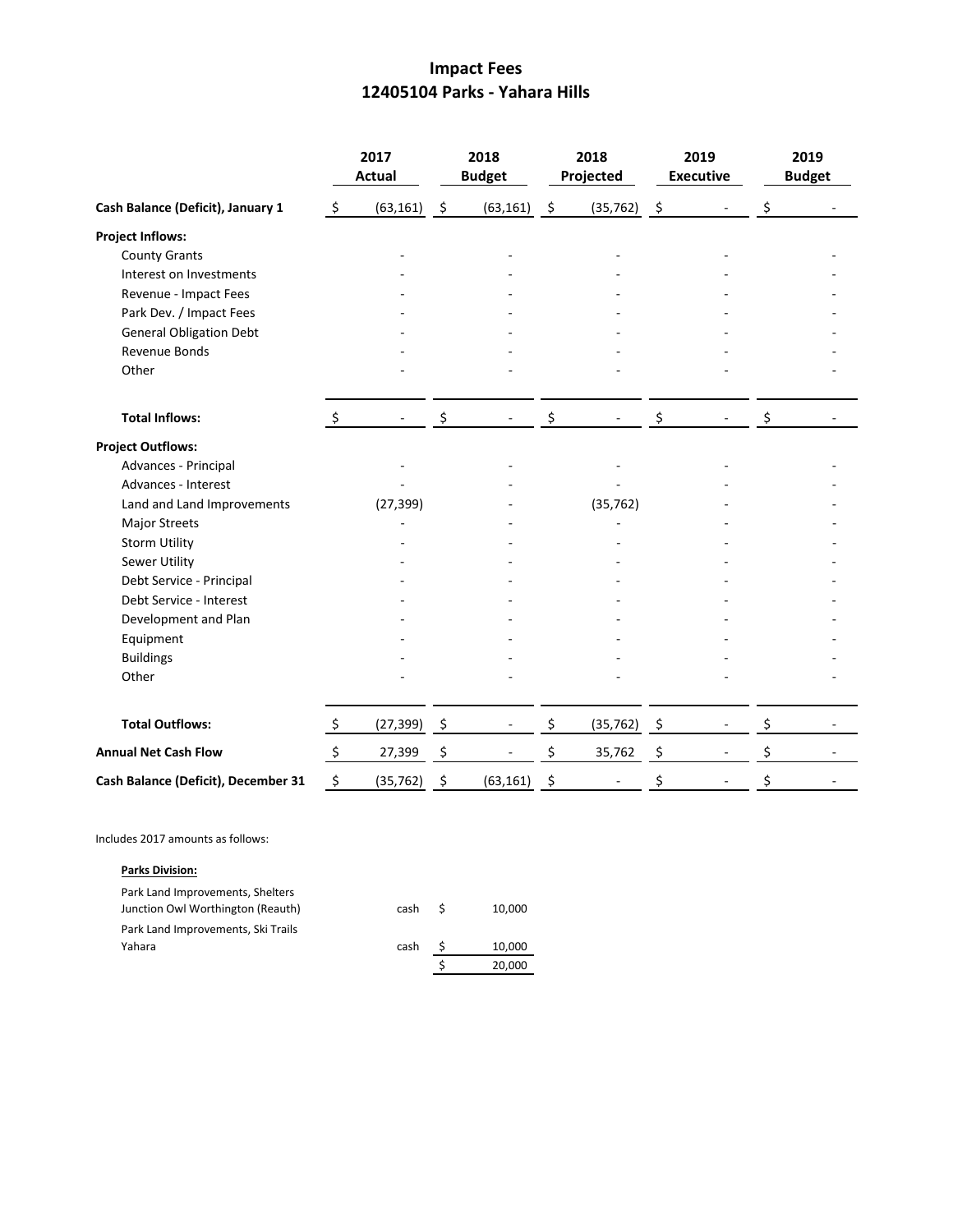## **Impact Fees 12405105 Parks - Olbrich**

|                                     |                           | 2017<br><b>Actual</b> |               | 2018<br><b>Budget</b> |               | 2018<br>Projected |                    | 2019<br><b>Executive</b> |         | 2019<br><b>Budget</b> |
|-------------------------------------|---------------------------|-----------------------|---------------|-----------------------|---------------|-------------------|--------------------|--------------------------|---------|-----------------------|
| Cash Balance (Deficit), January 1   | \$                        | 166,425               | \$            | 62,225                | \$            | 58,749            | \$                 | 29,600                   | \$      | 29,600                |
| <b>Project Inflows:</b>             |                           |                       |               |                       |               |                   |                    |                          |         |                       |
| <b>County Grants</b>                |                           |                       |               |                       |               |                   |                    |                          |         |                       |
| Interest on Investments             |                           | 1,223                 |               | 100                   |               | 400               |                    | 400                      |         | 400                   |
| Revenue - Impact Fees               |                           |                       |               |                       |               |                   |                    |                          |         |                       |
| Park Dev. / Impact Fees             |                           |                       |               |                       |               |                   |                    |                          |         |                       |
| <b>General Obligation Debt</b>      |                           |                       |               |                       |               |                   |                    |                          |         |                       |
| <b>Revenue Bonds</b>                |                           |                       |               |                       |               |                   |                    |                          |         |                       |
| Other                               |                           |                       |               |                       |               |                   |                    |                          |         |                       |
| <b>Total Inflows:</b>               | $\ddot{\zeta}$            | 1,223                 | $\rightarrow$ | 100                   | $\frac{5}{2}$ | 400               | $\frac{5}{2}$      | 400                      | $\zeta$ | 400                   |
| <b>Project Outflows:</b>            |                           |                       |               |                       |               |                   |                    |                          |         |                       |
| Advances - Principal                |                           |                       |               |                       |               |                   |                    |                          |         |                       |
| Advances - Interest                 |                           |                       |               |                       |               |                   |                    |                          |         |                       |
| Land and Land Improvements          |                           | 108,900               |               | 22,000                |               | 29,549            |                    | 30,000                   |         | 30,000                |
| <b>Major Streets</b>                |                           |                       |               |                       |               |                   |                    |                          |         |                       |
| <b>Storm Utility</b>                |                           |                       |               |                       |               |                   |                    |                          |         |                       |
| <b>Sewer Utility</b>                |                           |                       |               |                       |               |                   |                    |                          |         |                       |
| Debt Service - Principal            |                           |                       |               |                       |               |                   |                    |                          |         |                       |
| Debt Service - Interest             |                           |                       |               |                       |               |                   |                    |                          |         |                       |
| Development and Plan                |                           |                       |               |                       |               |                   |                    |                          |         |                       |
| Equipment                           |                           |                       |               |                       |               |                   |                    |                          |         |                       |
| <b>Buildings</b>                    |                           |                       |               |                       |               |                   |                    |                          |         |                       |
| Other                               |                           |                       |               |                       |               |                   |                    |                          |         |                       |
| <b>Total Outflows:</b>              | \$                        | 108,900               | \$            | 22,000                | \$            | 29,549            | \$                 | 30,000                   | \$      | 30,000                |
| <b>Annual Net Cash Flow</b>         | $\ddot{\varsigma}$        | (107, 677)            | - \$          | (21,900)              | \$            | (29, 149)         | $\ddot{\varsigma}$ | (29,600)                 | - \$    | (29,600)              |
| Cash Balance (Deficit), December 31 | $\boldsymbol{\mathsf{S}}$ | 58,749                | - \$          | 40,325                | \$            | 29,600            | \$                 |                          | \$      |                       |

Includes 2018 amounts as follows:

**Parks Division:**

| Playground/Accessibility |      |        |
|--------------------------|------|--------|
| Improvements, Playground |      |        |
| Replacements             | cash | 22,000 |
|                          |      | 22.000 |

Includes 2019 amounts as follows:

**Parks Division:**

Playground/Accessibility Improvements, Playground Replacements cash \$ 30,000

 $\frac{1}{5}$  30,000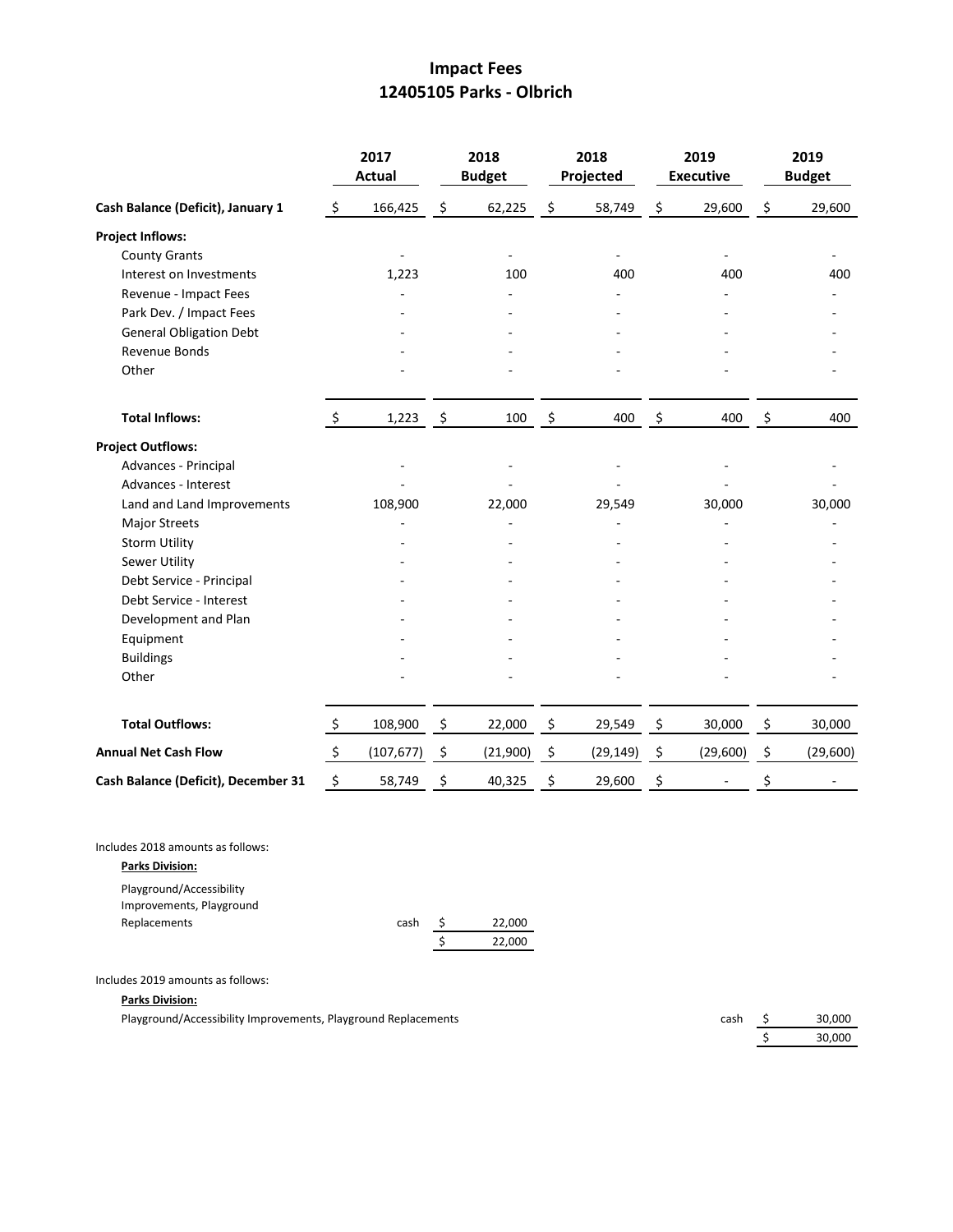## **Impact Fees 12405106 Parks - Law - Tenney**

|                                     | 2017<br><b>Actual</b> |           | 2018<br><b>Budget</b> |           | 2018<br>Projected |               | 2019<br><b>Executive</b> |    | 2019<br><b>Budget</b> |  |
|-------------------------------------|-----------------------|-----------|-----------------------|-----------|-------------------|---------------|--------------------------|----|-----------------------|--|
| Cash Balance (Deficit), January 1   | \$                    | 345,355   | \$                    | 137,058   | \$<br>293,019     | \$            | 129,510                  | \$ | 129,510               |  |
| <b>Project Inflows:</b>             |                       |           |                       |           |                   |               |                          |    |                       |  |
| <b>County Grants</b>                |                       |           |                       |           |                   |               |                          |    |                       |  |
| Interest on Investments             |                       | 4,790     |                       |           | 3,350             |               | 900                      |    | 900                   |  |
| Revenue - Impact Fees               |                       |           |                       |           |                   |               |                          |    |                       |  |
| Park Dev. / Impact Fees             |                       | 96,510    |                       |           | 16,339            |               |                          |    |                       |  |
| <b>General Obligation Debt</b>      |                       |           |                       |           |                   |               |                          |    |                       |  |
| Revenue Bonds                       |                       |           |                       |           |                   |               |                          |    |                       |  |
| Other                               |                       |           |                       |           |                   |               |                          |    |                       |  |
| <b>Total Inflows:</b>               | $\ddot{\mathsf{S}}$   | 101,300   | $\ddot{\mathsf{s}}$   |           | \$<br>19,689      | \$            | 900                      | \$ | 900                   |  |
| <b>Project Outflows:</b>            |                       |           |                       |           |                   |               |                          |    |                       |  |
| Advances - Principal                |                       |           |                       |           |                   |               |                          |    |                       |  |
| Advances - Interest                 |                       |           |                       |           |                   |               |                          |    |                       |  |
| Land and Land Improvements          |                       | 127,838   |                       |           | 158,000           |               |                          |    |                       |  |
| <b>Major Streets</b>                |                       |           |                       |           |                   |               |                          |    |                       |  |
| <b>Storm Utility</b>                |                       |           |                       |           |                   |               |                          |    |                       |  |
| <b>Sewer Utility</b>                |                       |           |                       |           |                   |               |                          |    |                       |  |
| Debt Service - Principal            |                       | 25,798    |                       | 19,998    | 19,998            |               | 19,998                   |    | 19,998                |  |
| Debt Service - Interest             |                       |           |                       | 5,200     | 5,200             |               | 4,600                    |    | 4,600                 |  |
| Development and Plan                |                       |           |                       |           |                   |               |                          |    |                       |  |
| Equipment                           |                       |           |                       |           |                   |               |                          |    |                       |  |
| <b>Buildings</b>                    |                       |           |                       |           |                   |               |                          |    |                       |  |
| Other                               |                       |           |                       |           |                   |               |                          |    |                       |  |
| <b>Total Outflows:</b>              | $\ddot{\varsigma}$    | 153,636   | $\ddot{\varsigma}$    | 25,198    | \$<br>183,198     | $\frac{5}{2}$ | 24,598                   | \$ | 24,598                |  |
| <b>Annual Net Cash Flow</b>         | $\ddot{\zeta}$        | (52, 336) | \$                    | (25, 198) | \$<br>(163, 509)  | \$            | (23, 698)                | \$ | (23, 698)             |  |
| Cash Balance (Deficit), December 31 | \$                    | 293,019   | \$                    | 111,860   | \$<br>129,510     | \$            | 105,812                  | \$ | 105,812               |  |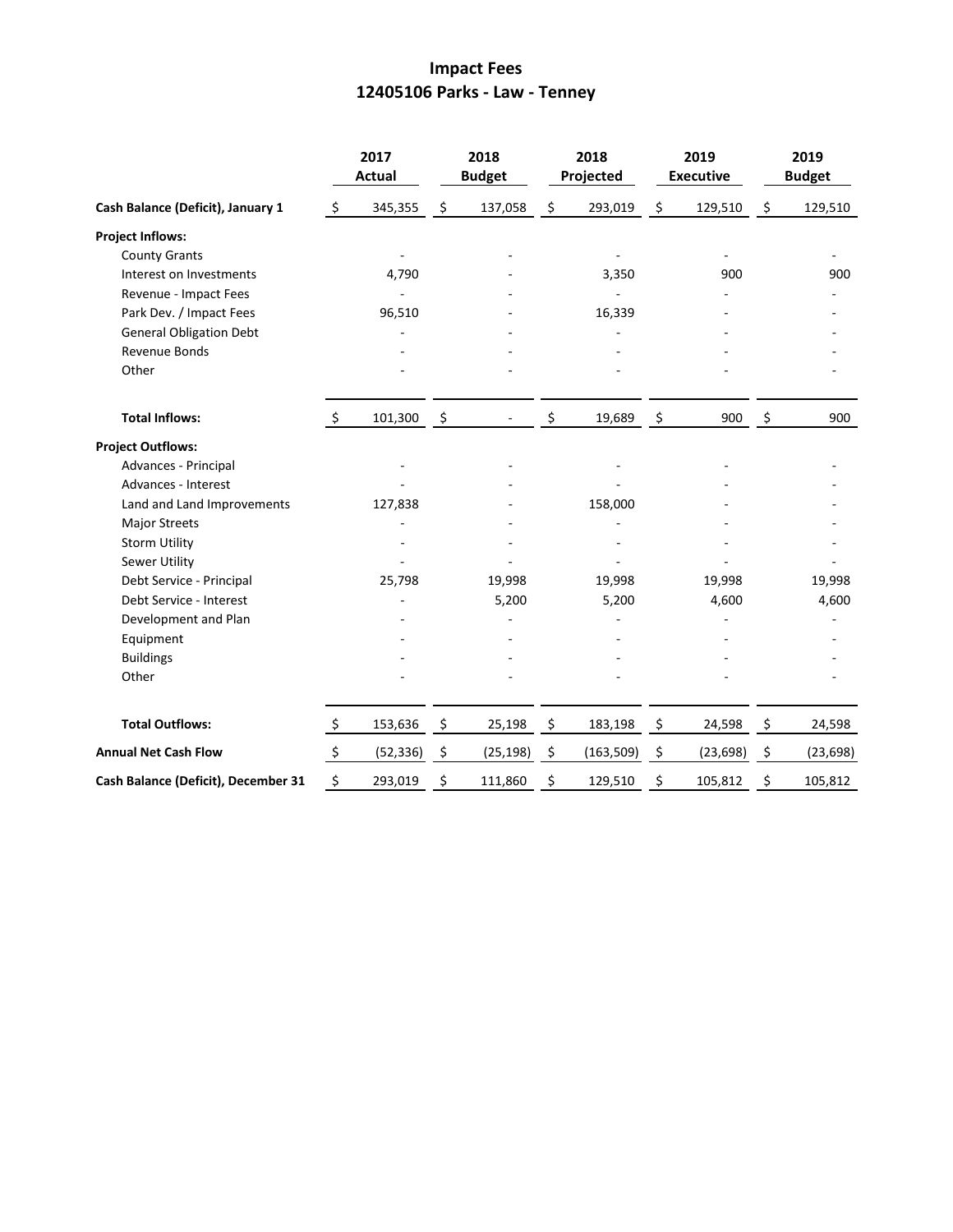# **Impact Fees 12405107 Parks - Vilas - Brittingham**

|                                                                        |                           | 2017<br><b>Actual</b> |                    | 2018<br><b>Budget</b> |    | 2018<br>Projected | 2019<br><b>Executive</b> | 2019<br><b>Budget</b> |           |
|------------------------------------------------------------------------|---------------------------|-----------------------|--------------------|-----------------------|----|-------------------|--------------------------|-----------------------|-----------|
| Cash Balance (Deficit), January 1                                      | $\ddot{\mathsf{S}}$       | 1,608,284             | \$                 | 494,284               | \$ | 1,133,455         | \$<br>209,000            | \$                    | 209,000   |
| <b>Project Inflows:</b>                                                |                           |                       |                    |                       |    |                   |                          |                       |           |
| <b>County Grants</b>                                                   |                           |                       |                    |                       |    |                   |                          |                       |           |
| Interest on Investments                                                |                           | 12,408                |                    | 700                   |    | 6,000             | 6,000                    |                       | 6,000     |
| Revenue - Impact Fees                                                  |                           |                       |                    |                       |    |                   |                          |                       |           |
| Park Dev. / Impact Fees                                                |                           |                       |                    |                       |    |                   |                          |                       |           |
| <b>General Obligation Debt</b>                                         |                           |                       |                    |                       |    |                   |                          |                       |           |
| Revenue Bonds<br>Other                                                 |                           |                       |                    |                       |    |                   |                          |                       |           |
| <b>Total Inflows:</b>                                                  | \$                        | 12,408                | \$                 | 700                   | \$ | 6,000             | \$<br>6,000              | \$                    | 6,000     |
| <b>Project Outflows:</b>                                               |                           |                       |                    |                       |    |                   |                          |                       |           |
| Advances - Principal                                                   |                           |                       |                    |                       |    |                   |                          |                       |           |
| Advances - Interest                                                    |                           |                       |                    |                       |    |                   |                          |                       |           |
| Land and Land Improvements                                             |                           | 487,237               |                    | 490,000               |    | 930,455           | 215,000                  |                       | 215,000   |
| <b>Major Streets</b>                                                   |                           |                       |                    |                       |    |                   |                          |                       |           |
| <b>Storm Utility</b>                                                   |                           |                       |                    |                       |    |                   |                          |                       |           |
| Sewer Utility                                                          |                           |                       |                    |                       |    |                   |                          |                       |           |
| Debt Service - Principal                                               |                           |                       |                    |                       |    |                   |                          |                       |           |
| Debt Service - Interest                                                |                           |                       |                    |                       |    |                   |                          |                       |           |
| Development and Plan                                                   |                           |                       |                    |                       |    |                   |                          |                       |           |
| Equipment<br><b>Buildings</b>                                          |                           |                       |                    |                       |    |                   |                          |                       |           |
| Other                                                                  |                           |                       |                    |                       |    |                   |                          |                       |           |
| <b>Total Outflows:</b>                                                 | \$                        | 487,237               | $\ddot{\varsigma}$ | 490,000               | \$ | 930,455           | \$<br>215,000            | \$                    | 215,000   |
| <b>Annual Net Cash Flow</b>                                            | $\boldsymbol{\mathsf{S}}$ | (474, 829)            | - \$               | (489, 300)            | \$ | (924, 455)        | \$<br>(209,000)          | \$                    | (209,000) |
| Cash Balance (Deficit), December 31                                    | \$                        | 1,133,455             | \$                 | 4,984                 | \$ | 209,000           | \$                       | \$                    |           |
| Includes 2018 amounts as follows:<br><b>Parks Division:</b>            |                           |                       |                    |                       |    |                   |                          |                       |           |
| Dog Park Improvements, Brittingham<br>Park Land Improvements, Annie C. |                           | cash                  | \$                 | 300,000               |    |                   |                          |                       |           |
| Stewart Memorial Fountain                                              |                           | cash                  | \$                 | 20,000                |    |                   |                          |                       |           |
| Park Land Improvements, Fencing<br>Playground/Accessibility            |                           | cash                  | \$                 | 65,000                |    |                   |                          |                       |           |
| Improvements, Playground                                               |                           | cash                  | $\zeta$            | 105,000               |    |                   |                          |                       |           |
|                                                                        |                           |                       | $\overline{\xi}$   | 490,000               |    |                   |                          |                       |           |
| Includes 2019 amounts as follows:                                      |                           |                       |                    |                       |    |                   |                          |                       |           |
| <b>Parks Division:</b>                                                 |                           |                       |                    |                       |    |                   |                          |                       |           |
| Vilas Park Improvements (Reauthorization)                              |                           |                       |                    |                       |    |                   | cash                     | \$                    | 175,000   |
| Playground/Accessibility Improvements, Playground (Reauthorization)    |                           |                       |                    |                       |    |                   | cash                     | \$                    | 40,000    |

| саэн | 40,000  |
|------|---------|
|      | 215,000 |
|      |         |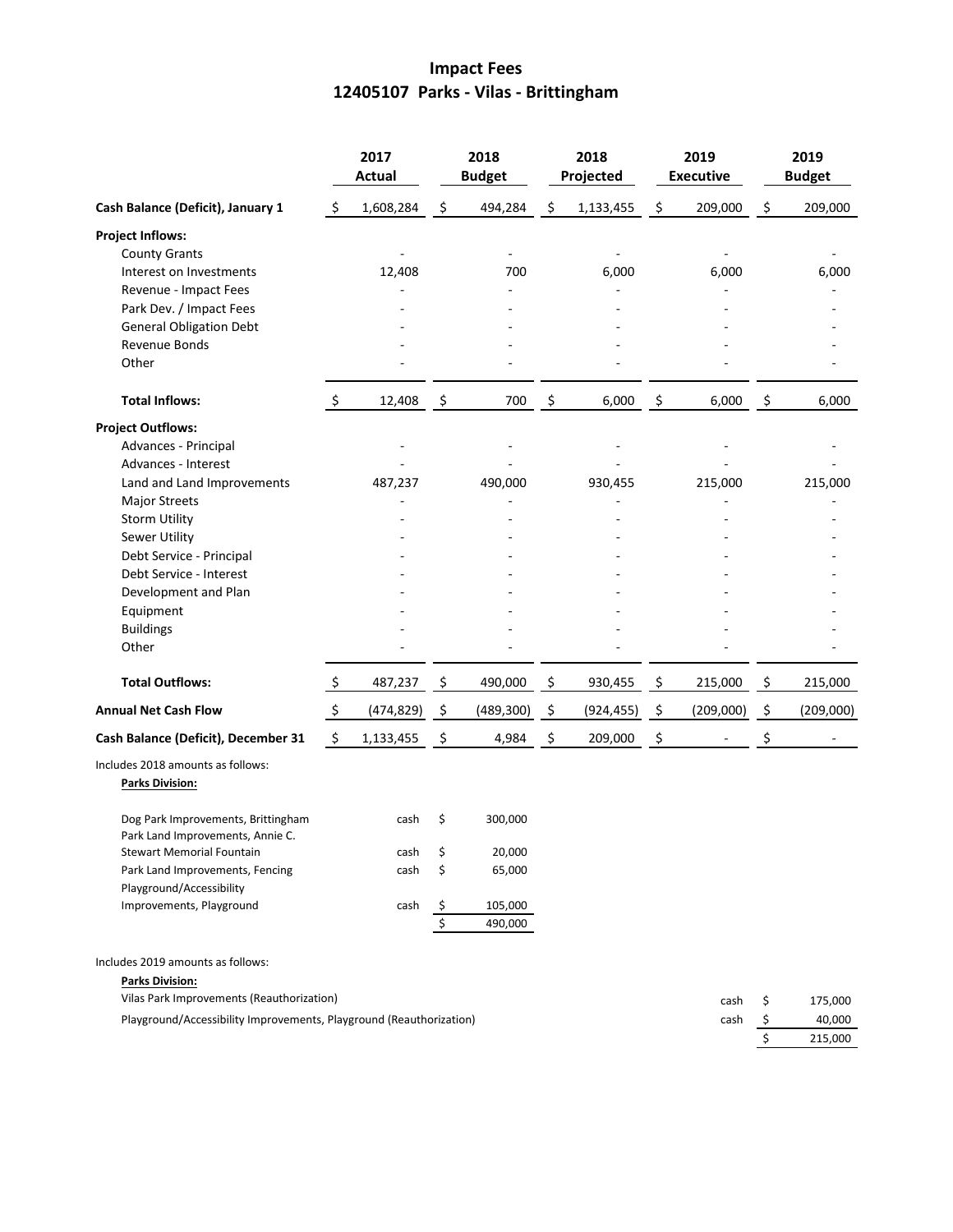## **Impact Fees 12405108 Parks Olin - Turville**

|                                     | 2017<br><b>Actual</b> |            | 2018<br><b>Budget</b> |            |                          | 2018<br>Projected | 2019<br><b>Executive</b> |          | 2019<br><b>Budget</b> |          |
|-------------------------------------|-----------------------|------------|-----------------------|------------|--------------------------|-------------------|--------------------------|----------|-----------------------|----------|
| Cash Balance (Deficit), January 1   | $\ddot{\varsigma}$    | 165,052    | \$                    | 130,878    | \$                       | 145,279           | \$                       | 28,900   | \$                    | 28,900   |
| <b>Project Inflows:</b>             |                       |            |                       |            |                          |                   |                          |          |                       |          |
| <b>County Grants</b>                |                       |            |                       |            |                          |                   |                          |          |                       |          |
| Interest on Investments             |                       | 1,248      |                       | 500        |                          | 1,100             |                          | 1,100    |                       | 1,100    |
| Revenue - Impact Fees               |                       |            |                       |            |                          |                   |                          |          |                       |          |
| Park Dev. / Impact Fees             |                       |            |                       |            |                          |                   |                          |          |                       |          |
| <b>General Obligation Debt</b>      |                       |            |                       |            |                          |                   |                          |          |                       |          |
| Revenue Bonds                       |                       |            |                       |            |                          |                   |                          |          |                       |          |
| Other                               |                       |            |                       |            |                          |                   |                          |          |                       |          |
| <b>Total Inflows:</b>               | $\ddot{\mathsf{S}}$   | $1,248$ \$ |                       | 500        | $\overline{\mathcal{S}}$ | 1,100             | $\ddot{\mathsf{s}}$      | 1,100    | $\ddot{\mathsf{s}}$   | 1,100    |
| <b>Project Outflows:</b>            |                       |            |                       |            |                          |                   |                          |          |                       |          |
| Advances - Principal                |                       |            |                       |            |                          |                   |                          |          |                       |          |
| Advances - Interest                 |                       |            |                       |            |                          |                   |                          |          |                       |          |
| Land and Land Improvements          |                       | 21,021     |                       | 130,000    |                          | 117,479           |                          | 30,000   |                       | 30,000   |
| <b>Major Streets</b>                |                       |            |                       |            |                          |                   |                          |          |                       |          |
| <b>Storm Utility</b>                |                       |            |                       |            |                          |                   |                          |          |                       |          |
| <b>Sewer Utility</b>                |                       |            |                       |            |                          |                   |                          |          |                       |          |
| Debt Service - Principal            |                       |            |                       |            |                          |                   |                          |          |                       |          |
| Debt Service - Interest             |                       |            |                       |            |                          |                   |                          |          |                       |          |
| Development and Plan                |                       |            |                       |            |                          |                   |                          |          |                       |          |
| Equipment                           |                       |            |                       |            |                          |                   |                          |          |                       |          |
| <b>Buildings</b>                    |                       |            |                       |            |                          |                   |                          |          |                       |          |
| Other                               |                       |            |                       |            |                          |                   |                          |          |                       |          |
| <b>Total Outflows:</b>              | \$                    | 21,021     | \$                    | 130,000    | \$                       | 117,479           | \$                       | 30,000   | \$                    | 30,000   |
| <b>Annual Net Cash Flow</b>         | $\ddot{\phi}$         | (19, 773)  | $\frac{5}{2}$         | (129, 500) | \$                       | (116, 379)        | $\ddot{\mathsf{S}}$      | (28,900) | \$                    | (28,900) |
| Cash Balance (Deficit), December 31 | \$                    | 145,279    | \$                    | 1,378      | \$                       | 28,900            | \$                       |          | \$                    |          |

Includes 2018 amounts as follows:

**Parks Division:**

| Beach and Shoreline Improvements,     |      |     |         |
|---------------------------------------|------|-----|---------|
| Olin Boat Launch                      | cash | - S | 100,000 |
| Park Land Improvements, Seating Areas |      |     |         |
|                                       | cash |     | 30,000  |
|                                       |      |     | 130,000 |

Includes 2019 amounts as follows:

### **Parks Divison:**

Park Land Improvements, Seating (Reauthorization) cash 30,000

\$ 30,000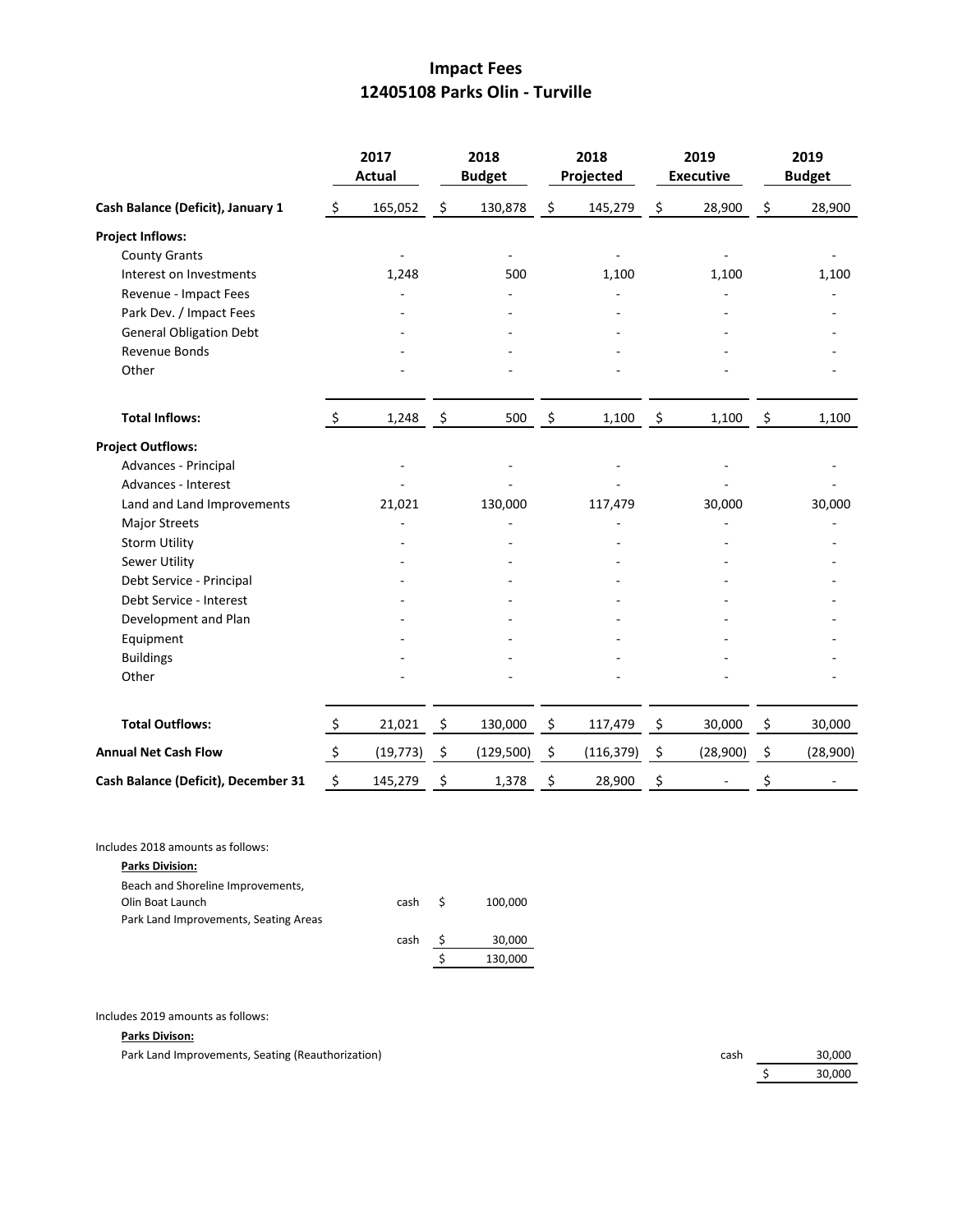## **Impact Fees 12405109 Parks - Garner**

|                                                             | 2017<br><b>Actual</b> |        | 2018<br><b>Budget</b> |                  | 2018<br>Projected |        |         | 2019<br><b>Executive</b> | 2019<br><b>Budget</b> |           |
|-------------------------------------------------------------|-----------------------|--------|-----------------------|------------------|-------------------|--------|---------|--------------------------|-----------------------|-----------|
| Cash Balance (Deficit), January 1                           | $\zeta$               | 25,023 | - \$                  | 33,268           | \$                | 40,126 | $\zeta$ | 77,546                   | $\ddot{\varsigma}$    | 77,546    |
| <b>Project Inflows:</b>                                     |                       |        |                       |                  |                   |        |         |                          |                       |           |
| <b>County Grants</b>                                        |                       |        |                       | $\blacksquare$   |                   |        |         |                          |                       |           |
| Interest on Investments                                     |                       | 1,015  |                       | 115              |                   | 300    |         | 250                      |                       | 250       |
| Revenue - Impact Fees                                       |                       |        |                       |                  |                   |        |         |                          |                       |           |
| Park Dev. / Impact Fees                                     |                       | 38,120 |                       | 38,120           |                   | 38,120 |         |                          |                       |           |
| <b>General Obligation Debt</b>                              |                       |        |                       |                  |                   |        |         |                          |                       |           |
| Revenue Bonds                                               |                       |        |                       |                  |                   |        |         |                          |                       |           |
| Other                                                       |                       |        |                       |                  |                   |        |         |                          |                       |           |
| <b>Total Inflows:</b>                                       | $\zeta$               | 39,135 | - \$                  | 38,235           | \$                | 38,420 | \$      | 250                      | $\ddot{\mathsf{S}}$   | 250       |
| <b>Project Outflows:</b>                                    |                       |        |                       |                  |                   |        |         |                          |                       |           |
| Advances - Principal                                        |                       |        |                       |                  |                   |        |         |                          |                       |           |
| Advances - Interest                                         |                       |        |                       |                  |                   |        |         |                          |                       |           |
| Land and Land Improvements                                  |                       | 24,032 |                       | 25,000           |                   | 1,000  |         | 65,000                   |                       | 65,000    |
| <b>Major Streets</b>                                        |                       |        |                       |                  |                   |        |         |                          |                       |           |
| <b>Storm Utility</b>                                        |                       |        |                       |                  |                   |        |         |                          |                       |           |
| Sewer Utility                                               |                       |        |                       |                  |                   |        |         |                          |                       |           |
| Debt Service - Principal                                    |                       |        |                       |                  |                   |        |         |                          |                       |           |
| Debt Service - Interest                                     |                       |        |                       |                  |                   |        |         |                          |                       |           |
| Development and Plan                                        |                       |        |                       |                  |                   |        |         |                          |                       |           |
| Equipment                                                   |                       |        |                       |                  |                   |        |         |                          |                       |           |
| <b>Buildings</b>                                            |                       |        |                       |                  |                   |        |         |                          |                       |           |
| Other                                                       |                       |        |                       |                  |                   |        |         |                          |                       |           |
| <b>Total Outflows:</b>                                      | $\ddot{\mathsf{S}}$   | 24,032 | - \$                  | 25,000           | \$                | 1,000  | \$      | 65,000                   | \$                    | 65,000    |
| <b>Annual Net Cash Flow</b>                                 | \$                    | 15,103 | - \$                  | 13,235           | \$                | 37,420 | \$      | (64, 750)                | $\zeta$               | (64, 750) |
| Cash Balance (Deficit), December 31                         | \$                    | 40,126 | \$                    | 46,503           | \$                | 77,546 | \$      | 12,796                   | \$                    | 12,796    |
| Includes 2018 amounts as follows:<br><b>Parks Division:</b> |                       |        |                       |                  |                   |        |         |                          |                       |           |
| Park Land Improvements, Courts                              |                       | cash   | -\$<br>\$             | 25,000<br>25,000 |                   |        |         |                          |                       |           |
| Includes 2019 amounts as follows:                           |                       |        |                       |                  |                   |        |         |                          |                       |           |
| <b>Parks Division:</b>                                      |                       |        |                       |                  |                   |        |         |                          |                       |           |
| Park Land Improvements, Courts (Reauthorization)            |                       |        |                       |                  |                   |        |         | cash                     | \$                    | 25,000    |
| Park Land Improvements, Courts                              |                       |        |                       |                  |                   |        |         | cash                     | \$                    | 40,000    |

| ısh | S | 40,000 |
|-----|---|--------|
|     | S | 65,000 |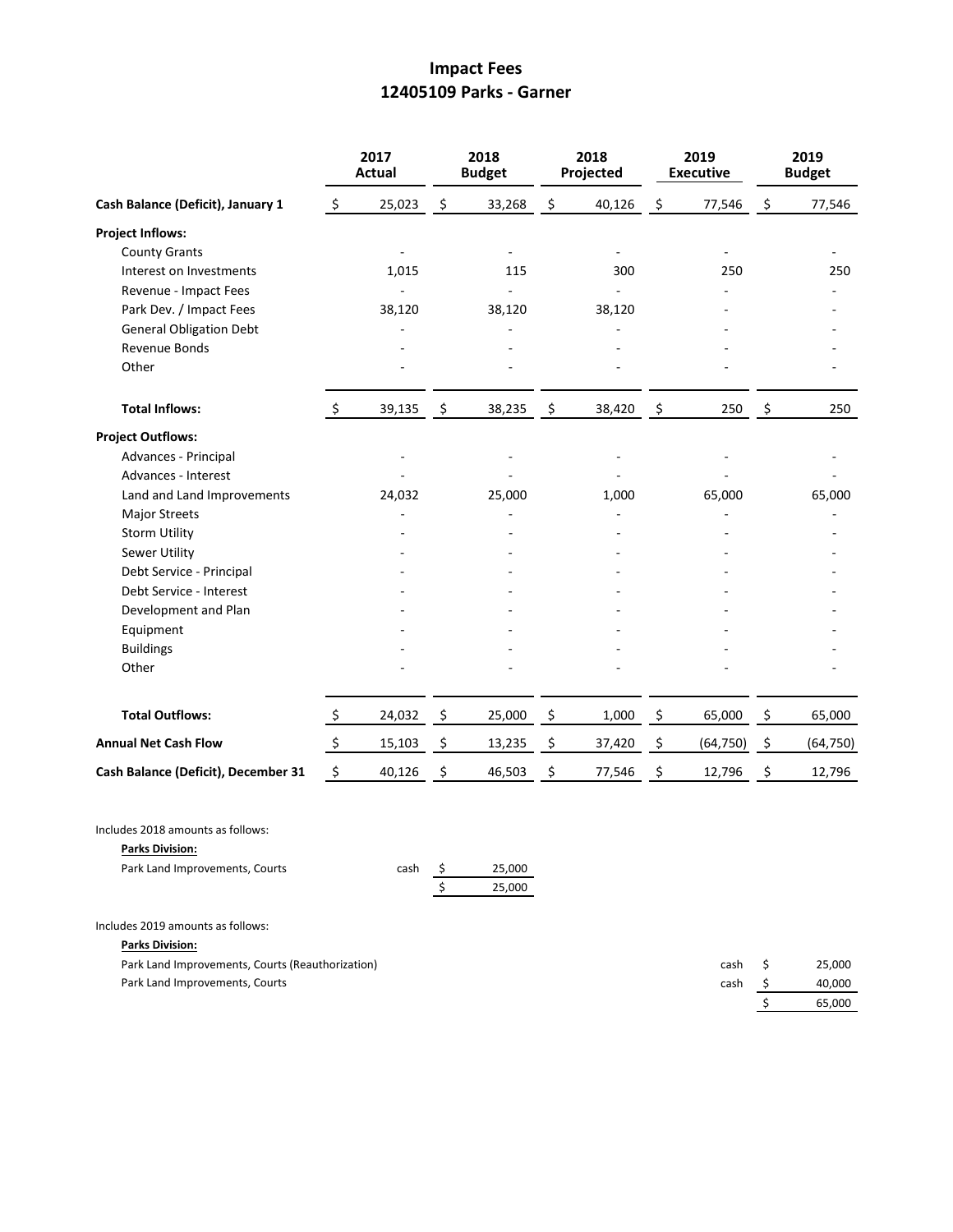# **Impact Fees 12405110 Parks - Far West**

| Cash Balance (Deficit), January 1   |                    | 2017<br><b>Actual</b> |                     | 2018<br><b>Budget</b>    |    | 2018<br>Projected | 2019<br><b>Executive</b> |            | 2019<br><b>Budget</b> |            |
|-------------------------------------|--------------------|-----------------------|---------------------|--------------------------|----|-------------------|--------------------------|------------|-----------------------|------------|
|                                     |                    | 395,981               | \$                  | 196,461                  | \$ | 260,371           | \$                       | 175,521    | \$                    | 175,521    |
| <b>Project Inflows:</b>             |                    |                       |                     |                          |    |                   |                          |            |                       |            |
| <b>County Grants</b>                |                    |                       |                     | $\overline{\phantom{a}}$ |    |                   |                          |            |                       |            |
| Interest on Investments             |                    | 3,074                 |                     | 980                      |    | 2,000             |                          | 1,800      |                       | 1,800      |
| Revenue - Impact Fees               |                    |                       |                     |                          |    |                   |                          |            |                       |            |
| Park Dev. / Impact Fees             |                    | 20,541                |                     | 28,150                   |    | 28,150            |                          |            |                       |            |
| <b>General Obligation Debt</b>      |                    |                       |                     |                          |    |                   |                          |            |                       |            |
| Revenue Bonds                       |                    |                       |                     |                          |    |                   |                          |            |                       |            |
| Other                               |                    |                       |                     |                          |    |                   |                          |            |                       |            |
| <b>Total Inflows:</b>               | $\ddot{\zeta}$     | 23,615                | $\frac{5}{2}$       | 29,130                   | \$ | 30,150            | \$                       | 1,800      | \$                    | 1,800      |
| <b>Project Outflows:</b>            |                    |                       |                     |                          |    |                   |                          |            |                       |            |
| Advances - Principal                |                    |                       |                     |                          |    |                   |                          |            |                       |            |
| Advances - Interest                 |                    |                       |                     |                          |    |                   |                          |            |                       |            |
| Land and Land Improvements          |                    | 159,225               |                     | 70,000                   |    | 115,000           |                          | 110,000    |                       | 110,000    |
| <b>Major Streets</b>                |                    |                       |                     |                          |    |                   |                          |            |                       |            |
| <b>Storm Utility</b>                |                    |                       |                     |                          |    |                   |                          |            |                       |            |
| Sewer Utility                       |                    |                       |                     |                          |    |                   |                          |            |                       |            |
| Debt Service - Principal            |                    |                       |                     |                          |    |                   |                          |            |                       |            |
| Debt Service - Interest             |                    |                       |                     |                          |    |                   |                          |            |                       |            |
| Development and Plan                |                    |                       |                     |                          |    |                   |                          |            |                       |            |
| Equipment                           |                    |                       |                     |                          |    |                   |                          |            |                       |            |
| <b>Buildings</b>                    |                    |                       |                     |                          |    |                   |                          |            |                       |            |
| Other                               |                    |                       |                     |                          |    |                   |                          |            |                       |            |
| <b>Total Outflows:</b>              | $\frac{1}{2}$      | 159,225               | \$                  | 70,000                   | \$ | 115,000           | \$                       | 110,000    | \$                    | 110,000    |
| <b>Annual Net Cash Flow</b>         | $\frac{1}{2}$      | (135, 610)            | $\ddot{\mathsf{S}}$ | (40, 870)                | \$ | (84, 850)         | \$                       | (108, 200) | -\$                   | (108, 200) |
| Cash Balance (Deficit), December 31 | $\ddot{\varsigma}$ | 260,371               | \$                  | 155,591                  | \$ | 175,521           | \$                       | 67,321     | \$                    | 67,321     |
|                                     |                    |                       |                     |                          |    |                   |                          |            |                       |            |

### **Parks Division:**

| Park Land Improvements, Fields | cash | 70.000 |
|--------------------------------|------|--------|
|                                |      | 70.000 |

### Includes 2019 amounts as follows:

**Parks Division:**

| Park Land Improvements, Fields (Reauthorization) | cash S | 10.000  |
|--------------------------------------------------|--------|---------|
| Playground/Accessibility, Playground Replacement | cash S | 100.000 |
|                                                  |        | 110.000 |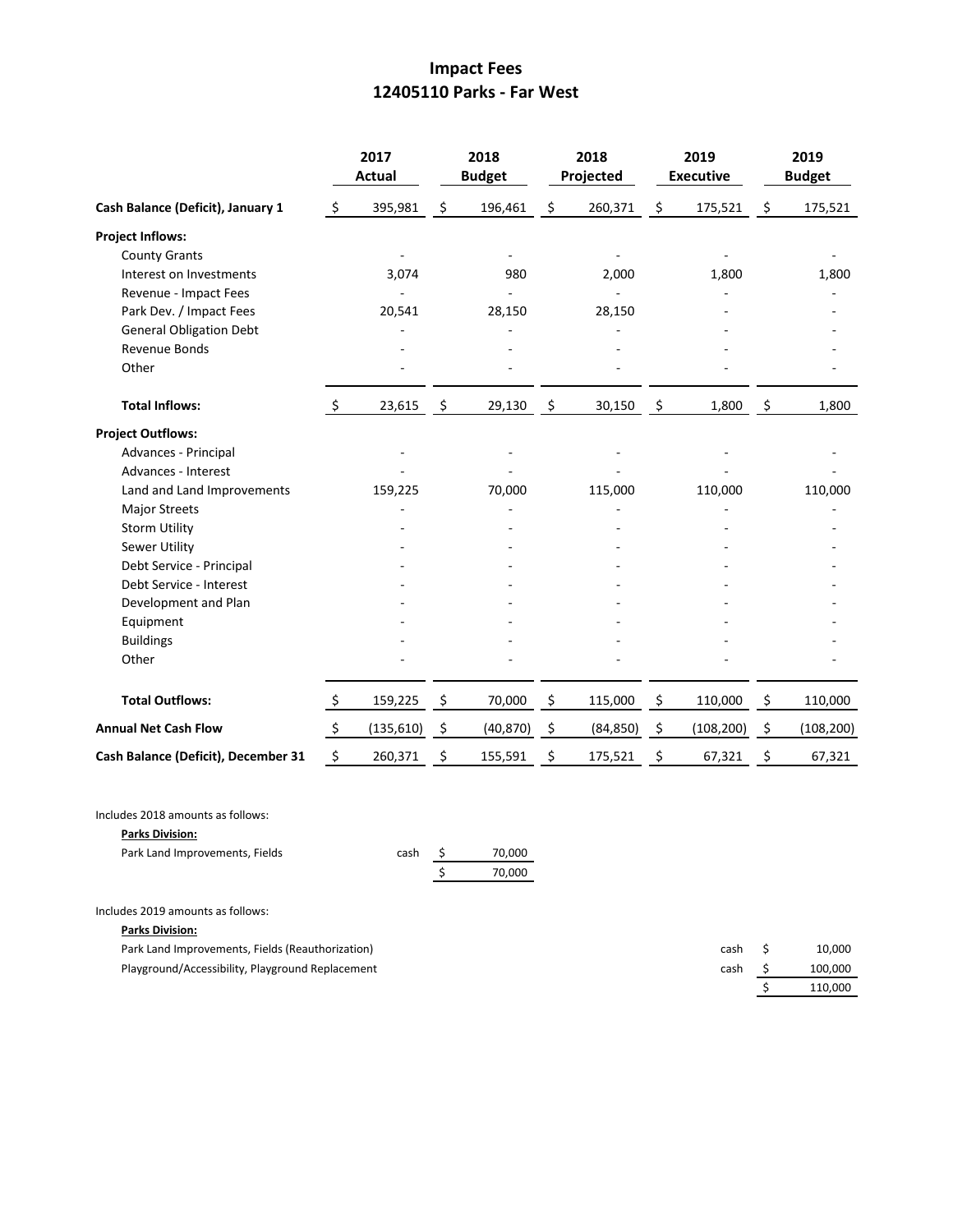## **Impact Fees 12405111 Parks - Elver**

| S  | 890,366<br>7,378         | \$                                      | 451,976                    | \$                                             | 694,816    | \$,    | 226,300    | \$<br>226,300    |
|----|--------------------------|-----------------------------------------|----------------------------|------------------------------------------------|------------|--------|------------|------------------|
|    |                          |                                         |                            |                                                |            |        |            |                  |
|    |                          |                                         |                            |                                                |            |        |            |                  |
|    |                          |                                         |                            |                                                |            |        |            |                  |
|    |                          |                                         | 1,485                      |                                                | 4,000      |        | 2,200      | 2,200            |
|    | $\overline{\phantom{a}}$ |                                         |                            |                                                |            |        |            |                  |
|    | 4,324                    |                                         |                            |                                                |            |        |            |                  |
|    |                          |                                         |                            |                                                |            |        |            |                  |
|    | 200,000                  |                                         |                            |                                                |            |        |            |                  |
| \$ |                          |                                         | 1,485                      |                                                | 4,000      |        | 2,200      | 2,200            |
|    |                          |                                         |                            |                                                |            |        |            |                  |
|    |                          |                                         |                            |                                                |            |        |            |                  |
|    |                          |                                         |                            |                                                |            |        |            |                  |
|    | 407,252                  |                                         | 405,000                    |                                                | 427,516    |        | 228,500    | 228,500          |
|    |                          |                                         |                            |                                                |            |        |            |                  |
|    |                          |                                         |                            |                                                |            |        |            |                  |
|    |                          |                                         |                            |                                                |            |        |            |                  |
|    |                          |                                         |                            |                                                |            |        |            |                  |
|    |                          |                                         |                            |                                                |            |        |            |                  |
|    |                          |                                         |                            |                                                |            |        |            |                  |
|    |                          |                                         |                            |                                                |            |        |            |                  |
|    |                          |                                         |                            |                                                |            |        |            |                  |
|    |                          |                                         |                            |                                                |            |        |            |                  |
| \$ | 407,252                  | \$                                      | 450,000                    | \$                                             | 472,516    | \$,    | 228,500    | \$<br>228,500    |
| \$ | (195, 550)               | \$                                      | (448, 515)                 | \$                                             | (468, 516) | \$     | (226, 300) | \$<br>(226, 300) |
| \$ | 694,816                  | \$                                      | 3,461                      | \$                                             | 226,300    | \$     |            | \$<br>$\sim$     |
|    |                          |                                         |                            |                                                |            |        |            |                  |
|    |                          |                                         |                            |                                                |            |        |            |                  |
|    |                          |                                         |                            |                                                |            |        |            |                  |
|    |                          |                                         |                            |                                                |            |        |            |                  |
|    |                          |                                         |                            |                                                |            |        |            |                  |
|    |                          |                                         |                            |                                                |            |        |            |                  |
|    |                          |                                         |                            |                                                |            |        |            |                  |
|    |                          |                                         |                            |                                                |            |        |            |                  |
|    | cash                     |                                         | 300,000                    |                                                |            |        |            |                  |
|    |                          |                                         | 450,000                    |                                                |            |        |            |                  |
|    |                          | 211,702<br>cash<br>cash<br>cash<br>cash | \$<br>\$<br>Ś.<br>\$<br>\$ | 45,000<br>45,000<br>10,000<br>45,000<br>50,000 | \$         | 45,000 | \$         | \$               |

| Park Land Improvements, Planning (Reauthorization) | cash | 38.500  |
|----------------------------------------------------|------|---------|
| Hill Creek Park                                    | cash | 150.000 |
| Park Land Improvements, Greenside Park             | cash | 40.000  |
|                                                    |      | 228.500 |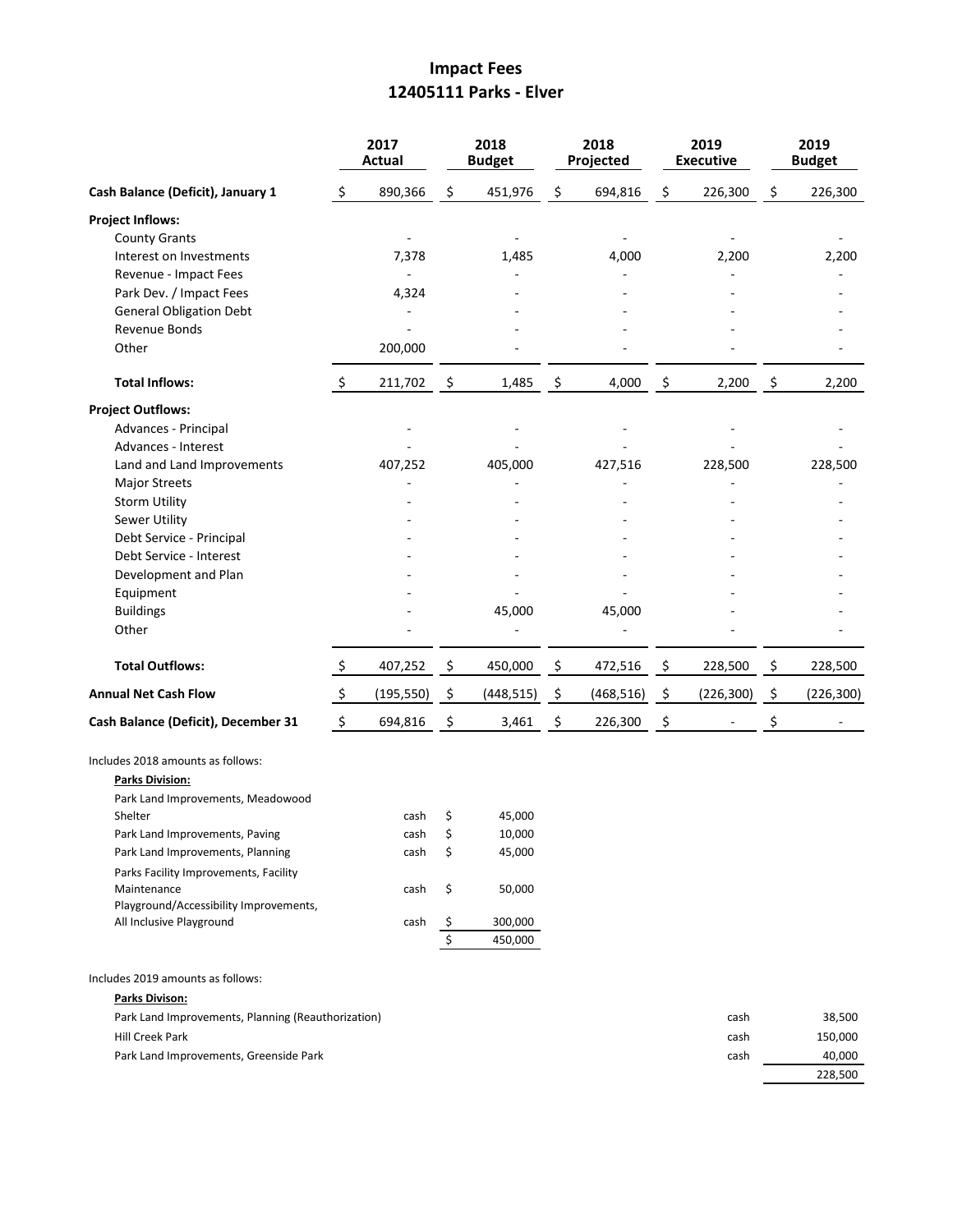# **Impact Fees 12405112 Parks - Citywide Parkland Fee**

|                                     |         | 2017<br><b>Actual</b> | 2018<br><b>Budget</b> | 2018<br>Projected | 2019<br><b>Executive</b> | 2019<br><b>Budget</b> |
|-------------------------------------|---------|-----------------------|-----------------------|-------------------|--------------------------|-----------------------|
| Cash Balance (Deficit), January 1   | -\$     | 13,342,808            | \$<br>10,414,508      | \$<br>11,844,239  | \$<br>6,838,231          | \$<br>6,838,231       |
| <b>Project Inflows:</b>             |         |                       |                       |                   |                          |                       |
| <b>County Grants</b>                |         |                       |                       |                   |                          |                       |
| Interest on Investments             |         | 112,511               | 52,000                | 93,600            | 88,000                   | 88,000                |
| Revenue - Impact Fees               |         |                       |                       |                   |                          |                       |
| Park Dev. / Impact Fees             |         | (60, 178)             | 80,200                | 125,392           |                          |                       |
| <b>General Obligation Debt</b>      |         |                       |                       |                   |                          |                       |
| Revenue Bonds                       |         |                       |                       |                   |                          |                       |
| Other                               |         |                       |                       |                   |                          |                       |
| <b>Total Inflows:</b>               | $\zeta$ | 52,333                | \$<br>132,200         | \$<br>218,992     | \$<br>88,000             | \$<br>88,000          |
| <b>Project Outflows:</b>            |         |                       |                       |                   |                          |                       |
| Advances - Principal                |         |                       |                       |                   |                          |                       |
| Advances - Interest                 |         |                       |                       |                   |                          |                       |
| Land and Land Improvements          |         | 1,550,901             | 9,000,000             | 5,225,000         | 4,772,500                | 4,772,500             |
| Major Streets                       |         |                       |                       |                   |                          |                       |
| <b>Storm Utility</b>                |         |                       |                       |                   |                          |                       |
| Sewer Utility                       |         |                       |                       |                   |                          |                       |
| Debt Service - Principal            |         |                       |                       |                   |                          |                       |
| Debt Service - Interest             |         |                       |                       |                   |                          |                       |
| Development and Plan                |         |                       |                       |                   |                          |                       |
| Equipment                           |         |                       |                       |                   |                          |                       |
| <b>Buildings</b>                    |         |                       |                       |                   |                          |                       |
| Other                               |         |                       |                       |                   |                          |                       |
| <b>Total Outflows:</b>              | \$      | 1,550,901             | \$<br>9,000,000       | \$<br>5,225,000   | \$<br>4,772,500          | \$<br>4,772,500       |
| <b>Annual Net Cash Flow</b>         | $\zeta$ | (1,498,568)           | \$<br>(8,867,800)     | \$<br>(5,006,008) | \$<br>(4,684,500)        | \$<br>(4,684,500)     |
| Cash Balance (Deficit), December 31 | Ś       | 11,844,239            | \$<br>1,546,708       | \$<br>6,838,231   | \$<br>2,153,731          | \$<br>2,153,731       |

Includes 2018 amounts as follows:

| <b>Parks Division:</b> |  |           |
|------------------------|--|-----------|
| Land Acquisition       |  | 9,000,000 |
|                        |  | 9,000,000 |

Includes 2019 amounts as follows:

| <b>Parks Division:</b>             |      |           |
|------------------------------------|------|-----------|
| Central Park (Reauthorization)     | cash | 822,500   |
| Land Acquisition (Reauthorization) | cash | 3,000,000 |
| Land Acquisition                   | cash | 900,000   |
|                                    |      | 4,722,500 |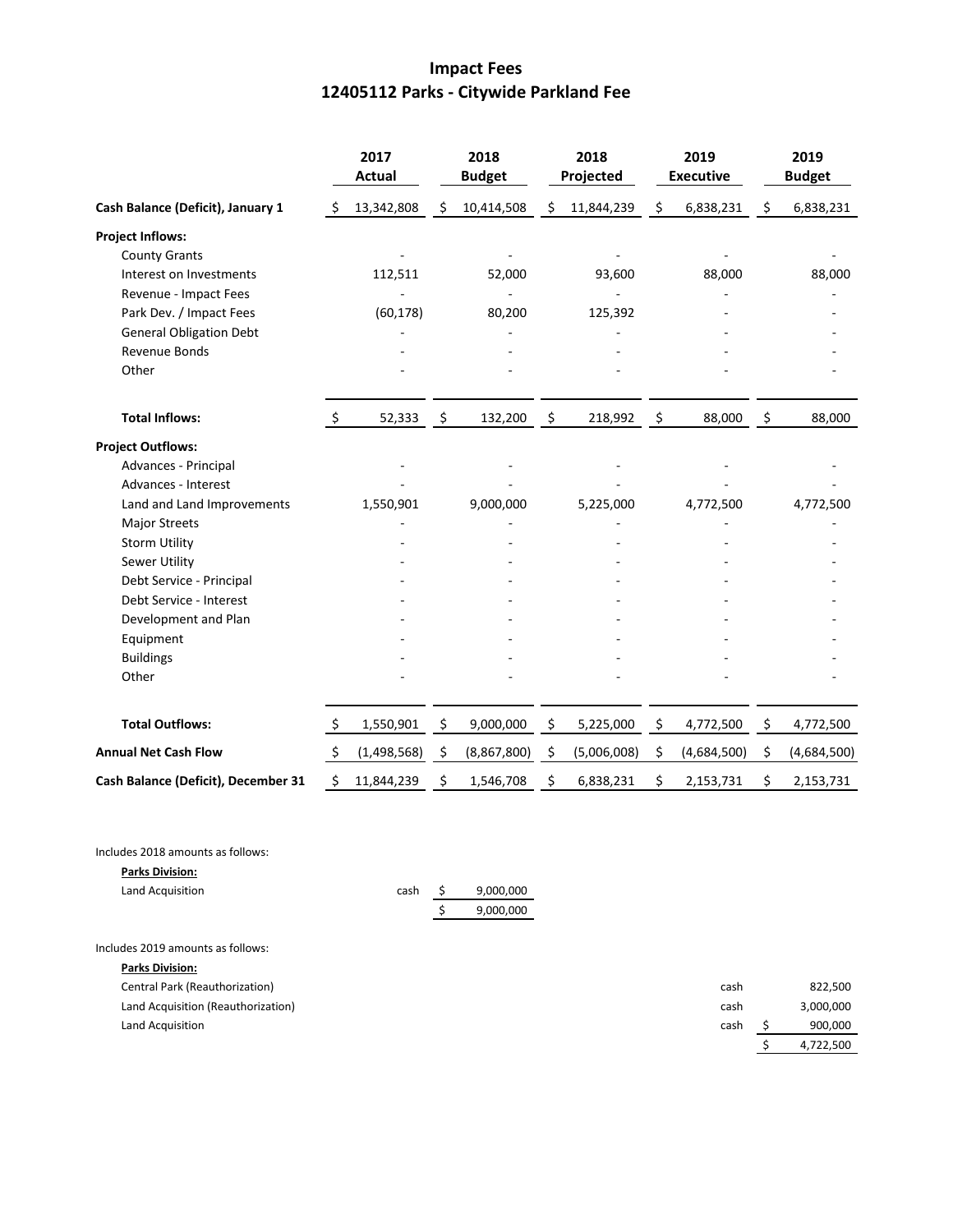# **Impact Fees 12405113 Parks - Citywide Infrastructure Fee**

|                                            |                     | 2017<br><b>Actual</b> |                    | 2018<br><b>Budget</b> |                    | 2018<br>Projected |                | 2019<br><b>Executive</b> |         | 2019<br><b>Budget</b> |
|--------------------------------------------|---------------------|-----------------------|--------------------|-----------------------|--------------------|-------------------|----------------|--------------------------|---------|-----------------------|
| Cash Balance (Deficit), January 1          | \$                  |                       | \$                 | 220,000               | \$                 | 364,410           | \$             | 47,410                   | \$      | 47,410                |
| <b>Project Inflows:</b>                    |                     |                       |                    |                       |                    |                   |                |                          |         |                       |
| <b>County Grants</b>                       |                     |                       |                    |                       |                    |                   |                |                          |         |                       |
| Interest on Investments                    |                     | 1,179                 |                    | 1,100                 |                    | 3,000             |                |                          |         |                       |
| Revenue - Impact Fees                      |                     |                       |                    |                       |                    |                   |                |                          |         |                       |
| Park Dev. / Impact Fees                    |                     | 363,231               |                    | 220,000               |                    | 330,000           |                | 440,000                  |         | 440,000               |
| <b>General Obligation Debt</b>             |                     |                       |                    |                       |                    |                   |                |                          |         |                       |
| Revenue Bonds                              |                     |                       |                    |                       |                    |                   |                |                          |         |                       |
| <b>State Grant</b>                         |                     |                       |                    |                       |                    |                   |                |                          |         |                       |
| <b>Total Inflows:</b>                      | \$                  | 364,410               | $\ddot{\varsigma}$ | 221,100               | $\ddot{\varsigma}$ | 333,000           | $\mathfrak{S}$ | 440,000                  | $\zeta$ | 440,000               |
| <b>Project Outflows:</b>                   |                     |                       |                    |                       |                    |                   |                |                          |         |                       |
| Advances - Principal                       |                     |                       |                    |                       |                    |                   |                |                          |         |                       |
| Advances - Interest                        |                     |                       |                    |                       |                    |                   |                |                          |         |                       |
| Land and Land Improvements                 |                     |                       |                    |                       |                    | 650,000           |                | 750,000                  |         | 750,000               |
| <b>Major Streets</b>                       |                     |                       |                    |                       |                    |                   |                |                          |         |                       |
| <b>Storm Utility</b>                       |                     |                       |                    |                       |                    |                   |                |                          |         |                       |
| Sewer Utility                              |                     |                       |                    |                       |                    |                   |                |                          |         |                       |
| Debt Service - Principal                   |                     |                       |                    |                       |                    |                   |                |                          |         |                       |
| Debt Service - Interest                    |                     |                       |                    |                       |                    |                   |                |                          |         |                       |
| Development and Plan                       |                     |                       |                    |                       |                    |                   |                |                          |         |                       |
| Equipment                                  |                     |                       |                    |                       |                    |                   |                |                          |         |                       |
| <b>Buildings</b>                           |                     |                       |                    | 475,000               |                    |                   |                |                          |         |                       |
| Other                                      |                     |                       |                    |                       |                    |                   |                |                          |         |                       |
| <b>Total Outflows:</b>                     | \$                  |                       | \$                 | 475,000               | \$                 | 650,000           | \$             | 750,000                  | \$      | 750,000               |
| <b>Annual Net Cash Flow</b>                | $\frac{1}{2}$       | 364,410               | - \$               | (253,900)             | \$                 | (317,000)         | \$             | (310,000)                | \$      | (310,000)             |
| Cash Balance (Deficit), December 31        | $\ddot{\mathsf{S}}$ | 364,410               | \$                 | (33,900)              | $\zeta$            | 47,410            | \$             | (262, 590)               | \$      | (262, 590)            |
| Includes 2018 amounts as follows:          |                     |                       |                    |                       |                    |                   |                |                          |         |                       |
| <b>Parks Division:</b>                     |                     |                       |                    |                       |                    |                   |                |                          |         |                       |
| <b>Breese Stevens Improvements</b>         |                     | cash                  | Ş<br>\$            | 475,000<br>475,000    |                    |                   |                |                          |         |                       |
| Includdes 2019 amounts as follows:         |                     |                       |                    |                       |                    |                   |                |                          |         |                       |
| <b>Parks Division:</b>                     |                     |                       |                    |                       |                    |                   |                |                          |         |                       |
| Law Park                                   |                     |                       |                    |                       |                    |                   |                | cash                     | \$      | 100,000               |
| Breese Stevens Improvements (Reauthorized) |                     |                       |                    |                       |                    |                   |                | cash                     | \$      | 650,000               |
|                                            |                     |                       |                    |                       |                    |                   |                |                          | \$      | 750,000               |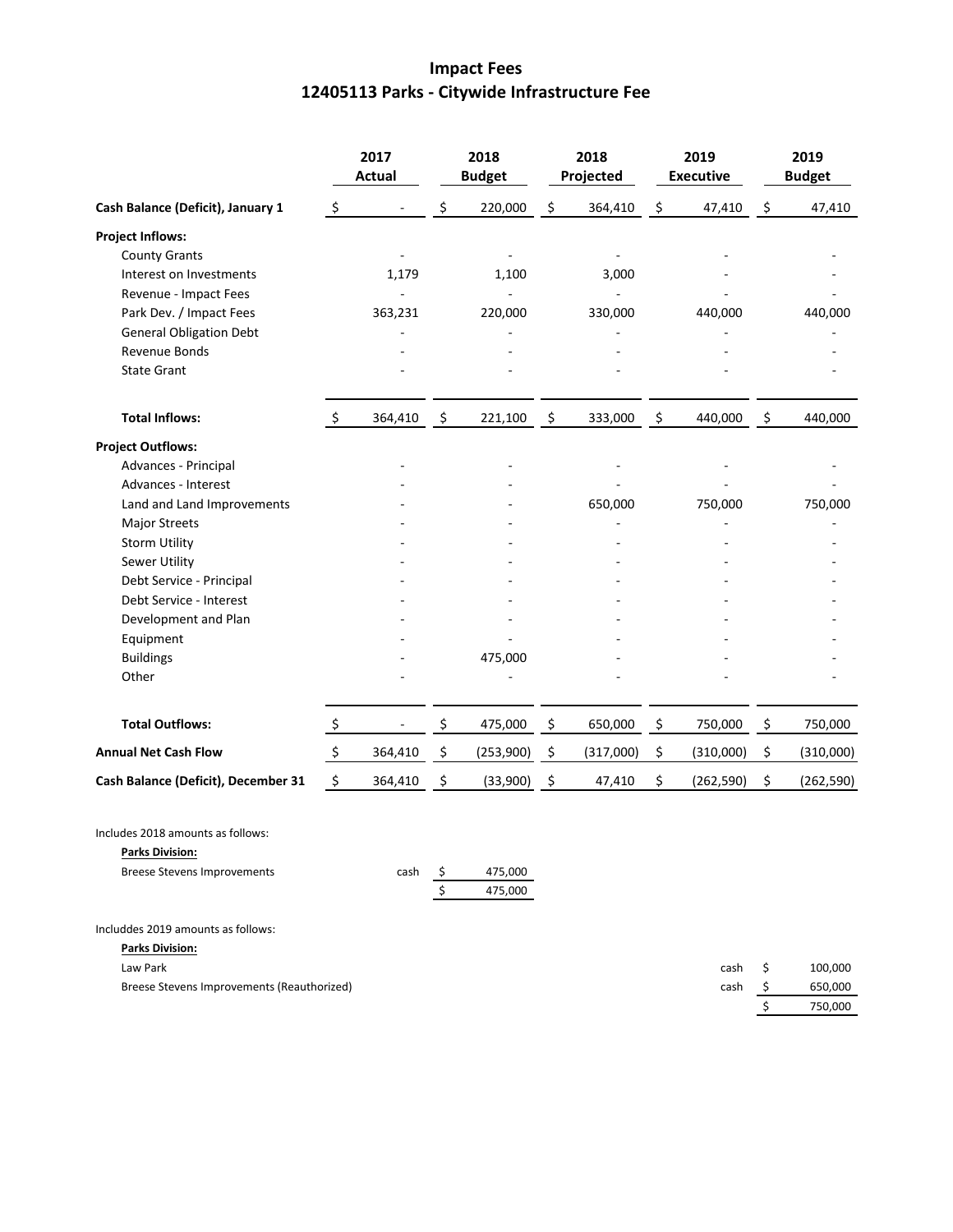## **Impact Fees 12405114 - North**

|                                                             |                | 2017<br><b>Actual</b> |                          | 2018<br><b>Budget</b> |                    | 2018<br>Projected |      | 2019<br><b>Executive</b> | 2019<br><b>Budget</b> |            |  |
|-------------------------------------------------------------|----------------|-----------------------|--------------------------|-----------------------|--------------------|-------------------|------|--------------------------|-----------------------|------------|--|
| Cash Balance (Deficit), January 1                           | $\zeta$        |                       | \$                       | 108,000               | \$                 | 113,655           | \$   | (260, 805)               | $\ddot{\varsigma}$    | (260, 805) |  |
| <b>Project Inflows:</b>                                     |                |                       |                          |                       |                    |                   |      |                          |                       |            |  |
| <b>County Grants</b>                                        |                |                       |                          |                       |                    |                   |      |                          |                       |            |  |
| Interest on Investments                                     |                | 84                    |                          | 540                   |                    | 540               |      |                          |                       |            |  |
| Revenue - Impact Fees                                       |                |                       |                          |                       |                    |                   |      |                          |                       |            |  |
| Park Dev. / Impact Fees                                     |                | 113,571               |                          | 108,000               |                    | 180,000           |      | 250,000                  |                       | 250,000    |  |
| <b>General Obligation Debt</b>                              |                |                       |                          |                       |                    |                   |      |                          |                       |            |  |
| Revenue Bonds                                               |                |                       |                          |                       |                    |                   |      |                          |                       |            |  |
| <b>State Grant</b>                                          |                |                       |                          |                       |                    |                   |      |                          |                       |            |  |
| <b>Total Inflows:</b>                                       | $\ddot{\zeta}$ | 113,655               | $\overline{\mathcal{S}}$ | 108,540               | $\ddot{\varsigma}$ | 180,540           | - \$ | 250,000                  | $\ddot{\mathsf{S}}$   | 250,000    |  |
| <b>Project Outflows:</b>                                    |                |                       |                          |                       |                    |                   |      |                          |                       |            |  |
| Advances - Principal                                        |                |                       |                          |                       |                    |                   |      |                          |                       |            |  |
| Advances - Interest                                         |                |                       |                          |                       |                    |                   |      |                          |                       |            |  |
| Land and Land Improvements                                  |                |                       |                          | 585,000               |                    | 555,000           |      | 130,000                  |                       | 130,000    |  |
| <b>Major Streets</b>                                        |                |                       |                          |                       |                    |                   |      |                          |                       |            |  |
| <b>Storm Utility</b>                                        |                |                       |                          |                       |                    |                   |      |                          |                       |            |  |
| Sewer Utility                                               |                |                       |                          |                       |                    |                   |      |                          |                       |            |  |
| Debt Service - Principal                                    |                |                       |                          |                       |                    |                   |      |                          |                       |            |  |
| Debt Service - Interest                                     |                |                       |                          |                       |                    |                   |      |                          |                       |            |  |
| Development and Plan                                        |                |                       |                          |                       |                    |                   |      |                          |                       |            |  |
| Equipment                                                   |                |                       |                          |                       |                    |                   |      |                          |                       |            |  |
| <b>Buildings</b>                                            |                |                       |                          |                       |                    |                   |      |                          |                       |            |  |
| Other                                                       |                |                       |                          |                       |                    |                   |      |                          |                       |            |  |
| <b>Total Outflows:</b>                                      | \$             |                       | \$                       | 585,000               | \$                 | 555,000           | \$   | 130,000                  | \$                    | 130,000    |  |
| <b>Annual Net Cash Flow</b>                                 | $\mathsf{S}$   | 113,655               | \$                       | (476, 460)            | \$                 | (374, 460)        | \$   | 120,000                  | \$                    | 120,000    |  |
| Cash Balance (Deficit), December 31                         | $\zeta$        | 113,655               | \$                       | (368, 460)            | $\ddot{\varsigma}$ | (260, 805)        | \$   | (140, 805)               | \$                    | (140, 805) |  |
| Includes 2018 amounts as follows:<br><b>Parks Division:</b> |                |                       |                          |                       |                    |                   |      |                          |                       |            |  |
| Beach and Shoreline Improvements,                           |                |                       |                          |                       |                    |                   |      |                          |                       |            |  |
| Warner Boat Launch                                          |                | cash                  | \$                       | 400,000               |                    |                   |      |                          |                       |            |  |
| Park Land Improvements, Courts                              |                | cash                  | \$                       | 35,000                |                    |                   |      |                          |                       |            |  |
| Park Land Improvements, Lighting                            |                | cash                  | \$                       | 80,000                |                    |                   |      |                          |                       |            |  |
| Park Land Improvements, Paving                              |                | cash                  | \$                       | 70,000                |                    |                   |      |                          |                       |            |  |
|                                                             |                |                       | \$                       | 585,000               |                    |                   |      |                          |                       |            |  |

Includes 2019 amounts as follows:

| <b>Parks Division:</b>         |      |         |
|--------------------------------|------|---------|
| Field Improvements             | cash | 60,000  |
| Park Land Improvements, Courts | cash | 20,000  |
| Park Land Improvements, Paths  | cash | 50,000  |
|                                |      | 130,000 |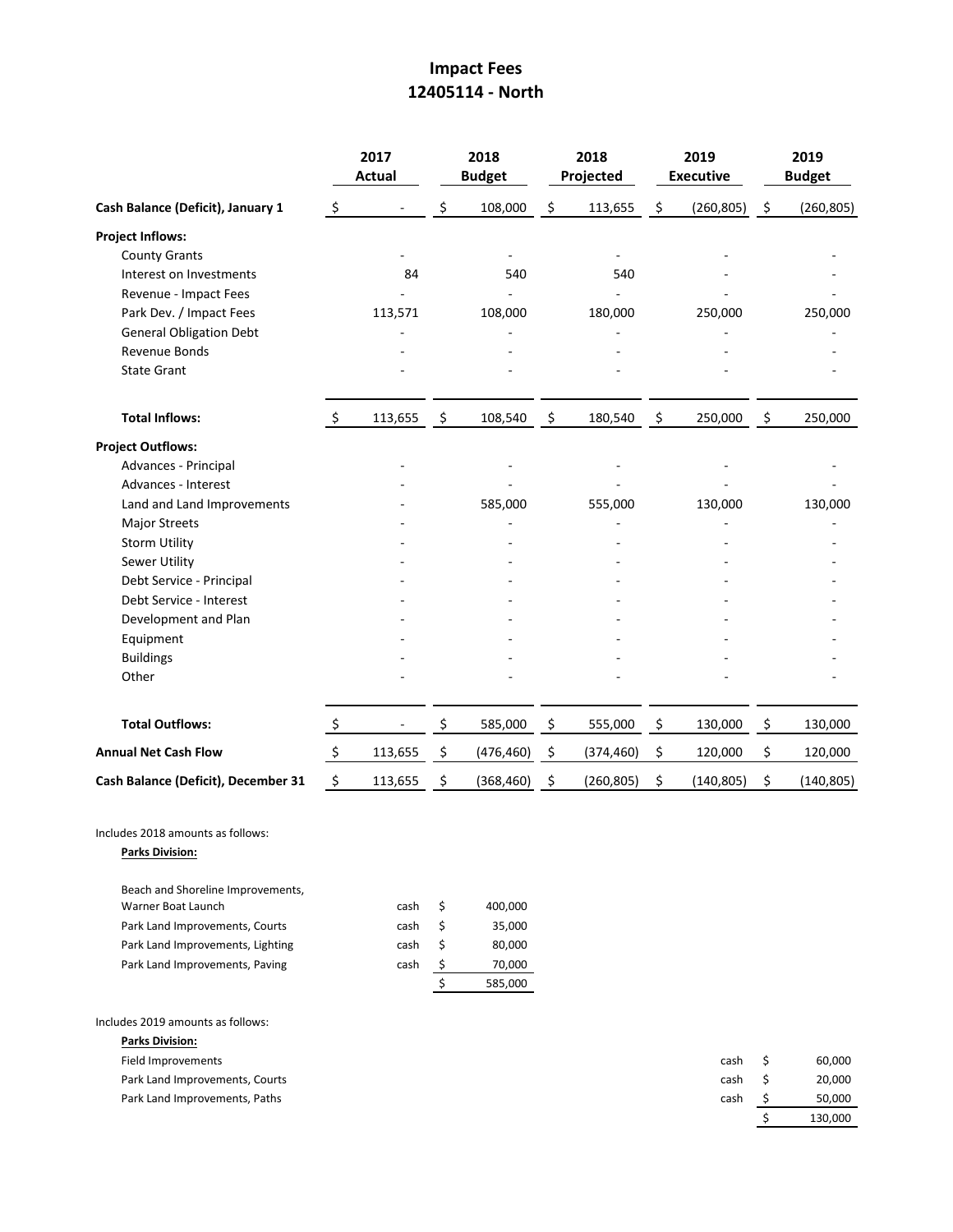## **Impact Fees 12405115 - East**

|                                                                       |                     | 2017<br><b>Actual</b> |                           | 2018<br><b>Budget</b> |                    | 2018<br>Projected |                    | 2019<br><b>Executive</b> |                    | 2019<br><b>Budget</b> |
|-----------------------------------------------------------------------|---------------------|-----------------------|---------------------------|-----------------------|--------------------|-------------------|--------------------|--------------------------|--------------------|-----------------------|
| Cash Balance (Deficit), January 1                                     | \$                  |                       | \$                        | 285,000               | \$                 | 1,061,714         | \$                 | 1,256,314                | \$                 | 1,256,314             |
| <b>Project Inflows:</b>                                               |                     |                       |                           |                       |                    |                   |                    |                          |                    |                       |
| <b>County Grants</b>                                                  |                     |                       |                           |                       |                    |                   |                    |                          |                    |                       |
| Interest on Investments                                               |                     | 2,970                 |                           | 1,425                 |                    | 8,600             |                    | 10,000                   |                    | 10,000                |
| Revenue - Impact Fees                                                 |                     |                       |                           |                       |                    |                   |                    |                          |                    |                       |
| Park Dev. / Impact Fees                                               |                     | 1,058,744             |                           | 285,000               |                    | 300,000           |                    | 350,000                  |                    | 350,000               |
| <b>General Obligation Debt</b>                                        |                     |                       |                           |                       |                    |                   |                    |                          |                    |                       |
| Revenue Bonds                                                         |                     |                       |                           |                       |                    |                   |                    |                          |                    |                       |
| <b>State Grant</b>                                                    |                     |                       |                           |                       |                    |                   |                    |                          |                    |                       |
| <b>Total Inflows:</b>                                                 | -S                  | 1,061,714             | $\ddot{\varsigma}$        | 286,425               | $\ddot{\varsigma}$ | 308,600           | $\ddot{\varsigma}$ | 360,000                  | $\ddot{\varsigma}$ | 360,000               |
| <b>Project Outflows:</b>                                              |                     |                       |                           |                       |                    |                   |                    |                          |                    |                       |
| Advances - Principal                                                  |                     |                       |                           |                       |                    |                   |                    |                          |                    |                       |
| Advances - Interest                                                   |                     |                       |                           |                       |                    |                   |                    |                          |                    |                       |
| Land and Land Improvements                                            |                     |                       |                           | 156,000               |                    | 114,000           |                    | 407,000                  |                    | 407,000               |
| <b>Major Streets</b>                                                  |                     |                       |                           |                       |                    |                   |                    |                          |                    |                       |
| <b>Storm Utility</b>                                                  |                     |                       |                           |                       |                    |                   |                    |                          |                    |                       |
| Sewer Utility                                                         |                     |                       |                           |                       |                    |                   |                    |                          |                    |                       |
| Debt Service - Principal                                              |                     |                       |                           |                       |                    |                   |                    |                          |                    |                       |
| Debt Service - Interest                                               |                     |                       |                           |                       |                    |                   |                    |                          |                    |                       |
| Development and Plan                                                  |                     |                       |                           |                       |                    |                   |                    |                          |                    |                       |
| Equipment                                                             |                     |                       |                           |                       |                    |                   |                    |                          |                    |                       |
| <b>Buildings</b>                                                      |                     |                       |                           |                       |                    |                   |                    |                          |                    |                       |
| Other                                                                 |                     |                       |                           |                       |                    |                   |                    |                          |                    |                       |
| <b>Total Outflows:</b>                                                | \$                  |                       | \$                        | 156,000               | \$                 | 114,000           | \$                 | 407,000                  | \$                 | 407,000               |
| <b>Annual Net Cash Flow</b>                                           | $\ddot{\mathsf{S}}$ | 1,061,714             | $\ddot{\varsigma}$        | 130,425               | \$                 | 194,600           | \$                 | (47,000)                 | \$                 | (47,000)              |
| Cash Balance (Deficit), December 31                                   | \$                  | 1,061,714             | \$                        | 415,425               | \$                 | 1,256,314         | \$                 | 1,209,314                | \$                 | 1,209,314             |
| Includes 2018 amounts as follows:                                     |                     |                       |                           |                       |                    |                   |                    |                          |                    |                       |
| <b>Parks Division:</b>                                                |                     |                       |                           |                       |                    |                   |                    |                          |                    |                       |
| Dog Park Improvments                                                  |                     | cash                  | \$                        | 50,000                |                    |                   |                    |                          |                    |                       |
| Park Land Improvements, Courts                                        |                     | cash                  | \$                        | 31,000                |                    |                   |                    |                          |                    |                       |
| Park Land Improvements, Planning                                      |                     | cash                  | \$                        | 30,000                |                    |                   |                    |                          |                    |                       |
| Park Facility Imp., Irrigation                                        |                     | cash                  | \$                        | 15,000                |                    |                   |                    |                          |                    |                       |
| Playground/Accessibility Imp.,                                        |                     |                       |                           |                       |                    |                   |                    |                          |                    |                       |
| <b>Playground Replacements</b>                                        |                     | cash                  | $\mathsf{\$}$             | 30,000                |                    |                   |                    |                          |                    |                       |
|                                                                       |                     |                       | $\boldsymbol{\mathsf{S}}$ | 156,000               |                    |                   |                    |                          |                    |                       |
| Includes 2019 amounts as follows:                                     |                     |                       |                           |                       |                    |                   |                    |                          |                    |                       |
| <b>Parks Division:</b>                                                |                     |                       |                           |                       |                    |                   |                    |                          |                    |                       |
| Park Land Improvements (Reauthorization)                              |                     |                       |                           |                       |                    |                   |                    | cash                     | \$                 | 42,000                |
| Beach and Shoreline Improvements, Olbrich Park Boat Launch            |                     |                       |                           |                       |                    |                   |                    | cash                     | \$                 | 50,000                |
| Park Land Improvements, Door Creek, Galaxy Park, Patriot Park, Paving |                     |                       |                           |                       |                    |                   |                    | cash                     | \$                 | 295,000               |

Playground/Accessibility, Playground Replacement cash \$ 20,000

 $\frac{1}{5}$  407,000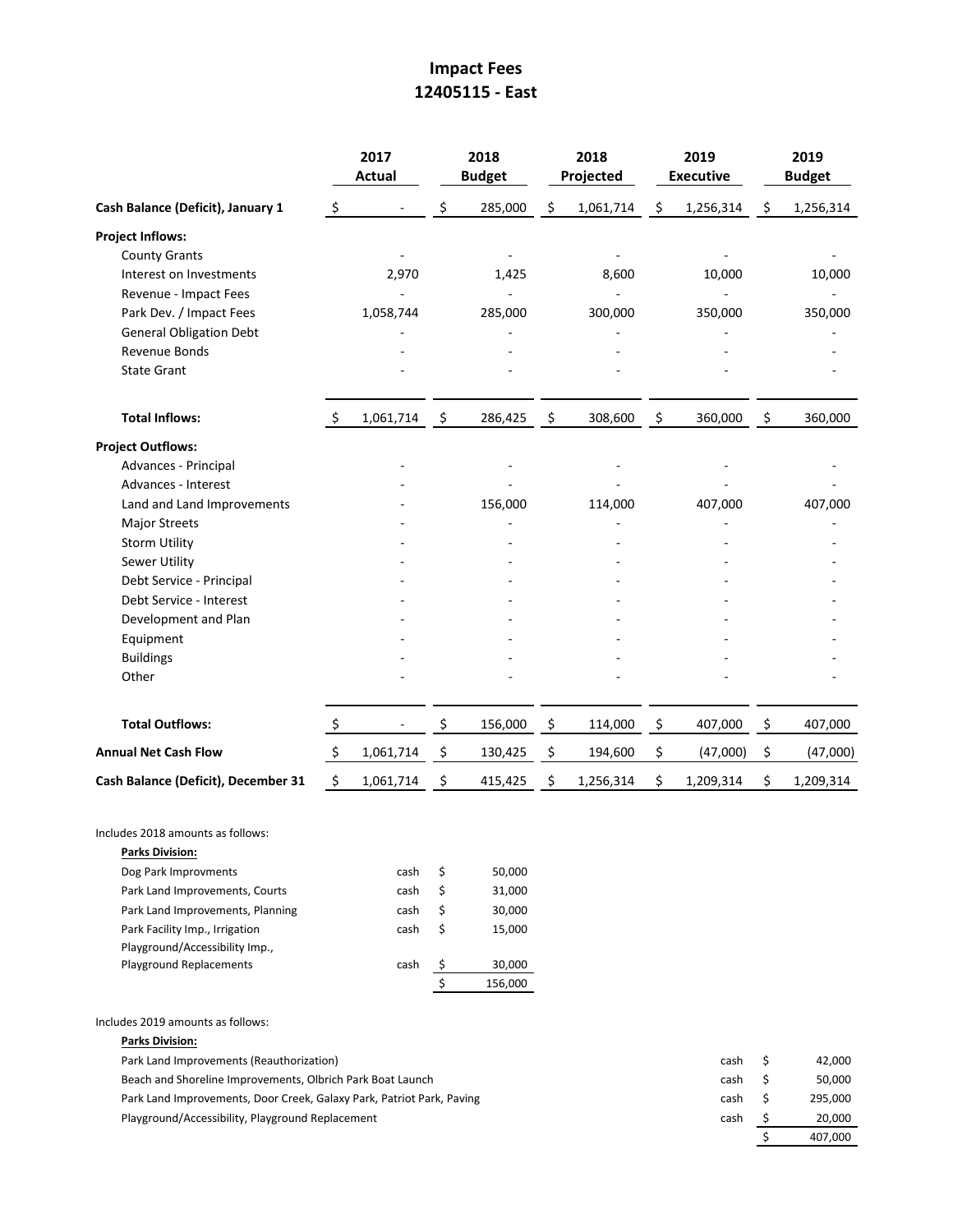## **Impact Fees 12405116 - Central**

|                                                                                                                                                 |                           | 2017<br><b>Actual</b> |                          | 2018<br><b>Budget</b> | 2018<br>Projected |      | 2019<br><b>Executive</b> |                     | 2019<br><b>Budget</b> |
|-------------------------------------------------------------------------------------------------------------------------------------------------|---------------------------|-----------------------|--------------------------|-----------------------|-------------------|------|--------------------------|---------------------|-----------------------|
| Cash Balance (Deficit), January 1                                                                                                               | $\zeta$                   |                       | \$                       | 82,000                | \$<br>34,316      | \$   | (5, 284)                 | $\ddot{\mathsf{S}}$ | (5, 284)              |
| <b>Project Inflows:</b>                                                                                                                         |                           |                       |                          |                       |                   |      |                          |                     |                       |
| <b>County Grants</b>                                                                                                                            |                           |                       |                          |                       |                   |      |                          |                     |                       |
| Interest on Investments                                                                                                                         |                           | 238                   |                          | 400                   | 400               |      |                          |                     |                       |
| Revenue - Impact Fees                                                                                                                           |                           |                       |                          |                       |                   |      |                          |                     |                       |
| Park Dev. / Impact Fees                                                                                                                         |                           | 34,078                |                          | 82,000                | 200,000           |      | 250,000                  |                     | 250,000               |
| <b>General Obligation Debt</b>                                                                                                                  |                           |                       |                          |                       |                   |      |                          |                     |                       |
| Revenue Bonds                                                                                                                                   |                           |                       |                          |                       |                   |      |                          |                     |                       |
| <b>State Grant</b>                                                                                                                              |                           |                       |                          |                       |                   |      |                          |                     |                       |
| <b>Total Inflows:</b>                                                                                                                           | \$                        | 34,316                | $\overline{\mathcal{S}}$ | 82,400                | \$<br>200,400     | - \$ | 250,000                  | $\ddot{\varsigma}$  | 250,000               |
| <b>Project Outflows:</b>                                                                                                                        |                           |                       |                          |                       |                   |      |                          |                     |                       |
| Advances - Principal                                                                                                                            |                           |                       |                          |                       |                   |      |                          |                     |                       |
| Advances - Interest                                                                                                                             |                           |                       |                          |                       |                   |      |                          |                     |                       |
| Land and Land Improvements                                                                                                                      |                           |                       |                          | 55,000                | 240,000           |      | 205,000                  |                     | 205,000               |
| <b>Major Streets</b>                                                                                                                            |                           |                       |                          |                       |                   |      |                          |                     |                       |
| <b>Storm Utility</b>                                                                                                                            |                           |                       |                          |                       |                   |      |                          |                     |                       |
| <b>Sewer Utility</b>                                                                                                                            |                           |                       |                          |                       |                   |      |                          |                     |                       |
| Debt Service - Principal                                                                                                                        |                           |                       |                          |                       |                   |      |                          |                     |                       |
| Debt Service - Interest                                                                                                                         |                           |                       |                          |                       |                   |      |                          |                     |                       |
| Development and Plan                                                                                                                            |                           |                       |                          |                       |                   |      |                          |                     |                       |
| Equipment                                                                                                                                       |                           |                       |                          |                       |                   |      |                          |                     |                       |
| <b>Buildings</b>                                                                                                                                |                           |                       |                          |                       |                   |      |                          |                     |                       |
| Other                                                                                                                                           |                           |                       |                          |                       |                   |      |                          |                     |                       |
| <b>Total Outflows:</b>                                                                                                                          | $\mathsf{S}$              |                       | \$                       | 55,000                | \$<br>240,000     | \$   | 205,000                  | \$                  | 205,000               |
| <b>Annual Net Cash Flow</b>                                                                                                                     | $\frac{1}{2}$             | 34,316                | $\frac{5}{1}$            | 27,400                | \$<br>(39,600)    | \$   | 45,000                   | \$                  | 45,000                |
| Cash Balance (Deficit), December 31                                                                                                             | $\boldsymbol{\mathsf{S}}$ | 34,316                | $\ddot{\varsigma}$       | 109,400               | \$<br>(5, 284)    | \$   | 39,716                   | \$                  | 39,716                |
| Includes 2018 amounts as follows:<br><b>Parks Division:</b><br>Parks Facility Improvements, Facility<br>Maintenance<br>Playground/Accessibility |                           | cash                  | \$                       | 15,000                |                   |      |                          |                     |                       |
| Improvements, Playground                                                                                                                        |                           | cash                  | Ş                        | 40,000                |                   |      |                          |                     |                       |
|                                                                                                                                                 |                           |                       | \$                       | 55,000                |                   |      |                          |                     |                       |
| Includes 2019 amounts as follows:<br><b>Parks Division:</b>                                                                                     |                           |                       |                          |                       |                   |      |                          |                     |                       |
| Parks Facility Improvements, Facility Improvements (Reauthorization)                                                                            |                           |                       |                          |                       |                   |      | cash                     | \$                  | 15,000                |
| Park Land Improvements, Paving                                                                                                                  |                           |                       |                          |                       |                   |      | cash                     | \$                  | 50,000                |
| Playground and Accessibility, Penn Park                                                                                                         |                           |                       |                          |                       |                   |      | cash                     | \$                  | 40,000                |
| Vilas Park Improvements                                                                                                                         |                           |                       |                          |                       |                   |      | cash                     | \$                  | 100,000               |
|                                                                                                                                                 |                           |                       |                          |                       |                   |      |                          | \$                  | 205,000               |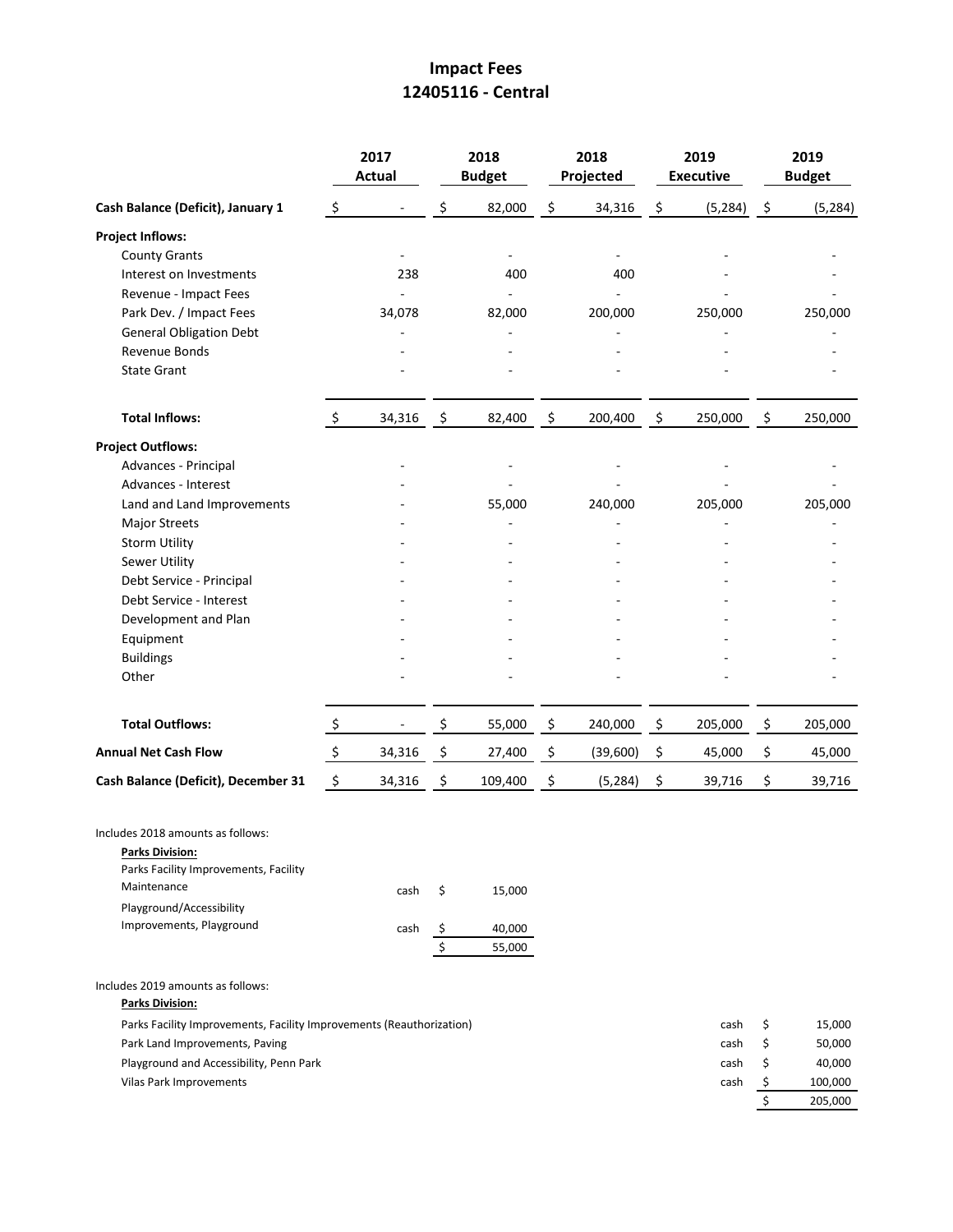## **Impact Fees 12405117 - West**

|                                                             |                     | 2017<br><b>Actual</b> |                          | 2018<br><b>Budget</b> |    | 2018<br>Projected |                    | 2019<br><b>Executive</b> | 2019<br><b>Budget</b> |           |  |
|-------------------------------------------------------------|---------------------|-----------------------|--------------------------|-----------------------|----|-------------------|--------------------|--------------------------|-----------------------|-----------|--|
| Cash Balance (Deficit), January 1                           | \$                  |                       | \$                       | 238,000               | \$ | 423,553           | \$                 | 837,153                  | \$                    | 837,153   |  |
| <b>Project Inflows:</b>                                     |                     |                       |                          |                       |    |                   |                    |                          |                       |           |  |
| <b>County Grants</b>                                        |                     |                       |                          |                       |    |                   |                    |                          |                       |           |  |
| Interest on Investments                                     |                     | 1,780                 |                          | 1,190                 |    | 3,600             |                    | 7,800                    |                       | 7,800     |  |
| Revenue - Impact Fees                                       |                     |                       |                          |                       |    |                   |                    |                          |                       |           |  |
| Park Dev. / Impact Fees                                     |                     | 421,773               |                          | 238,000               |    | 510,000           |                    | 600,000                  |                       | 600,000   |  |
| <b>General Obligation Debt</b>                              |                     |                       |                          |                       |    |                   |                    |                          |                       |           |  |
| Revenue Bonds                                               |                     |                       |                          |                       |    |                   |                    |                          |                       |           |  |
| <b>State Grant</b>                                          |                     |                       |                          |                       |    |                   |                    |                          |                       |           |  |
| <b>Total Inflows:</b>                                       | $\ddot{\varsigma}$  | 423,553               | $\ddot{\varsigma}$       | 239,190               | \$ | 513,600           | $\ddot{\varsigma}$ | 607,800                  | $\ddot{\varsigma}$    | 607,800   |  |
| <b>Project Outflows:</b>                                    |                     |                       |                          |                       |    |                   |                    |                          |                       |           |  |
| Advances - Principal                                        |                     |                       |                          |                       |    |                   |                    |                          |                       |           |  |
| Advances - Interest                                         |                     |                       |                          |                       |    |                   |                    |                          |                       |           |  |
| Land and Land Improvements                                  |                     |                       |                          | 205,000               |    | 100,000           |                    | 300,000                  |                       | 300,000   |  |
| <b>Major Streets</b>                                        |                     |                       |                          |                       |    |                   |                    |                          |                       |           |  |
| <b>Storm Utility</b>                                        |                     |                       |                          |                       |    |                   |                    |                          |                       |           |  |
| <b>Sewer Utility</b>                                        |                     |                       |                          |                       |    |                   |                    |                          |                       |           |  |
| Debt Service - Principal                                    |                     |                       |                          |                       |    |                   |                    |                          |                       |           |  |
| Debt Service - Interest                                     |                     |                       |                          |                       |    |                   |                    |                          |                       |           |  |
| Development and Plan                                        |                     |                       |                          |                       |    |                   |                    |                          |                       |           |  |
| Equipment                                                   |                     |                       |                          |                       |    |                   |                    |                          |                       |           |  |
| <b>Buildings</b>                                            |                     |                       |                          |                       |    |                   |                    |                          |                       |           |  |
| Other                                                       |                     |                       |                          |                       |    |                   |                    |                          |                       |           |  |
| <b>Total Outflows:</b>                                      | $\mathsf{S}$        |                       | \$                       | 205,000               | \$ | 100,000           | \$                 | 300,000                  | \$                    | 300,000   |  |
| <b>Annual Net Cash Flow</b>                                 | $\ddot{\mathsf{S}}$ | 423,553               | $\overline{\mathcal{S}}$ | 34,190                | \$ | 413,600           | \$                 | 307,800                  | \$                    | 307,800   |  |
| Cash Balance (Deficit), December 31                         | $\ddot{\phi}$       | 423,553               | \$                       | 272,190               | \$ | 837,153           | \$                 | 1,144,953                | \$                    | 1,144,953 |  |
| Includes 2018 amounts as follows:<br><b>Parks Division:</b> |                     |                       |                          |                       |    |                   |                    |                          |                       |           |  |
| Park Land Improvements, Courts                              |                     | cash                  | \$                       | 45,000                |    |                   |                    |                          |                       |           |  |
| Park Land Improvements, Paving                              |                     | cash                  | \$                       | 100,000               |    |                   |                    |                          |                       |           |  |
| Playground/Accessibility<br>Improvements, Playground        |                     |                       |                          |                       |    |                   |                    |                          |                       |           |  |
| Replacements                                                |                     | cash                  | $\frac{1}{2}$            | 60,000                |    |                   |                    |                          |                       |           |  |
|                                                             |                     |                       | $\overline{\xi}$         | 205,000               |    |                   |                    |                          |                       |           |  |
| Includes 2019 amounts as follows:                           |                     |                       |                          |                       |    |                   |                    |                          |                       |           |  |
| <b>Parks Division:</b>                                      |                     |                       |                          |                       |    |                   |                    |                          |                       |           |  |
| Park Land Improvements, Paving (Reauthorization)            |                     |                       |                          |                       |    |                   |                    | cash                     | \$                    | 30,000    |  |
| Playground/Accessibility Improvements (Reauthorization)     |                     |                       |                          |                       |    |                   |                    | cash                     | \$                    | 20,000    |  |
| Park Land Improvements, Courts                              |                     |                       |                          |                       |    |                   |                    | cash                     | \$                    | 25,000    |  |
| Park Land Improvements, Park Development                    |                     |                       |                          |                       |    |                   |                    | cash                     | \$                    | 15,000    |  |
| Playground and Accessibility, Playground Replacements       |                     |                       |                          |                       |    |                   |                    | cash                     | \$                    | 210,000   |  |

\$ 300,000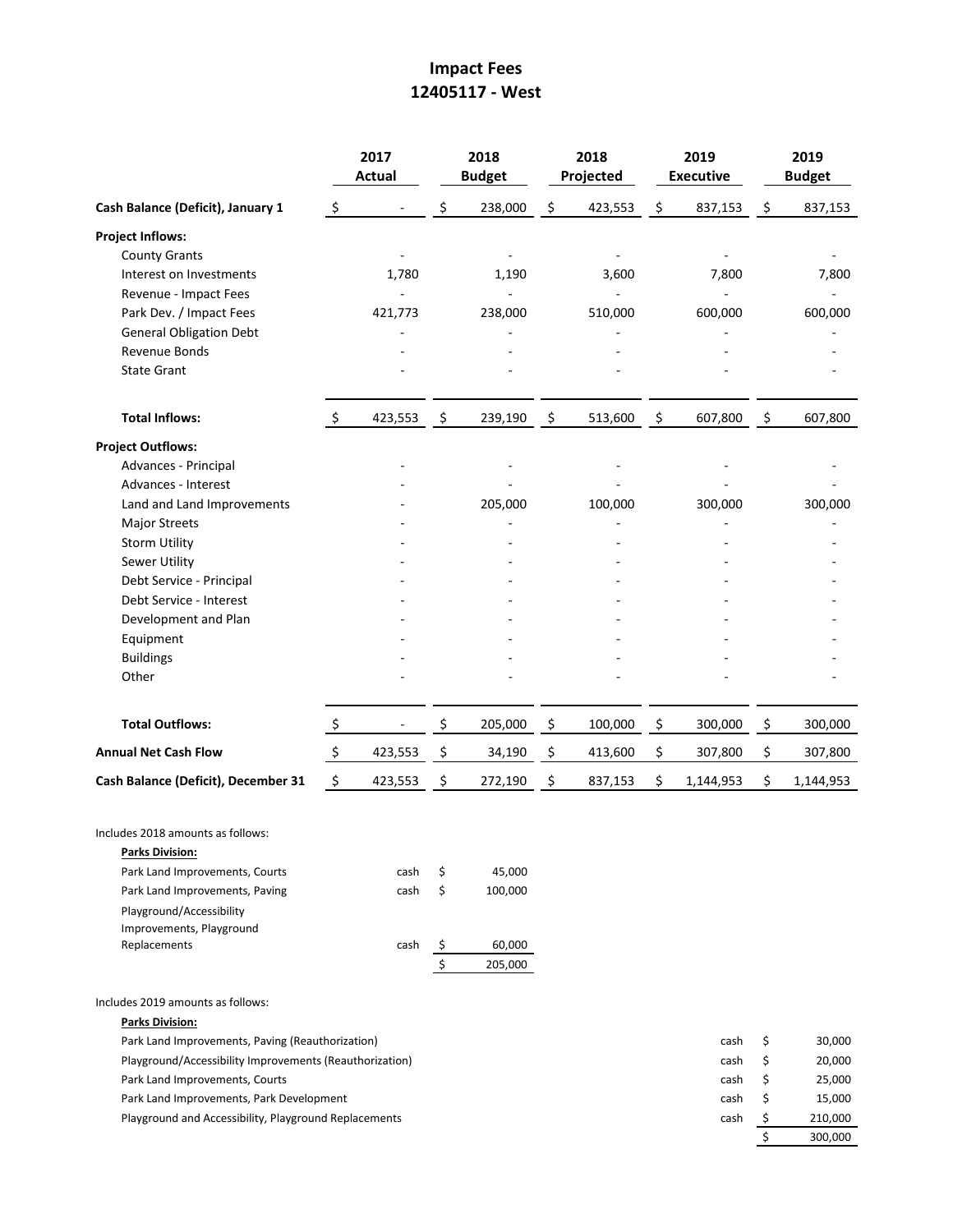## **Impact Fees 12405118 - Park Land**

|                                     |         | 2017<br><b>Actual</b> | 2018<br><b>Budget</b> | 2018<br>Projected | 2019<br><b>Executive</b> | 2019<br><b>Budget</b> |
|-------------------------------------|---------|-----------------------|-----------------------|-------------------|--------------------------|-----------------------|
| Cash Balance (Deficit), January 1   | $\zeta$ |                       | \$<br>2,000,000       | \$<br>3,636,098   | \$<br>5,665,098          | \$<br>5,665,098       |
| <b>Project Inflows:</b>             |         |                       |                       |                   |                          |                       |
| <b>County Grants</b>                |         |                       |                       |                   |                          |                       |
| Interest on Investments             |         | 13,609                | 10,000                | 29,000            | 56,000                   | 56,000                |
| Revenue - Impact Fees               |         |                       |                       |                   |                          |                       |
| Park Dev. / Impact Fees             |         | 3,204,910             | 2,000,000             | 2,000,000         | 2,000,000                | 2,000,000             |
| <b>General Obligation Debt</b>      |         |                       |                       |                   |                          |                       |
| Revenue Bonds                       |         |                       |                       |                   |                          |                       |
| Other                               |         | 417,579               |                       |                   |                          |                       |
| <b>Total Inflows:</b>               | S.      | 3,636,098             | \$<br>2,010,000       | \$<br>2,029,000   | \$<br>2,056,000          | \$<br>2,056,000       |
| <b>Project Outflows:</b>            |         |                       |                       |                   |                          |                       |
| Advances - Principal                |         |                       |                       |                   |                          |                       |
| Advances - Interest                 |         |                       |                       |                   |                          |                       |
| Land and Land Improvements          |         |                       |                       |                   |                          |                       |
| <b>Major Streets</b>                |         |                       |                       |                   |                          |                       |
| <b>Storm Utility</b>                |         |                       |                       |                   |                          |                       |
| <b>Sewer Utility</b>                |         |                       |                       |                   |                          |                       |
| Debt Service - Principal            |         |                       |                       |                   |                          |                       |
| Debt Service - Interest             |         |                       |                       |                   |                          |                       |
| Development and Plan                |         |                       |                       |                   |                          |                       |
| Equipment                           |         |                       |                       |                   |                          |                       |
| <b>Buildings</b>                    |         |                       |                       |                   |                          |                       |
| Other                               |         |                       |                       |                   |                          |                       |
| <b>Total Outflows:</b>              | $\zeta$ |                       | \$                    | \$                | \$                       | \$                    |
| <b>Annual Net Cash Flow</b>         | $\zeta$ | 3,636,098             | \$<br>2,010,000       | \$<br>2,029,000   | \$<br>2,056,000          | \$<br>2,056,000       |
| Cash Balance (Deficit), December 31 | \$      | 3,636,098             | \$<br>4,010,000       | \$<br>5,665,098   | \$<br>7,721,098          | \$<br>7,721,098       |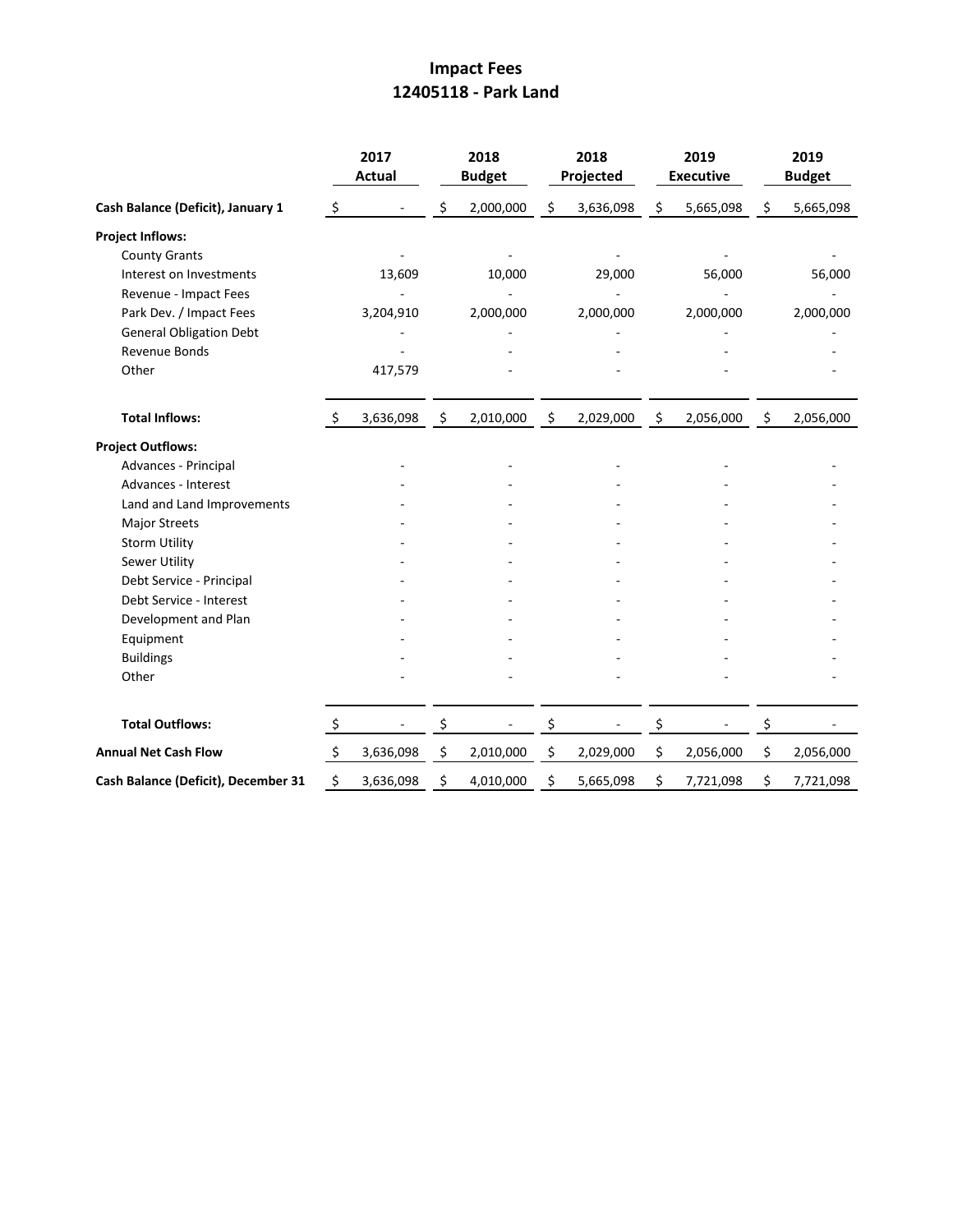# **Impact Fees Engineering Subtotal**

|                                     |                    | 2017<br><b>Actual</b> |                     | 2018<br><b>Budget</b> | 2018<br>Projected |      | 2019<br><b>Executive</b> |                | 2019<br><b>Budget</b> |
|-------------------------------------|--------------------|-----------------------|---------------------|-----------------------|-------------------|------|--------------------------|----------------|-----------------------|
| Cash Balance (Deficit), January 1   | \$                 | (5,374,987)           | -\$                 | (5,357,134)           | \$<br>(4,472,855) | - \$ | (4,322,191)              | $\ddot{\zeta}$ | (4,322,191)           |
| <b>Project Inflows:</b>             |                    |                       |                     |                       |                   |      |                          |                |                       |
| <b>County Grants</b>                |                    |                       |                     |                       |                   |      |                          |                |                       |
| Interest on Investments             |                    | 80                    |                     |                       |                   |      |                          |                |                       |
| Revenue - Impact Fees               |                    | 1,200,940             |                     | 453,000               | 445,000           |      | 292,000                  |                | 292,000               |
| Park Dev. / Impact Fees             |                    |                       |                     |                       |                   |      |                          |                |                       |
| <b>General Obligation Debt</b>      |                    |                       |                     |                       |                   |      |                          |                |                       |
| Revenue Bonds                       |                    |                       |                     |                       |                   |      |                          |                |                       |
| Other                               |                    | 2,160                 |                     |                       |                   |      |                          |                |                       |
| <b>Total Inflows:</b>               | S.                 | 1,203,180             | $\ddot{\mathsf{S}}$ | 453,000               | \$<br>445,000     | \$   | 292,000                  | \$             | 292,000               |
| <b>Project Outflows:</b>            |                    |                       |                     |                       |                   |      |                          |                |                       |
| Advances - Principal                |                    |                       |                     |                       |                   |      |                          |                |                       |
| Advances - Interest                 |                    |                       |                     |                       |                   |      |                          |                |                       |
| Land and Land Improvements          |                    | (2, 148)              |                     |                       |                   |      |                          |                |                       |
| <b>Major Streets</b>                |                    |                       |                     |                       |                   |      |                          |                |                       |
| <b>Storm Utility</b>                |                    |                       |                     |                       |                   |      | 1,756,000                |                | 1,756,000             |
| Sewer Utility                       |                    |                       |                     |                       |                   |      | 2,200,000                |                | 2,200,000             |
| Debt Service - Principal            |                    | 303,196               |                     | 246,245               | 246,245           |      |                          |                |                       |
| Debt Service - Interest             |                    |                       |                     | 48,091                | 48,091            |      |                          |                |                       |
| Development and Plan                |                    |                       |                     |                       |                   |      |                          |                |                       |
| Equipment                           |                    |                       |                     |                       |                   |      |                          |                |                       |
| <b>Buildings</b>                    |                    |                       |                     |                       |                   |      |                          |                |                       |
| Other                               |                    |                       |                     |                       |                   |      |                          |                |                       |
| <b>Total Outflows:</b>              | $\ddot{\varsigma}$ | 301,048               | $\mathfrak{S}$      | 294,336               | \$<br>294,336     | \$   | 3,956,000                | \$             | 3,956,000             |
| <b>Annual Net Cash Flow</b>         | $\zeta$            | 902,132               | \$                  | 158,664               | \$<br>150,664     | \$   | (3,664,000)              | \$             | (3,664,000)           |
| Cash Balance (Deficit), December 31 | \$                 | (4,472,855)           | \$                  | (5, 198, 470)         | \$<br>(4,322,191) | \$   | (7,986,191)              | \$             | (7,986,191)           |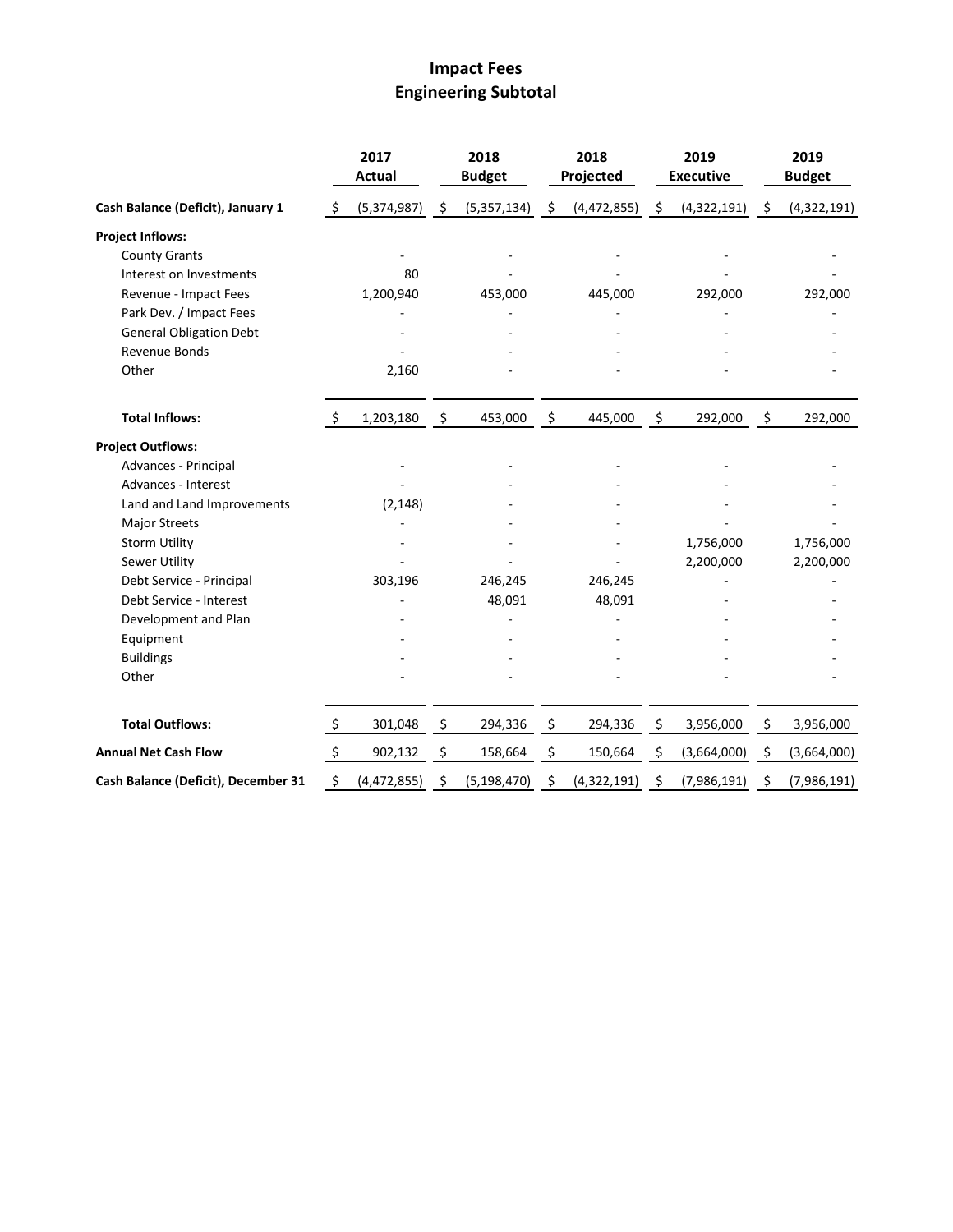## **Impact Fees 12404020 Engr. - Door Creek North Phase 2**

|                                     | 2017<br><b>Actual</b> |                 | 2018<br><b>Budget</b> |            | 2018<br>Projected   |                 | 2019<br><b>Executive</b> |            | 2019<br><b>Budget</b> |            |
|-------------------------------------|-----------------------|-----------------|-----------------------|------------|---------------------|-----------------|--------------------------|------------|-----------------------|------------|
| Cash Balance (Deficit), January 1   | $\ddot{\zeta}$        | $(661, 235)$ \$ |                       | (595, 635) | $\ddot{\mathsf{s}}$ | $(501, 232)$ \$ |                          | (401, 232) | $\ddot{\mathsf{s}}$   | (401, 232) |
| <b>Project Inflows:</b>             |                       |                 |                       |            |                     |                 |                          |            |                       |            |
| <b>County Grants</b>                |                       |                 |                       |            |                     |                 |                          |            |                       |            |
| Interest on Investments             |                       |                 |                       |            |                     |                 |                          |            |                       |            |
| Revenue - Impact Fees               |                       | 160,003         |                       | 50,000     |                     | 100,000         |                          | 75,000     |                       | 75,000     |
| Park Dev. / Impact Fees             |                       |                 |                       |            |                     |                 |                          |            |                       |            |
| <b>General Obligation Debt</b>      |                       |                 |                       |            |                     |                 |                          |            |                       |            |
| <b>Revenue Bonds</b>                |                       |                 |                       |            |                     |                 |                          |            |                       |            |
| Other                               |                       |                 |                       |            |                     |                 |                          |            |                       |            |
| <b>Total Inflows:</b>               | $\zeta$               | 160,003         | - \$                  | 50,000     | \$                  | 100,000         | \$                       | 75,000     | \$                    | 75,000     |
| <b>Project Outflows:</b>            |                       |                 |                       |            |                     |                 |                          |            |                       |            |
| Advances - Principal                |                       |                 |                       |            |                     |                 |                          |            |                       |            |
| Advances - Interest                 |                       |                 |                       |            |                     |                 |                          |            |                       |            |
| Land and Land Improvements          |                       |                 |                       |            |                     |                 |                          |            |                       |            |
| <b>Major Streets</b>                |                       |                 |                       |            |                     |                 |                          |            |                       |            |
| <b>Storm Utility</b>                |                       |                 |                       |            |                     |                 |                          |            |                       |            |
| <b>Sewer Utility</b>                |                       |                 |                       |            |                     |                 |                          |            |                       |            |
| Debt Service - Principal            |                       |                 |                       |            |                     |                 |                          |            |                       |            |
| Debt Service - Interest             |                       |                 |                       |            |                     |                 |                          |            |                       |            |
| Development and Plan                |                       |                 |                       |            |                     |                 |                          |            |                       |            |
| Equipment                           |                       |                 |                       |            |                     |                 |                          |            |                       |            |
| <b>Buildings</b>                    |                       |                 |                       |            |                     |                 |                          |            |                       |            |
| Other                               |                       |                 |                       |            |                     |                 |                          |            |                       |            |
| <b>Total Outflows:</b>              | $\zeta$               |                 | \$                    |            | \$                  |                 | \$                       |            | \$                    |            |
| <b>Annual Net Cash Flow</b>         | $\ddot{\phi}$         | 160,003         | \$                    | 50,000     | \$                  | 100,000         | \$                       | 75,000     | \$                    | 75,000     |
| Cash Balance (Deficit), December 31 | \$                    | (501, 232)      | \$                    | (545, 635) | \$                  | (401, 232)      | \$                       | (326, 232) | \$                    | (326, 232) |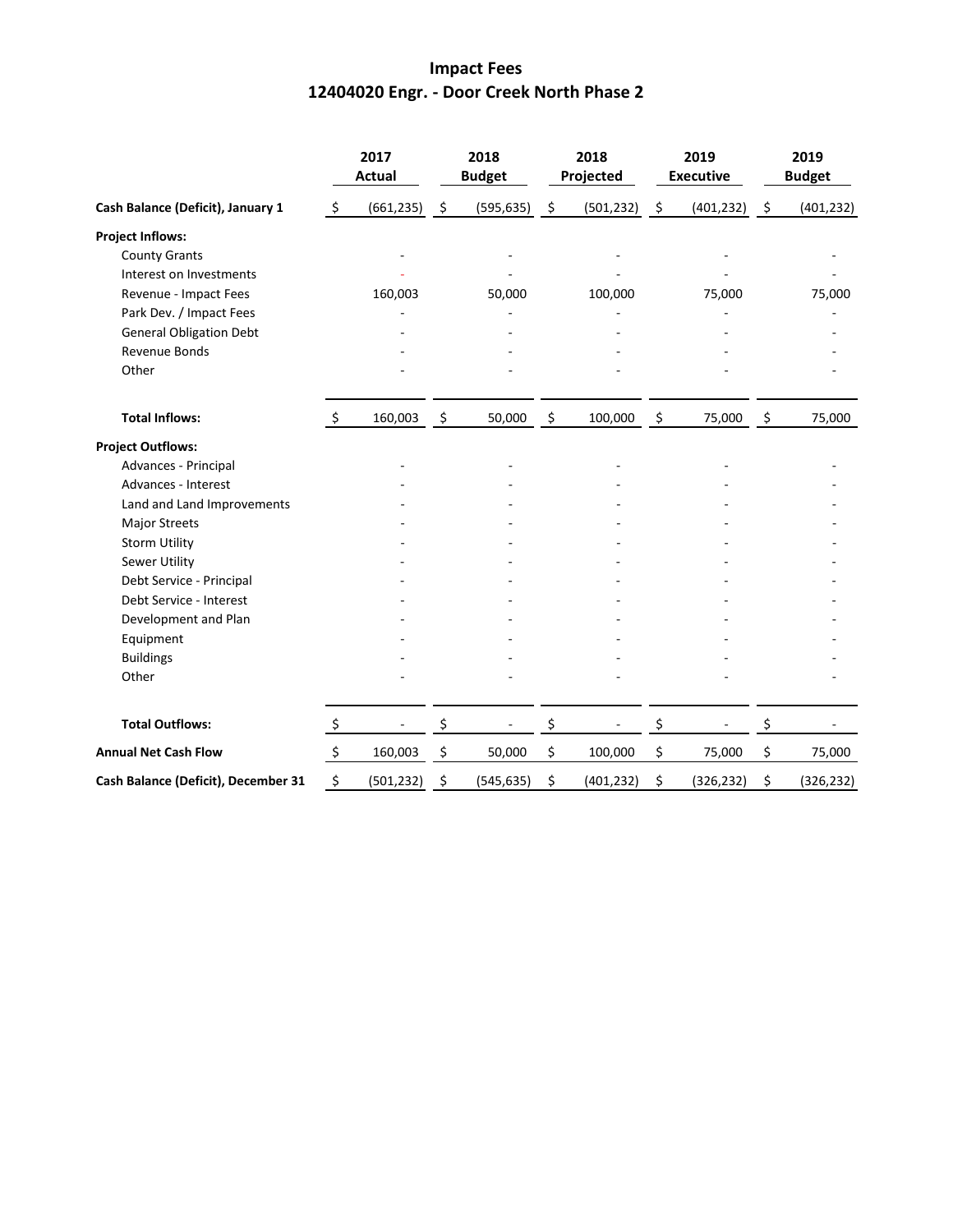# **Impact Fees 12404021 Engr. - Valley View Road**

|                                     |                    | 2017<br><b>Actual</b> |                     | 2018<br><b>Budget</b> |                    | 2018<br>Projected |                     | 2019<br><b>Executive</b> |      | 2019<br><b>Budget</b> |
|-------------------------------------|--------------------|-----------------------|---------------------|-----------------------|--------------------|-------------------|---------------------|--------------------------|------|-----------------------|
| Cash Balance (Deficit), January 1   | $\ddot{\varsigma}$ | (644, 496)            | $\ddot{\zeta}$      | (660, 405)            | $\ddot{\varsigma}$ | (659, 689)        | $\ddot{\mathsf{S}}$ | (678, 944)               | -\$  | (678, 944)            |
| <b>Project Inflows:</b>             |                    |                       |                     |                       |                    |                   |                     |                          |      |                       |
| <b>County Grants</b>                |                    |                       |                     | $\overline{a}$        |                    |                   |                     |                          |      |                       |
| Interest on Investments             |                    |                       |                     |                       |                    |                   |                     |                          |      |                       |
| Revenue - Impact Fees               |                    | 8,735                 |                     | 11,000                |                    | 5,000             |                     | 2,000                    |      | 2,000                 |
| Park Dev. / Impact Fees             |                    |                       |                     |                       |                    |                   |                     |                          |      |                       |
| <b>General Obligation Debt</b>      |                    |                       |                     |                       |                    |                   |                     |                          |      |                       |
| Revenue Bonds                       |                    |                       |                     |                       |                    |                   |                     |                          |      |                       |
| <b>Federal Grants</b>               |                    | 932                   |                     |                       |                    |                   |                     |                          |      |                       |
| <b>Total Inflows:</b>               | \$                 | $9,667$ \$            |                     | 11,000                | \$                 | 5,000             | \$                  | 2,000                    | - \$ | 2,000                 |
| <b>Project Outflows:</b>            |                    |                       |                     |                       |                    |                   |                     |                          |      |                       |
| Advances - Principal                |                    |                       |                     |                       |                    |                   |                     |                          |      |                       |
| Advances - Interest                 |                    |                       |                     |                       |                    |                   |                     |                          |      |                       |
| Land and Land Improvements          |                    |                       |                     |                       |                    |                   |                     |                          |      |                       |
| <b>Major Streets</b>                |                    |                       |                     |                       |                    |                   |                     |                          |      |                       |
| <b>Storm Utility</b>                |                    |                       |                     |                       |                    |                   |                     |                          |      |                       |
| Sewer Utility                       |                    |                       |                     |                       |                    |                   |                     |                          |      |                       |
| Debt Service - Principal            |                    | 24,860                |                     | 22,000                |                    | 22,000            |                     |                          |      |                       |
| Debt Service - Interest             |                    |                       |                     | 2,255                 |                    | 2,255             |                     |                          |      |                       |
| Development and Plan                |                    |                       |                     |                       |                    |                   |                     |                          |      |                       |
| Equipment                           |                    |                       |                     |                       |                    |                   |                     |                          |      |                       |
| <b>Buildings</b>                    |                    |                       |                     |                       |                    |                   |                     |                          |      |                       |
| Other                               |                    |                       |                     |                       |                    |                   |                     |                          |      |                       |
| <b>Total Outflows:</b>              | $\zeta$            | 24,860                | $\ddot{\mathsf{S}}$ | 24,255                | \$                 | 24,255            | $\ddot{\mathsf{S}}$ |                          | \$   |                       |
| <b>Annual Net Cash Flow</b>         | $\ddot{\varsigma}$ | (15, 193)             | \$                  | (13, 255)             | \$                 | (19, 255)         | \$                  | 2,000                    | \$   | 2,000                 |
| Cash Balance (Deficit), December 31 | \$                 | (659, 689)            | \$                  | (673, 660)            | \$                 | (678, 944)        | \$                  | (676, 944)               | \$   | (676, 944)            |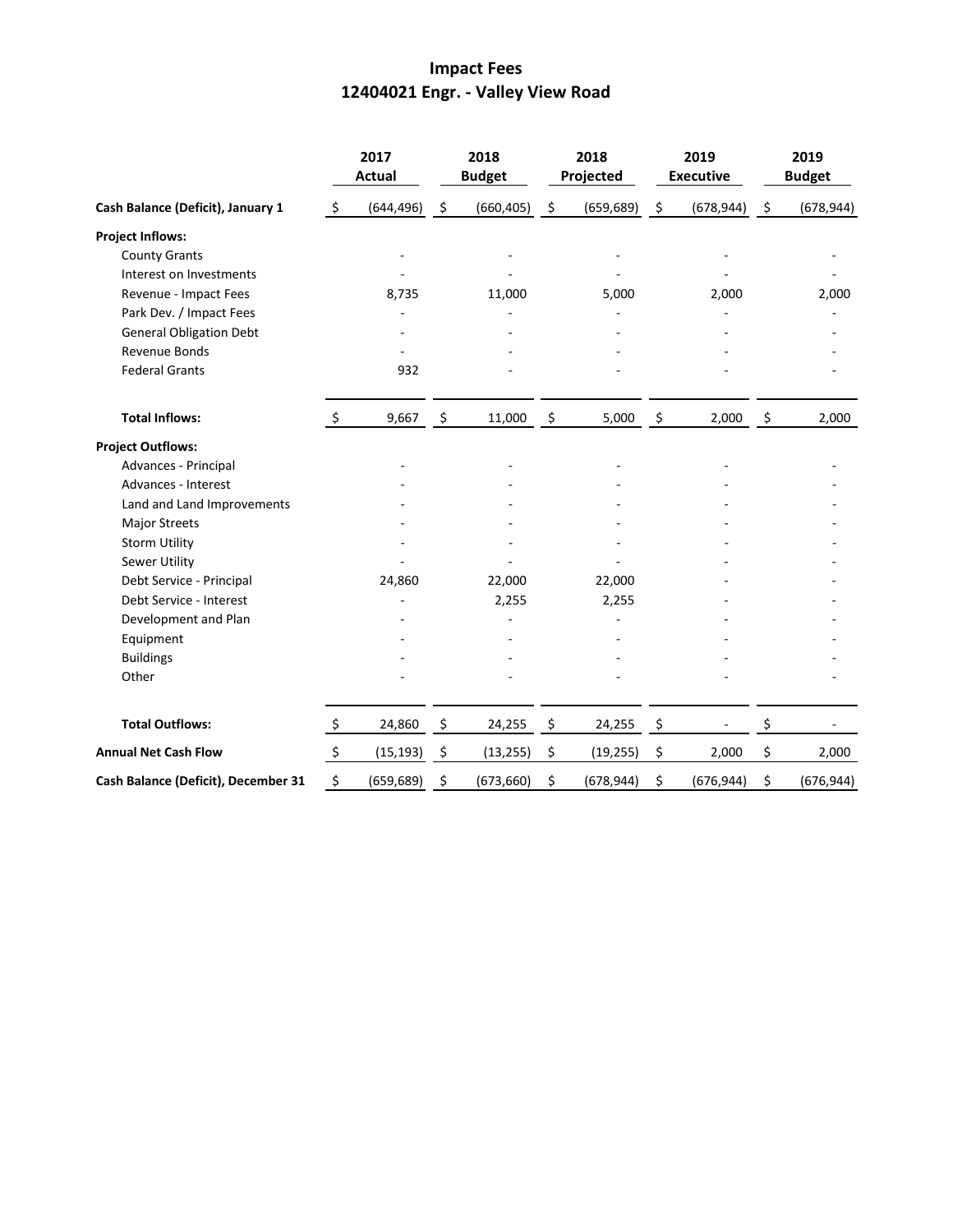# **Impact Fees 12404022 Engr. - Upper Badger Mill Creek**

|                                     | 2017<br><b>Actual</b> |           | 2018<br><b>Budget</b> |           | 2018<br>Projected   |           | 2019<br><b>Executive</b> |           | 2019<br><b>Budget</b> |           |
|-------------------------------------|-----------------------|-----------|-----------------------|-----------|---------------------|-----------|--------------------------|-----------|-----------------------|-----------|
| Cash Balance (Deficit), January 1   | \$                    | (94, 462) | \$                    | (87, 562) | $\ddot{\mathsf{S}}$ | (78, 595) | $\ddot{\phi}$            | (63, 595) | $\ddot{\zeta}$        | (63, 595) |
| <b>Project Inflows:</b>             |                       |           |                       |           |                     |           |                          |           |                       |           |
| <b>County Grants</b>                |                       |           |                       | ÷,        |                     |           |                          |           |                       |           |
| Interest on Investments             |                       |           |                       |           |                     |           |                          |           |                       |           |
| Revenue - Impact Fees               |                       | 15,867    |                       | 15,000    |                     | 15,000    |                          | 10,000    |                       | 10,000    |
| Park Dev. / Impact Fees             |                       |           |                       |           |                     |           |                          |           |                       |           |
| <b>General Obligation Debt</b>      |                       |           |                       |           |                     |           |                          |           |                       |           |
| Revenue Bonds                       |                       |           |                       |           |                     |           |                          |           |                       |           |
| Other                               |                       |           |                       |           |                     |           |                          |           |                       |           |
| <b>Total Inflows:</b>               | $\ddot{\mathsf{S}}$   | 15,867    | $\zeta$               | 15,000    | \$                  | 15,000    | \$                       | 10,000    | \$                    | 10,000    |
| <b>Project Outflows:</b>            |                       |           |                       |           |                     |           |                          |           |                       |           |
| Advances - Principal                |                       |           |                       |           |                     |           |                          |           |                       |           |
| Advances - Interest                 |                       |           |                       |           |                     |           |                          |           |                       |           |
| Land and Land Improvements          |                       |           |                       |           |                     |           |                          |           |                       |           |
| Major Streets                       |                       |           |                       |           |                     |           |                          |           |                       |           |
| <b>Storm Utility</b>                |                       |           |                       |           |                     |           |                          |           |                       |           |
| Sewer Utility                       |                       |           |                       |           |                     |           |                          |           |                       |           |
| Debt Service - Principal            |                       |           |                       |           |                     |           |                          |           |                       |           |
| Debt Service - Interest             |                       |           |                       |           |                     |           |                          |           |                       |           |
| Development and Plan                |                       |           |                       |           |                     |           |                          |           |                       |           |
| Equipment                           |                       |           |                       |           |                     |           |                          |           |                       |           |
| <b>Buildings</b>                    |                       |           |                       |           |                     |           |                          |           |                       |           |
| Other                               |                       |           |                       |           |                     |           |                          |           |                       |           |
| <b>Total Outflows:</b>              | $\zeta$               |           | \$                    |           | \$                  |           | \$                       |           | \$                    |           |
| <b>Annual Net Cash Flow</b>         | $\ddot{\phi}$         | 15,867    | \$                    | 15,000    | \$                  | 15,000    | \$                       | 10,000    | \$                    | 10,000    |
| Cash Balance (Deficit), December 31 | \$                    | (78, 595) | \$                    | (72, 562) | \$                  | (63, 595) | \$                       | (53, 595) | \$                    | (53, 595) |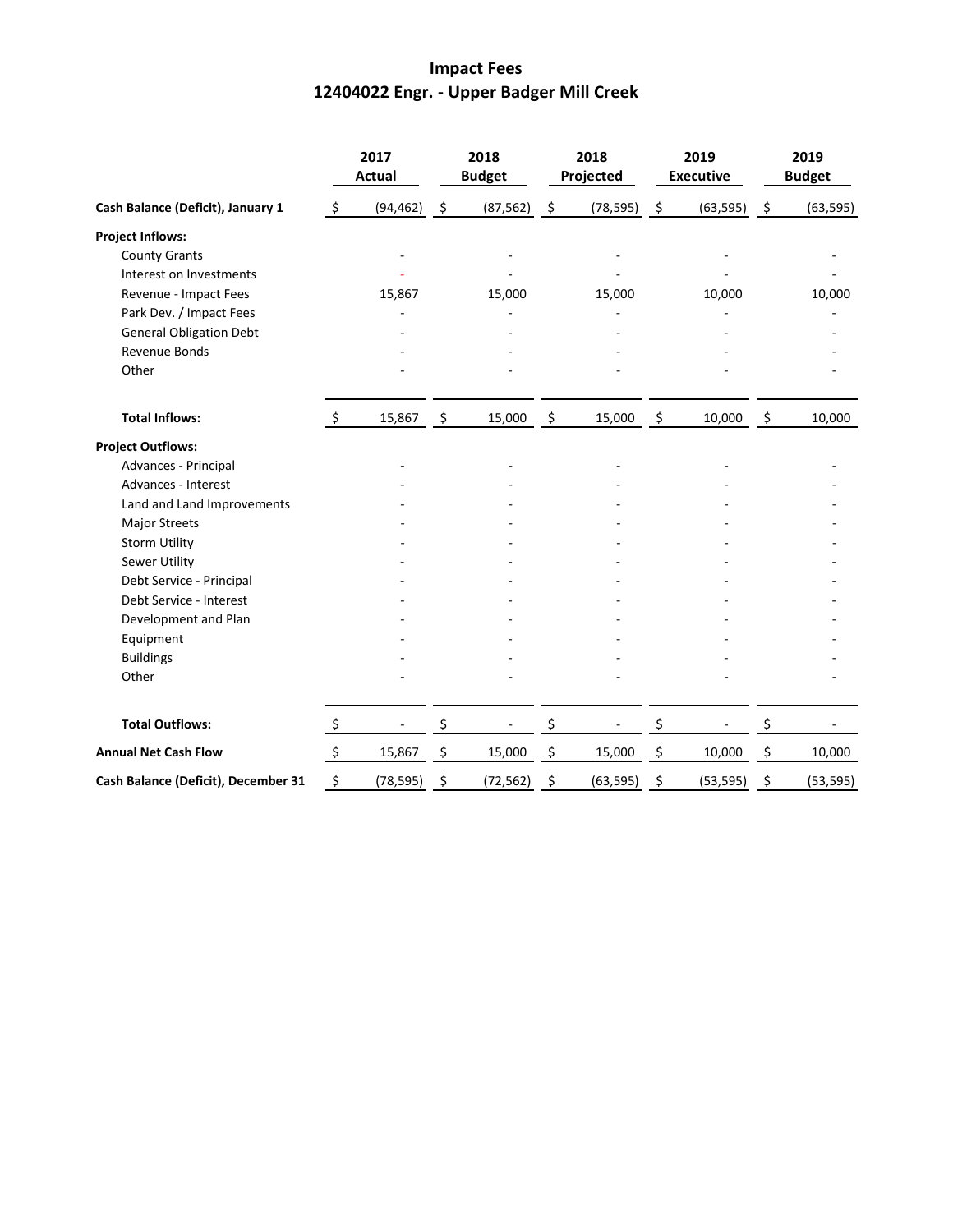# **Impact Fees 12404023 Engr. - Felland Road Impact Fee**

|                                     |         | 2017<br><b>Actual</b> |                | 2018<br><b>Budget</b> |      | 2018<br>Projected |      | 2019<br><b>Executive</b> |      | 2019<br><b>Budget</b> |  |
|-------------------------------------|---------|-----------------------|----------------|-----------------------|------|-------------------|------|--------------------------|------|-----------------------|--|
| Cash Balance (Deficit), January 1   | -\$     | (1,697,754)           | - \$           | (1,705,754)           | - \$ | (1,674,025)       | - \$ | (1,659,025)              | - \$ | (1,659,025)           |  |
| <b>Project Inflows:</b>             |         |                       |                |                       |      |                   |      |                          |      |                       |  |
| <b>County Grants</b>                |         |                       |                |                       |      |                   |      |                          |      |                       |  |
| Interest on Investments             |         |                       |                |                       |      |                   |      |                          |      |                       |  |
| Revenue - Impact Fees               |         | 23,729                |                | 7,000                 |      | 15,000            |      | 15,000                   |      | 15,000                |  |
| Park Dev. / Impact Fees             |         |                       |                |                       |      |                   |      |                          |      |                       |  |
| <b>General Obligation Debt</b>      |         |                       |                |                       |      |                   |      |                          |      |                       |  |
| <b>Revenue Bonds</b>                |         |                       |                |                       |      |                   |      |                          |      |                       |  |
| Other                               |         |                       |                |                       |      |                   |      |                          |      |                       |  |
| <b>Total Inflows:</b>               | \$      | 23,729                | $\ddot{\zeta}$ | 7,000                 | \$   | 15,000            | \$   | 15,000                   | \$   | 15,000                |  |
| <b>Project Outflows:</b>            |         |                       |                |                       |      |                   |      |                          |      |                       |  |
| Advances - Principal                |         |                       |                |                       |      |                   |      |                          |      |                       |  |
| Advances - Interest                 |         |                       |                |                       |      |                   |      |                          |      |                       |  |
| Land and Land Improvements          |         |                       |                |                       |      |                   |      |                          |      |                       |  |
| <b>Major Streets</b>                |         |                       |                |                       |      |                   |      |                          |      |                       |  |
| <b>Storm Utility</b>                |         |                       |                |                       |      |                   |      |                          |      |                       |  |
| Sewer Utility                       |         |                       |                |                       |      |                   |      |                          |      |                       |  |
| Debt Service - Principal            |         |                       |                |                       |      |                   |      |                          |      |                       |  |
| Debt Service - Interest             |         |                       |                |                       |      |                   |      |                          |      |                       |  |
| Development and Plan                |         |                       |                |                       |      |                   |      |                          |      |                       |  |
| Equipment                           |         |                       |                |                       |      |                   |      |                          |      |                       |  |
| <b>Buildings</b>                    |         |                       |                |                       |      |                   |      |                          |      |                       |  |
| Other                               |         |                       |                |                       |      |                   |      |                          |      |                       |  |
| <b>Total Outflows:</b>              | $\zeta$ |                       | \$             |                       | \$   |                   | \$   |                          | \$   |                       |  |
| <b>Annual Net Cash Flow</b>         | $\zeta$ | 23,729                | \$             | 7,000                 | \$   | 15,000            | \$   | 15,000                   | \$   | 15,000                |  |
| Cash Balance (Deficit), December 31 | \$      | (1,674,025)           | \$             | (1,698,754)           | \$   | (1,659,025)       | \$   | (1,644,025)              | \$   | (1,644,025)           |  |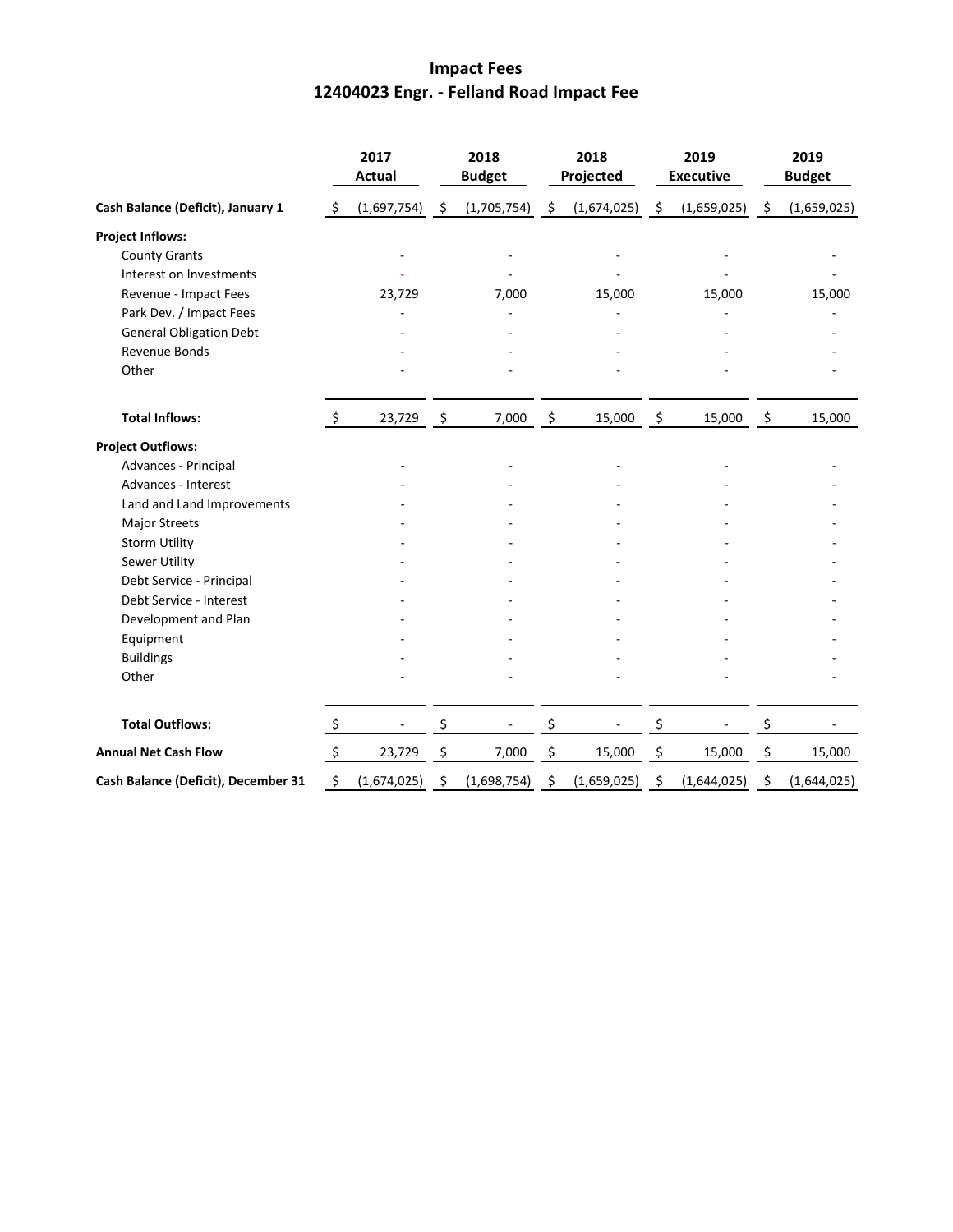# **Impact Fees 12404024 Engr. - Elderberry Neighborhood**

|                                     | 2017<br><b>Actual</b> |            | 2018<br><b>Budget</b> |           | 2018<br>Projected |           | 2019<br><b>Executive</b> |           | 2019<br><b>Budget</b> |           |
|-------------------------------------|-----------------------|------------|-----------------------|-----------|-------------------|-----------|--------------------------|-----------|-----------------------|-----------|
| Cash Balance (Deficit), January 1   | $\zeta$               | (140, 623) | $\ddot{\mathsf{S}}$   | (91, 873) | $\ddot{\zeta}$    | (89, 394) | $\ddot{\zeta}$           | (39, 394) | $\ddot{\zeta}$        | (39, 394) |
| <b>Project Inflows:</b>             |                       |            |                       |           |                   |           |                          |           |                       |           |
| <b>County Grants</b>                |                       |            |                       | ÷         |                   |           |                          |           |                       |           |
| Interest on Investments             |                       |            |                       |           |                   |           |                          |           |                       |           |
| Revenue - Impact Fees               |                       | 51,229     |                       | 20,000    |                   | 50,000    |                          | 30,000    |                       | 30,000    |
| Park Dev. / Impact Fees             |                       |            |                       |           |                   |           |                          |           |                       |           |
| <b>General Obligation Debt</b>      |                       |            |                       |           |                   |           |                          |           |                       |           |
| Revenue Bonds                       |                       |            |                       |           |                   |           |                          |           |                       |           |
| Other                               |                       |            |                       |           |                   |           |                          |           |                       |           |
| <b>Total Inflows:</b>               | $\zeta$               | 51,229     | $\ddot{\mathsf{s}}$   | 20,000    | \$                | 50,000    | $\ddot{\varsigma}$       | 30,000    | $\zeta$               | 30,000    |
| <b>Project Outflows:</b>            |                       |            |                       |           |                   |           |                          |           |                       |           |
| Advances - Principal                |                       |            |                       |           |                   |           |                          |           |                       |           |
| Advances - Interest                 |                       |            |                       |           |                   |           |                          |           |                       |           |
| Land and Land Improvements          |                       |            |                       |           |                   |           |                          |           |                       |           |
| <b>Major Streets</b>                |                       |            |                       |           |                   |           |                          |           |                       |           |
| <b>Storm Utility</b>                |                       |            |                       |           |                   |           |                          |           |                       |           |
| <b>Sewer Utility</b>                |                       |            |                       |           |                   |           |                          |           |                       |           |
| Debt Service - Principal            |                       |            |                       |           |                   |           |                          |           |                       |           |
| Debt Service - Interest             |                       |            |                       |           |                   |           |                          |           |                       |           |
| Development and Plan                |                       |            |                       |           |                   |           |                          |           |                       |           |
| Equipment                           |                       |            |                       |           |                   |           |                          |           |                       |           |
| <b>Buildings</b>                    |                       |            |                       |           |                   |           |                          |           |                       |           |
| Other                               |                       |            |                       |           |                   |           |                          |           |                       |           |
| <b>Total Outflows:</b>              | $\zeta$               |            | \$                    |           | \$                |           | \$                       |           | \$                    |           |
| <b>Annual Net Cash Flow</b>         | $\zeta$               | 51,229     | \$                    | 20,000    | \$                | 50,000    | \$                       | 30,000    | \$                    | 30,000    |
| Cash Balance (Deficit), December 31 | \$                    | (89, 394)  | \$                    | (71, 873) | \$                | (39, 394) | \$                       | (9, 394)  | \$                    | (9, 394)  |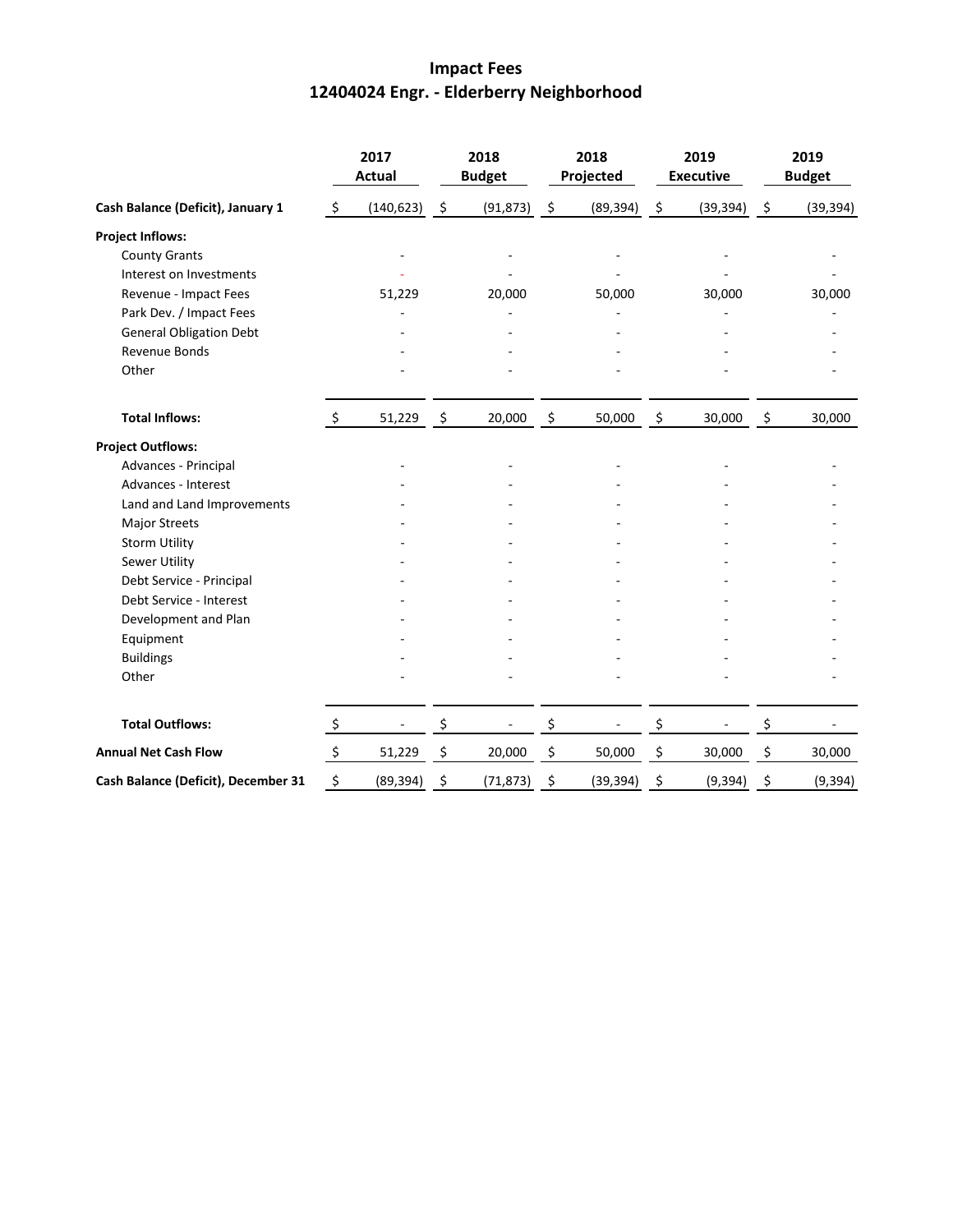# **Impact Fees 12404025 Engr. - Northeast Neighborhood**

|                                     | 2017<br><b>Actual</b> |            | 2018<br><b>Budget</b> |            | 2018<br>Projected |            | 2019<br><b>Executive</b> |            | 2019<br><b>Budget</b> |            |
|-------------------------------------|-----------------------|------------|-----------------------|------------|-------------------|------------|--------------------------|------------|-----------------------|------------|
| Cash Balance (Deficit), January 1   | \$                    | (551, 854) | $\ddot{\varsigma}$    | (584, 274) | $\zeta$           | (583, 396) | $\ddot{\phi}$            | (605, 368) | $\ddot{\varsigma}$    | (605, 368) |
| <b>Project Inflows:</b>             |                       |            |                       |            |                   |            |                          |            |                       |            |
| <b>County Grants</b>                |                       |            |                       |            |                   |            |                          |            |                       |            |
| Interest on Investments             |                       |            |                       |            |                   |            |                          |            |                       |            |
| Revenue - Impact Fees               |                       |            |                       |            |                   | 10,000     |                          | 10,000     |                       | 10,000     |
| Park Dev. / Impact Fees             |                       |            |                       |            |                   |            |                          |            |                       |            |
| <b>General Obligation Debt</b>      |                       |            |                       |            |                   |            |                          |            |                       |            |
| Revenue Bonds                       |                       |            |                       |            |                   |            |                          |            |                       |            |
| <b>Federal Grants</b>               |                       | 1,228      |                       |            |                   |            |                          |            |                       |            |
| <b>Total Inflows:</b>               | $\zeta$               | 1,228      | $\ddot{\mathsf{s}}$   |            | \$                | 10,000     | $\ddot{\mathsf{S}}$      | 10,000     | \$                    | 10,000     |
| <b>Project Outflows:</b>            |                       |            |                       |            |                   |            |                          |            |                       |            |
| Advances - Principal                |                       |            |                       |            |                   |            |                          |            |                       |            |
| Advances - Interest                 |                       |            |                       |            |                   |            |                          |            |                       |            |
| Land and Land Improvements          |                       |            |                       |            |                   |            |                          |            |                       |            |
| <b>Major Streets</b>                |                       |            |                       |            |                   |            |                          |            |                       |            |
| <b>Storm Utility</b>                |                       |            |                       |            |                   |            |                          |            |                       |            |
| Sewer Utility                       |                       |            |                       |            |                   |            |                          |            |                       |            |
| Debt Service - Principal            |                       | 32,770     |                       | 29,000     |                   | 29,000     |                          |            |                       |            |
| Debt Service - Interest             |                       |            |                       | 2,972      |                   | 2,972      |                          |            |                       |            |
| Development and Plan                |                       |            |                       |            |                   |            |                          |            |                       |            |
| Equipment                           |                       |            |                       |            |                   |            |                          |            |                       |            |
| <b>Buildings</b>                    |                       |            |                       |            |                   |            |                          |            |                       |            |
| Other                               |                       |            |                       |            |                   |            |                          |            |                       |            |
| <b>Total Outflows:</b>              | \$                    | 32,770     | \$                    | 31,972     | \$                | 31,972     | $\frac{5}{2}$            |            | \$                    |            |
| <b>Annual Net Cash Flow</b>         | $\ddot{\mathsf{S}}$   | (31, 542)  | \$                    | (31, 972)  | \$                | (21, 972)  | \$                       | 10,000     | \$                    | 10,000     |
| Cash Balance (Deficit), December 31 | \$                    | (583, 396) | \$                    | (616, 246) | \$                | (605, 368) | \$                       | (595, 368) | \$                    | (595, 368) |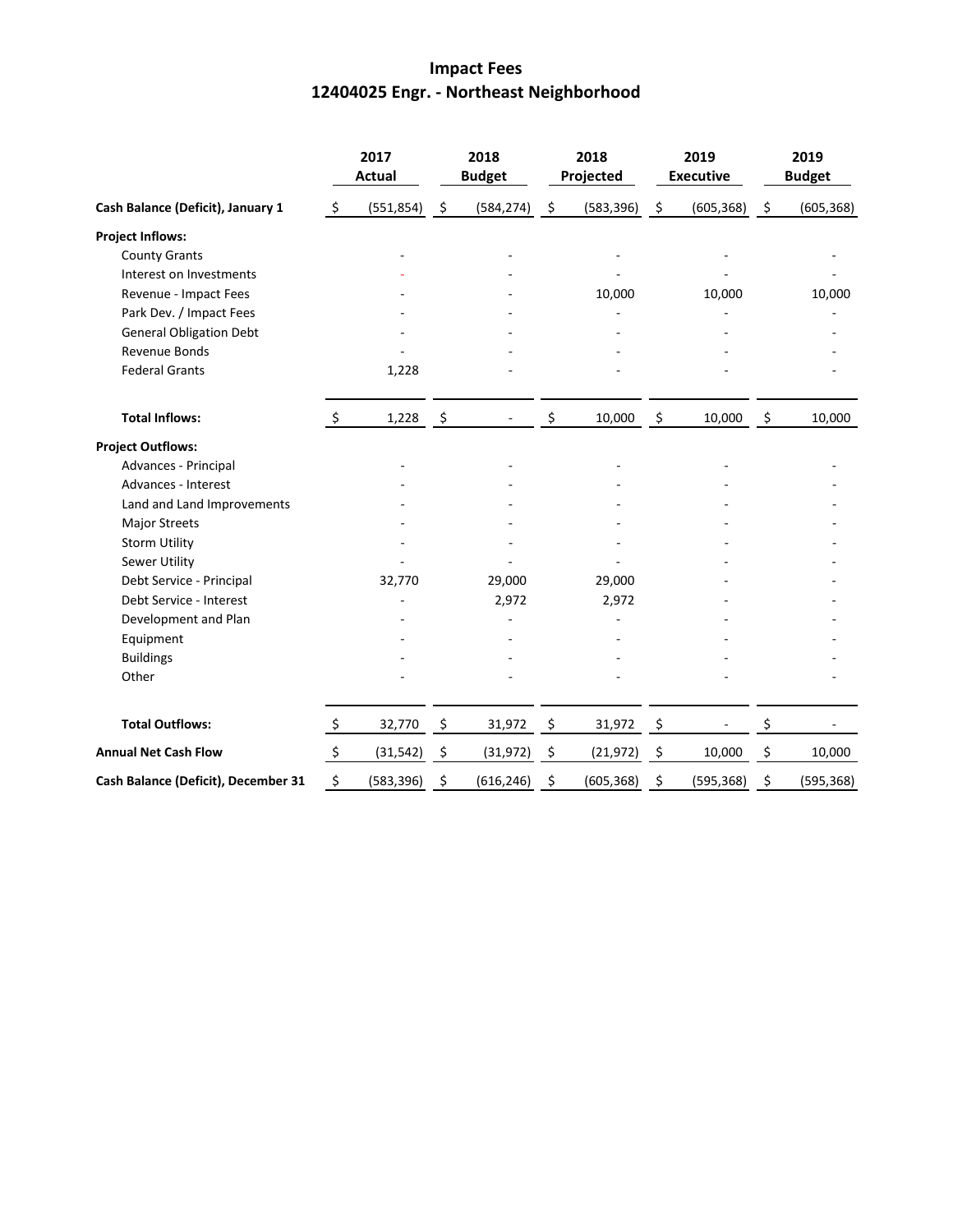# **Impact Fees 12404026 Engr. - Lower Badger Mill Creek Sanitary Sewer and Stormwater**

|                                     |                     | 2017<br><b>Actual</b> |      | 2018<br><b>Budget</b> |      | 2018<br>Projected |      | 2019<br><b>Executive</b> |                    | 2019<br><b>Budget</b> |  |
|-------------------------------------|---------------------|-----------------------|------|-----------------------|------|-------------------|------|--------------------------|--------------------|-----------------------|--|
| Cash Balance (Deficit), January 1   | -\$                 | (1,592,201)           | - \$ | (1,639,268)           | - \$ | (896, 457)        | - \$ | (884, 566)               | $\ddot{\varsigma}$ | (884, 566)            |  |
| <b>Project Inflows:</b>             |                     |                       |      |                       |      |                   |      |                          |                    |                       |  |
| <b>County Grants</b>                |                     |                       |      |                       |      |                   |      |                          |                    |                       |  |
| Interest on Investments             |                     |                       |      |                       |      |                   |      |                          |                    |                       |  |
| Revenue - Impact Fees               |                     | 941,377               |      | 350,000               |      | 250,000           |      | 150,000                  |                    | 150,000               |  |
| Park Dev. / Impact Fees             |                     |                       |      |                       |      |                   |      |                          |                    |                       |  |
| <b>General Obligation Debt</b>      |                     |                       |      |                       |      |                   |      |                          |                    |                       |  |
| <b>Revenue Bonds</b>                |                     |                       |      |                       |      |                   |      |                          |                    |                       |  |
| Other                               |                     |                       |      |                       |      |                   |      |                          |                    |                       |  |
| <b>Total Inflows:</b>               | \$                  | 941,377               | - \$ | 350,000               | \$   | 250,000           | -\$  | 150,000                  | - \$               | 150,000               |  |
| <b>Project Outflows:</b>            |                     |                       |      |                       |      |                   |      |                          |                    |                       |  |
| Advances - Principal                |                     |                       |      |                       |      |                   |      |                          |                    |                       |  |
| Advances - Interest                 |                     |                       |      |                       |      |                   |      |                          |                    |                       |  |
| Land and Land Improvements          |                     | 67                    |      |                       |      |                   |      |                          |                    |                       |  |
| <b>Major Streets</b>                |                     |                       |      |                       |      |                   |      |                          |                    |                       |  |
| <b>Storm Utility</b>                |                     |                       |      |                       |      |                   |      | 1,756,000                |                    | 1,756,000             |  |
| Sewer Utility                       |                     |                       |      |                       |      |                   |      | 2,200,000                |                    | 2,200,000             |  |
| Debt Service - Principal            |                     | 245,566               |      | 195,245               |      | 195,245           |      |                          |                    |                       |  |
| Debt Service - Interest             |                     |                       |      | 42,864                |      | 42,864            |      |                          |                    |                       |  |
| Development and Plan                |                     |                       |      |                       |      |                   |      |                          |                    |                       |  |
| Equipment                           |                     |                       |      |                       |      |                   |      |                          |                    |                       |  |
| <b>Buildings</b>                    |                     |                       |      |                       |      |                   |      |                          |                    |                       |  |
| Other                               |                     |                       |      |                       |      |                   |      |                          |                    |                       |  |
| <b>Total Outflows:</b>              | \$                  | 245,633               | \$   | 238,109               | \$   | 238,109           | \$   | 3,956,000                | \$                 | 3,956,000             |  |
| <b>Annual Net Cash Flow</b>         | $\ddot{\mathsf{S}}$ | 695,744               | \$   | 111,891               | \$   | 11,891            | \$   | (3,806,000)              | \$                 | (3,806,000)           |  |
| Cash Balance (Deficit), December 31 | \$                  | (896, 457)            | \$   | (1,527,377)           | \$   | (884, 566)        | \$   | (4,690,566)              | \$                 | (4,690,566)           |  |

| Includes 2019 amounts as follows:      |        |           |
|----------------------------------------|--------|-----------|
| <b>Sewer Utility</b>                   |        |           |
| Sewer Impact Fee Districts             | borrow | 2,200,000 |
| <b>Stormwater Utility</b>              |        |           |
| Stormwater Quality System Improvements | borrow | 1,756,000 |
|                                        |        | 3,956,000 |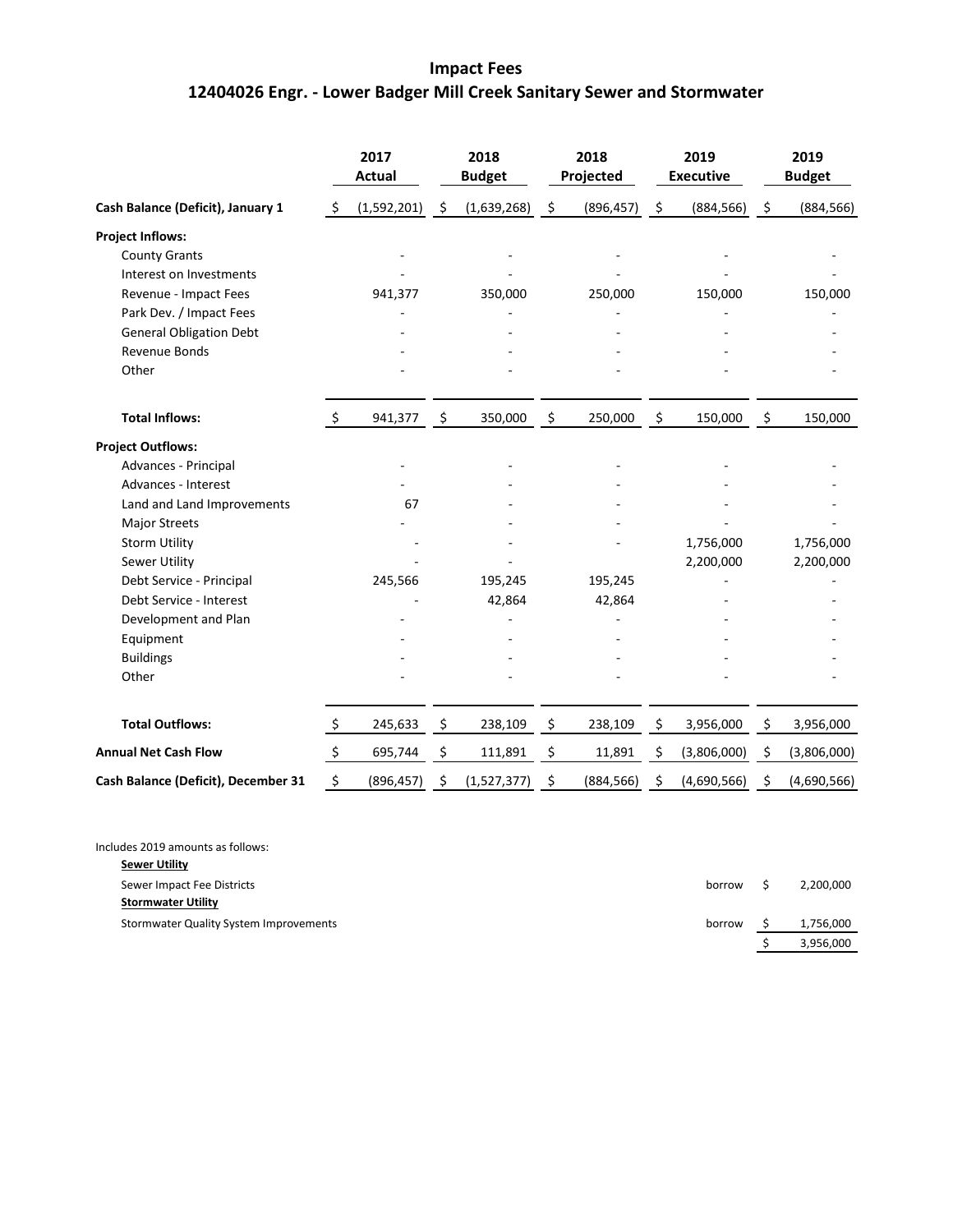## **Impact Fees 12404027 Engr. - Pumpkin Hollow**

|                                     | 2017<br><b>Actual</b>     |              | 2018<br><b>Budget</b> |          | 2018<br>Projected   |  | 2019<br><b>Executive</b> |                          | 2019<br><b>Budget</b> |  |
|-------------------------------------|---------------------------|--------------|-----------------------|----------|---------------------|--|--------------------------|--------------------------|-----------------------|--|
| Cash Balance (Deficit), January 1   | $\zeta$                   | (2, 215)     | - \$                  | (2, 215) | $\ddot{\mathsf{s}}$ |  | \$                       |                          | \$                    |  |
| <b>Project Inflows:</b>             |                           |              |                       |          |                     |  |                          |                          |                       |  |
| <b>County Grants</b>                |                           |              |                       |          |                     |  |                          |                          |                       |  |
| Interest on Investments             |                           |              |                       |          |                     |  |                          |                          |                       |  |
| Revenue - Impact Fees               |                           |              |                       |          |                     |  |                          |                          |                       |  |
| Park Dev. / Impact Fees             |                           |              |                       |          |                     |  |                          |                          |                       |  |
| <b>General Obligation Debt</b>      |                           |              |                       |          |                     |  |                          |                          |                       |  |
| Revenue Bonds                       |                           |              |                       |          |                     |  |                          |                          |                       |  |
| Other                               |                           |              |                       |          |                     |  |                          |                          |                       |  |
| <b>Total Inflows:</b>               | \$                        |              | \$                    |          | \$                  |  | \$                       |                          | \$                    |  |
| <b>Project Outflows:</b>            |                           |              |                       |          |                     |  |                          |                          |                       |  |
| Advances - Principal                |                           |              |                       |          |                     |  |                          |                          |                       |  |
| Advances - Interest                 |                           |              |                       |          |                     |  |                          |                          |                       |  |
| Land and Land Improvements          |                           | (2, 215)     |                       |          |                     |  |                          |                          |                       |  |
| Major Streets                       |                           |              |                       |          |                     |  |                          |                          |                       |  |
| <b>Storm Utility</b>                |                           |              |                       |          |                     |  |                          |                          |                       |  |
| Sewer Utility                       |                           |              |                       |          |                     |  |                          |                          |                       |  |
| Debt Service - Principal            |                           |              |                       |          |                     |  |                          |                          |                       |  |
| Debt Service - Interest             |                           |              |                       |          |                     |  |                          |                          |                       |  |
| Development and Plan                |                           |              |                       |          |                     |  |                          |                          |                       |  |
| Equipment                           |                           |              |                       |          |                     |  |                          |                          |                       |  |
| <b>Buildings</b>                    |                           |              |                       |          |                     |  |                          |                          |                       |  |
| Other                               |                           |              |                       |          |                     |  |                          |                          |                       |  |
| <b>Total Outflows:</b>              | $\ddot{\zeta}$            | $(2,215)$ \$ |                       |          | \$                  |  | \$                       | $\overline{\phantom{a}}$ | \$                    |  |
| <b>Annual Net Cash Flow</b>         | $\boldsymbol{\mathsf{S}}$ | 2,215        | \$                    |          | \$                  |  | \$                       |                          | \$                    |  |
| Cash Balance (Deficit), December 31 | \$                        |              | \$                    | (2, 215) | \$                  |  | \$                       |                          | \$                    |  |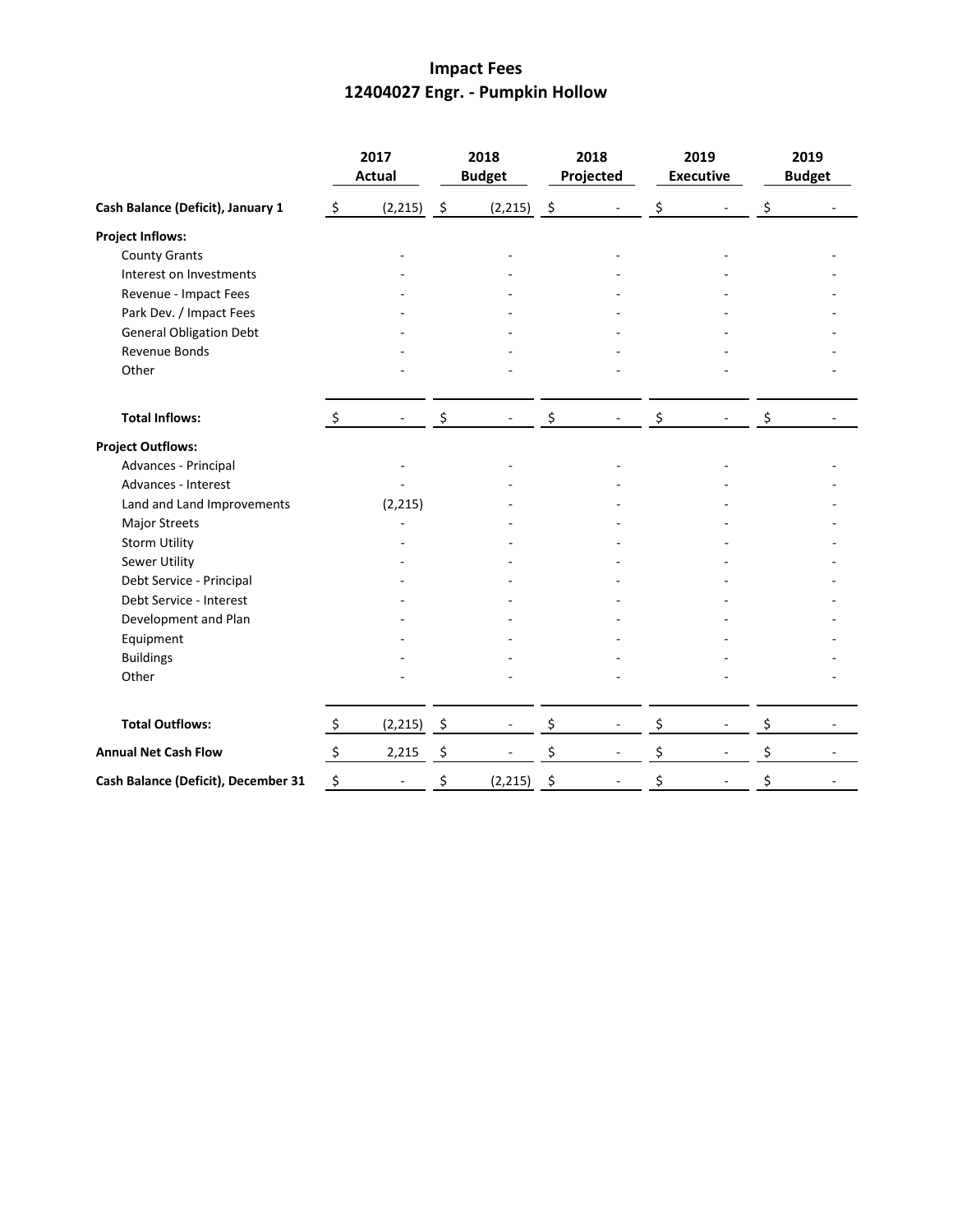# **Impact Fees 12404028 Engr. - Jeffy Trail**

|                                     |                           | 2017<br><b>Actual</b> |                     | 2018<br><b>Budget</b> |                    | 2018<br>Projected |                | 2019<br><b>Executive</b> |         | 2019<br><b>Budget</b> |
|-------------------------------------|---------------------------|-----------------------|---------------------|-----------------------|--------------------|-------------------|----------------|--------------------------|---------|-----------------------|
| Cash Balance (Deficit), January 1   | $\zeta$                   | 9,852                 | \$                  | 9,852                 | $\ddot{\varsigma}$ | 9,932             | $\mathfrak{S}$ | 9,932                    | $\zeta$ | 9,932                 |
| <b>Project Inflows:</b>             |                           |                       |                     |                       |                    |                   |                |                          |         |                       |
| <b>County Grants</b>                |                           |                       |                     |                       |                    |                   |                |                          |         |                       |
| Interest on Investments             |                           | 80                    |                     |                       |                    |                   |                |                          |         |                       |
| Revenue - Impact Fees               |                           |                       |                     |                       |                    |                   |                |                          |         |                       |
| Park Dev. / Impact Fees             |                           |                       |                     |                       |                    |                   |                |                          |         |                       |
| <b>General Obligation Debt</b>      |                           |                       |                     |                       |                    |                   |                |                          |         |                       |
| Revenue Bonds                       |                           |                       |                     |                       |                    |                   |                |                          |         |                       |
| Other                               |                           |                       |                     |                       |                    |                   |                |                          |         |                       |
| <b>Total Inflows:</b>               | $\ddot{\mathsf{S}}$       | 80                    | $\ddot{\mathsf{S}}$ |                       | \$                 |                   | \$             |                          | \$      |                       |
| <b>Project Outflows:</b>            |                           |                       |                     |                       |                    |                   |                |                          |         |                       |
| Advances - Principal                |                           |                       |                     |                       |                    |                   |                |                          |         |                       |
| Advances - Interest                 |                           |                       |                     |                       |                    |                   |                |                          |         |                       |
| Land and Land Improvements          |                           |                       |                     |                       |                    |                   |                |                          |         |                       |
| Major Streets                       |                           |                       |                     |                       |                    |                   |                |                          |         |                       |
| <b>Storm Utility</b>                |                           |                       |                     |                       |                    |                   |                |                          |         |                       |
| <b>Sewer Utility</b>                |                           |                       |                     |                       |                    |                   |                |                          |         |                       |
| Debt Service - Principal            |                           |                       |                     |                       |                    |                   |                |                          |         |                       |
| Debt Service - Interest             |                           |                       |                     |                       |                    |                   |                |                          |         |                       |
| Development and Plan                |                           |                       |                     |                       |                    |                   |                |                          |         |                       |
| Equipment                           |                           |                       |                     |                       |                    |                   |                |                          |         |                       |
| <b>Buildings</b>                    |                           |                       |                     |                       |                    |                   |                |                          |         |                       |
| Other                               |                           |                       |                     |                       |                    |                   |                |                          |         |                       |
| <b>Total Outflows:</b>              | $\ddot{\zeta}$            |                       | \$                  |                       | \$                 |                   | \$             | $\overline{\phantom{a}}$ | \$      |                       |
| <b>Annual Net Cash Flow</b>         | $\boldsymbol{\mathsf{S}}$ | 80                    | \$                  |                       | \$                 |                   | \$             |                          | \$      |                       |
| Cash Balance (Deficit), December 31 | \$                        | 9,932                 | \$                  | 9,852                 | \$                 | 9,932             | \$             | 9,932                    | \$      | 9,932                 |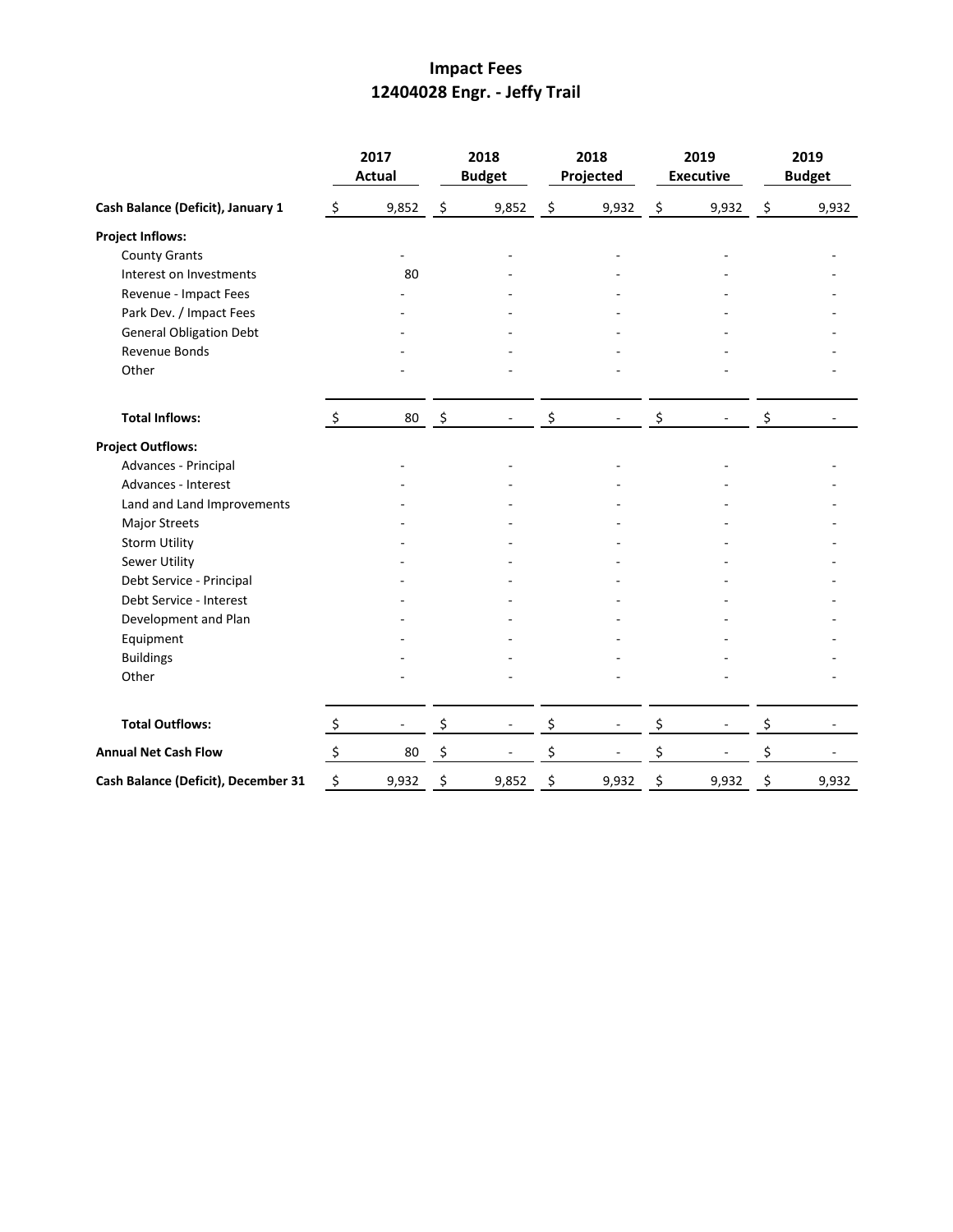# **Impact Fees Traffic Engineering Subtotal**

|                                     |                           | 2017<br><b>Actual</b> |                     | 2018<br><b>Budget</b> | 2018<br>Projected |                     | 2019<br><b>Executive</b> | 2019<br><b>Budget</b> |
|-------------------------------------|---------------------------|-----------------------|---------------------|-----------------------|-------------------|---------------------|--------------------------|-----------------------|
| Cash Balance (Deficit), January 1   | \$                        | 100,671               | $\ddot{\mathsf{S}}$ | 100,671               | \$<br>104,147     | $\ddot{\mathsf{S}}$ |                          | \$                    |
| <b>Project Inflows:</b>             |                           |                       |                     |                       |                   |                     |                          |                       |
| <b>County Grants</b>                |                           |                       |                     |                       |                   |                     |                          |                       |
| Interest on Investments             |                           | 839                   |                     |                       |                   |                     |                          |                       |
| Revenue - Impact Fees               |                           | 2,637                 |                     |                       |                   |                     |                          |                       |
| Park Dev. / Impact Fees             |                           |                       |                     |                       |                   |                     |                          |                       |
| <b>General Obligation Debt</b>      |                           |                       |                     |                       |                   |                     |                          |                       |
| Revenue Bonds                       |                           |                       |                     |                       |                   |                     |                          |                       |
| Other                               |                           |                       |                     |                       |                   |                     |                          |                       |
| <b>Total Inflows:</b>               | \$                        | 3,476                 | - \$                |                       | \$                | \$                  |                          | \$                    |
| <b>Project Outflows:</b>            |                           |                       |                     |                       |                   |                     |                          |                       |
| Advances - Principal                |                           |                       |                     |                       |                   |                     |                          |                       |
| Advances - Interest                 |                           |                       |                     |                       |                   |                     |                          |                       |
| Land and Land Improvements          |                           |                       |                     |                       | 104,146           |                     |                          |                       |
| Major Streets                       |                           |                       |                     |                       |                   |                     |                          |                       |
| <b>Storm Utility</b>                |                           |                       |                     |                       |                   |                     |                          |                       |
| Sewer Utility                       |                           |                       |                     |                       |                   |                     |                          |                       |
| Debt Service - Principal            |                           |                       |                     |                       |                   |                     |                          |                       |
| Debt Service - Interest             |                           |                       |                     |                       |                   |                     |                          |                       |
| Development and Plan                |                           |                       |                     |                       |                   |                     |                          |                       |
| Equipment                           |                           |                       |                     |                       |                   |                     |                          |                       |
| <b>Buildings</b>                    |                           |                       |                     |                       |                   |                     |                          |                       |
| Other                               |                           |                       |                     |                       |                   |                     |                          |                       |
| <b>Total Outflows:</b>              | $\ddot{\varsigma}$        |                       | \$                  |                       | \$<br>104,146     | \$                  | $\overline{\phantom{a}}$ | \$                    |
| <b>Annual Net Cash Flow</b>         | $\boldsymbol{\mathsf{S}}$ | 3,476                 | \$                  |                       | \$<br>(104, 146)  | \$                  |                          | \$                    |
| Cash Balance (Deficit), December 31 | \$                        | 104,147               | \$                  | 100,671               | \$                | \$                  |                          | \$                    |